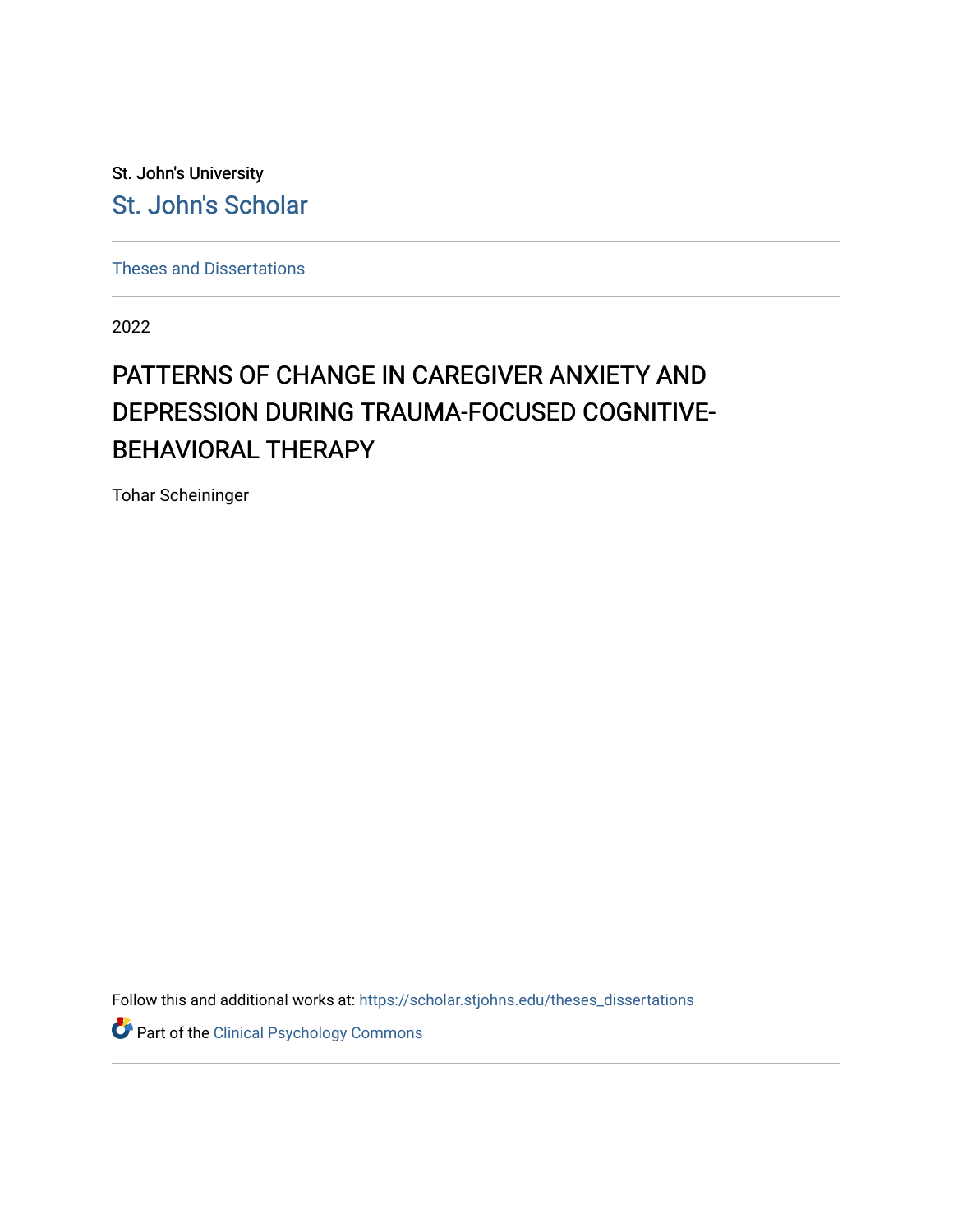# PATTERNS OF CHANGE IN CAREGIVER ANXIETY AND DEPRESSION DURING TRAUMA-FOCUSED COGNITIVE-BEHAVIORAL THERAPY

A thesis submitted in partial fulfillment

of the requirements for the degree of

MASTER OF ARTS

to the faculty of the

## DEPARTMENT OF PSYCHOLOGY

of

# ST. JOHN'S COLLEGE OF LIBERAL ARTS AND SCIENCES

at

## ST. JOHN'S UNIVERSITY

New York

by

Tohar Scheininger

 $\_$  , and the state of the state of the state of the state of the state of the state of the state of the state of the state of the state of the state of the state of the state of the state of the state of the state of the

Date Submitted \_\_\_\_\_\_\_\_\_\_\_\_\_\_\_\_\_ Date Approved\_\_\_\_\_\_\_\_\_\_\_\_\_\_\_\_\_\_\_\_\_

Tohar Scheininger Elissa J. Brown, Ph.D.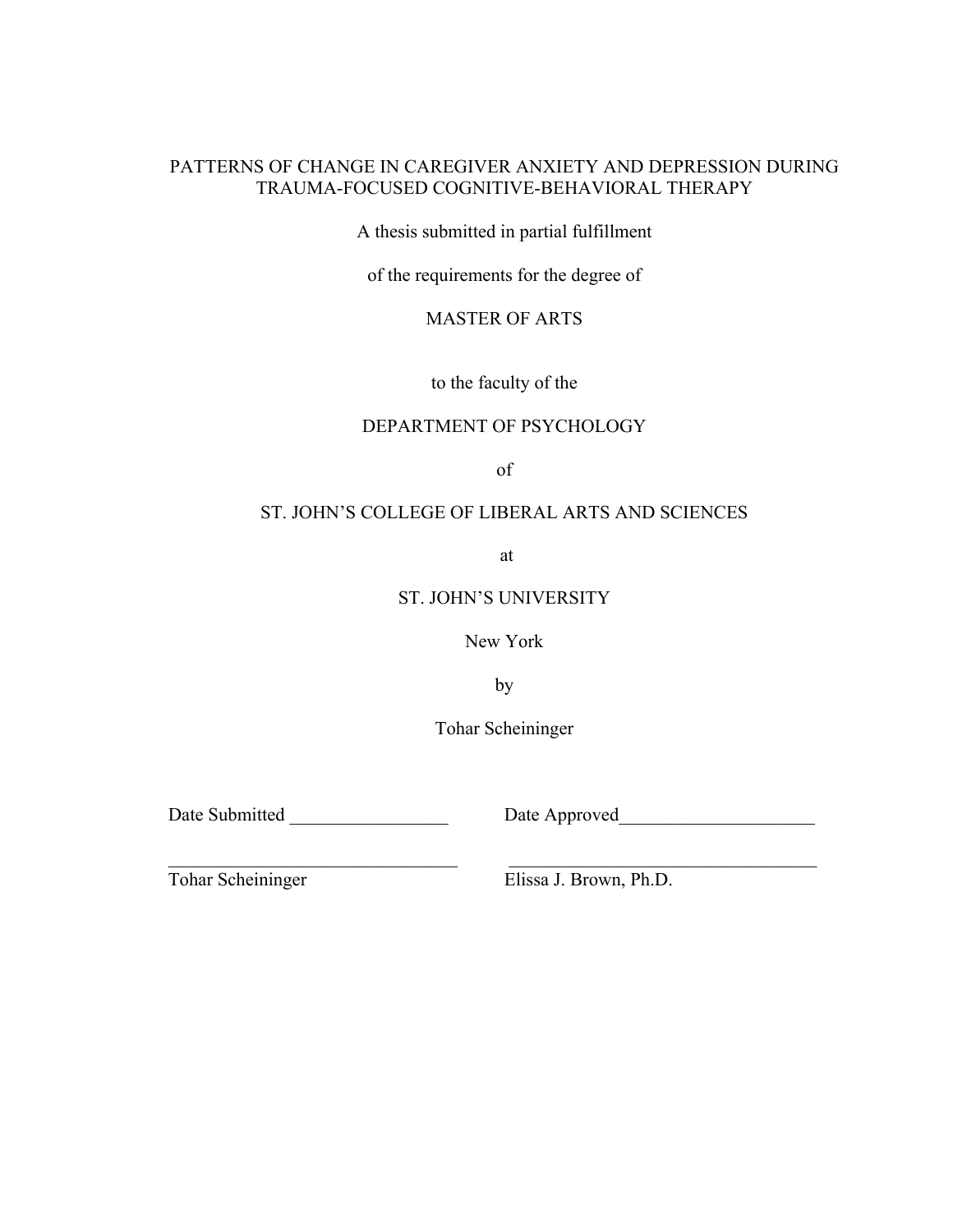**© Copyright by Tohar Scheininger 2022**

**All Rights Reserved**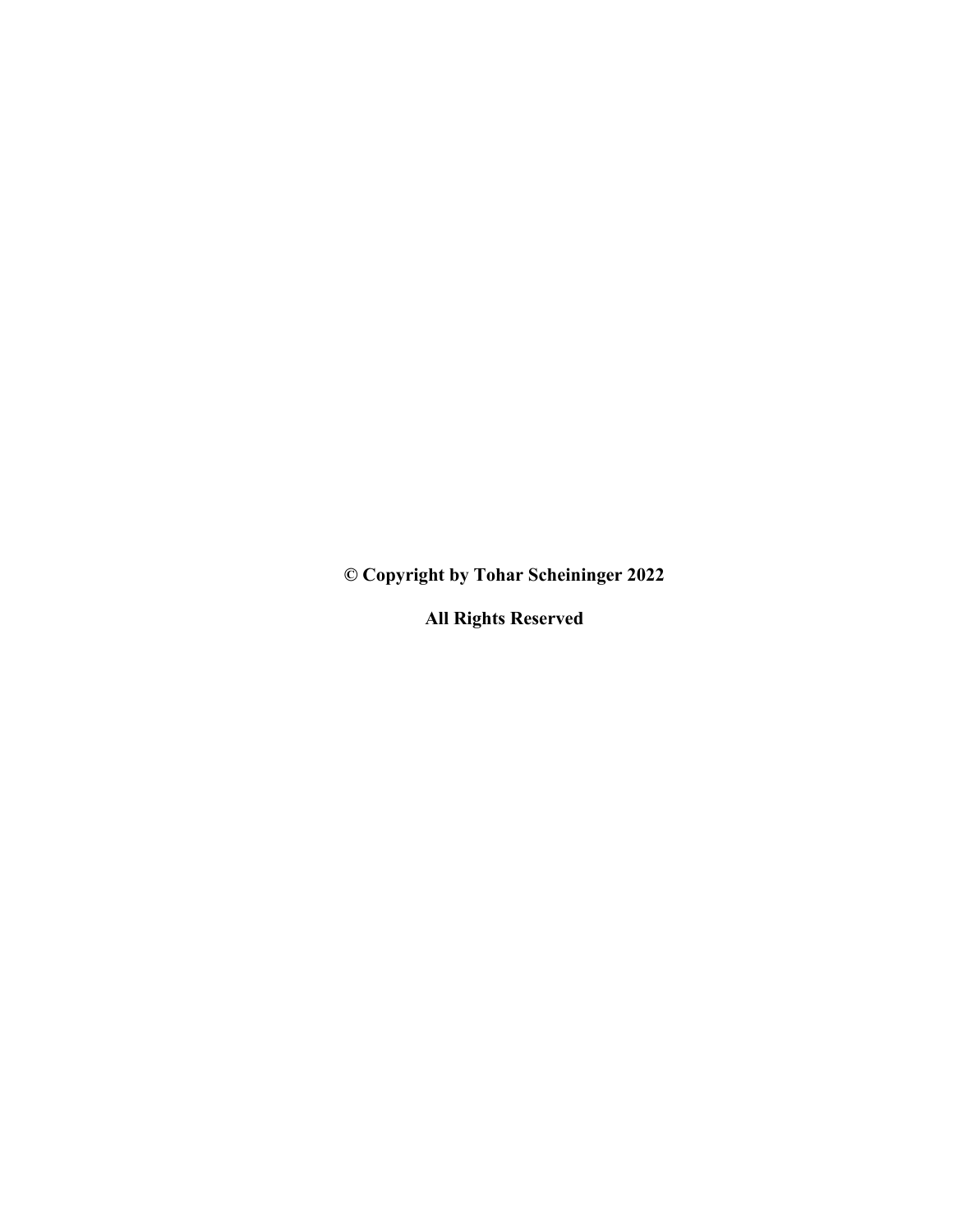## **ABSTRACT**

# PATTERNS OF CHANGE IN CAREGIVER ANXIETY AND DEPRESSION DURING TRAUMA-FOCUSED COGNITIVE-BEHAVIORAL THERAPY

Tohar Scheininger

Caregivers play an integral role in their child's trauma-focused cognitive-behavior therapy (TF-CBT; Cohen & Mannarino, 2006), an intervention that has established efficacy in treating children's trauma-related symptoms (Cohen et al., 2017). Unfortunately, extant literature on TF-CBT lacks a comprehensive understanding and representation of demographic characteristics and baseline symptomatology for caregivers who participate in TF-CBT at community clinics. Furthermore, although researchers suggest that TF-CBT may improve caregivers' own distress, posttraumatic stress disorder (PTSD), and depression from pre- to post-treatment (e.g., Cohen et al., 2004a; Cohen et al., 2004b; Deblinger et al., 2011; Tutus et al., 2017), there is no assessment of caregiver's anxiety symptoms throughout treatment to date. Much of the existing literature regarding caregiver symptom improvement is methodologically flawed. Lastly, it is unclear which phase of TF-CBT results in the greatest symptom change for caregivers. The current study seeks to assess whether, and at which phase of treatment, caregivers who participate in TF-CBT at a community clinic report decreases in their depression and anxiety symptoms.

The current study examined 235 caregivers of children receiving TF-CBT. Caregivers' self-reported depression and anxiety symptoms were analyzed at pre-, mid-, and post-treatment time points. A one-sample Wilcoxon signed rank test was utilized to compare published norms of female adult nonpatient and female adult outpatient samples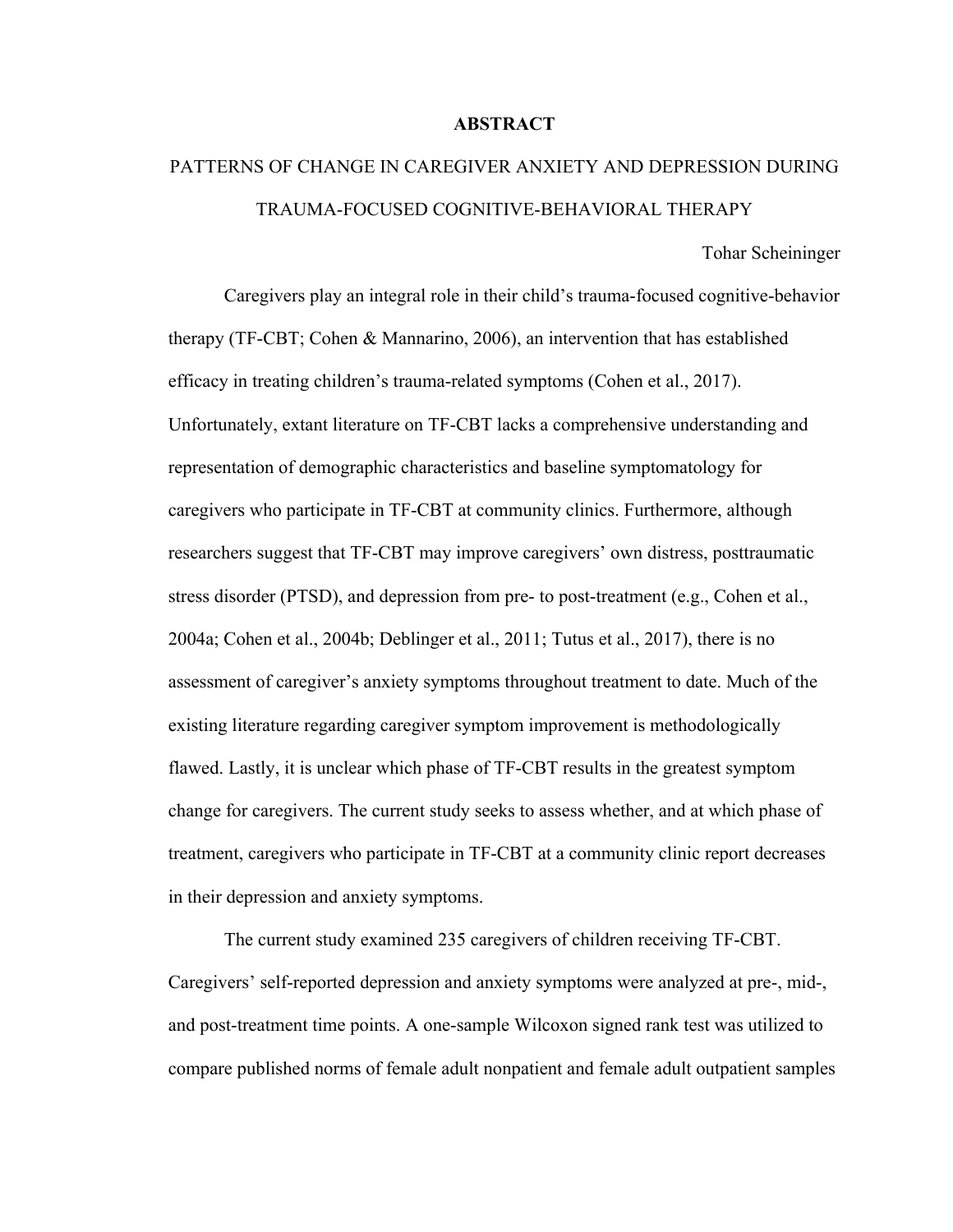(Derogatis, 1991). A multivariate multilevel model utilizing between-cluster variability was implemented to assess for statistically significant improvement in depression and anxiety scores in both completer and intent-to-treat (ITT) samples. Finally, multilevel models (MLM; Raudenbush, 1989) with restricted maximum likelihood estimation (REML; Lindstrom & Bates, 1988; Snijders & Bosker, 2012) were conducted on both completer and ITT samples to assess degree of change during both Phase I (i.e., PRAC) and Phase II (i.e., TICE) of treatment.

Caregivers in this sample more closely resembled nonpatient female adults in both depression and anxiety scores at baseline. Depression and anxiety scores decreased significantly for caregivers over the course of treatment, with greater changes seen in Phase I of treatment for both depression and anxiety. Clinical implications for caregiver engagement and assessment in the context of TF-CBT will be discussed.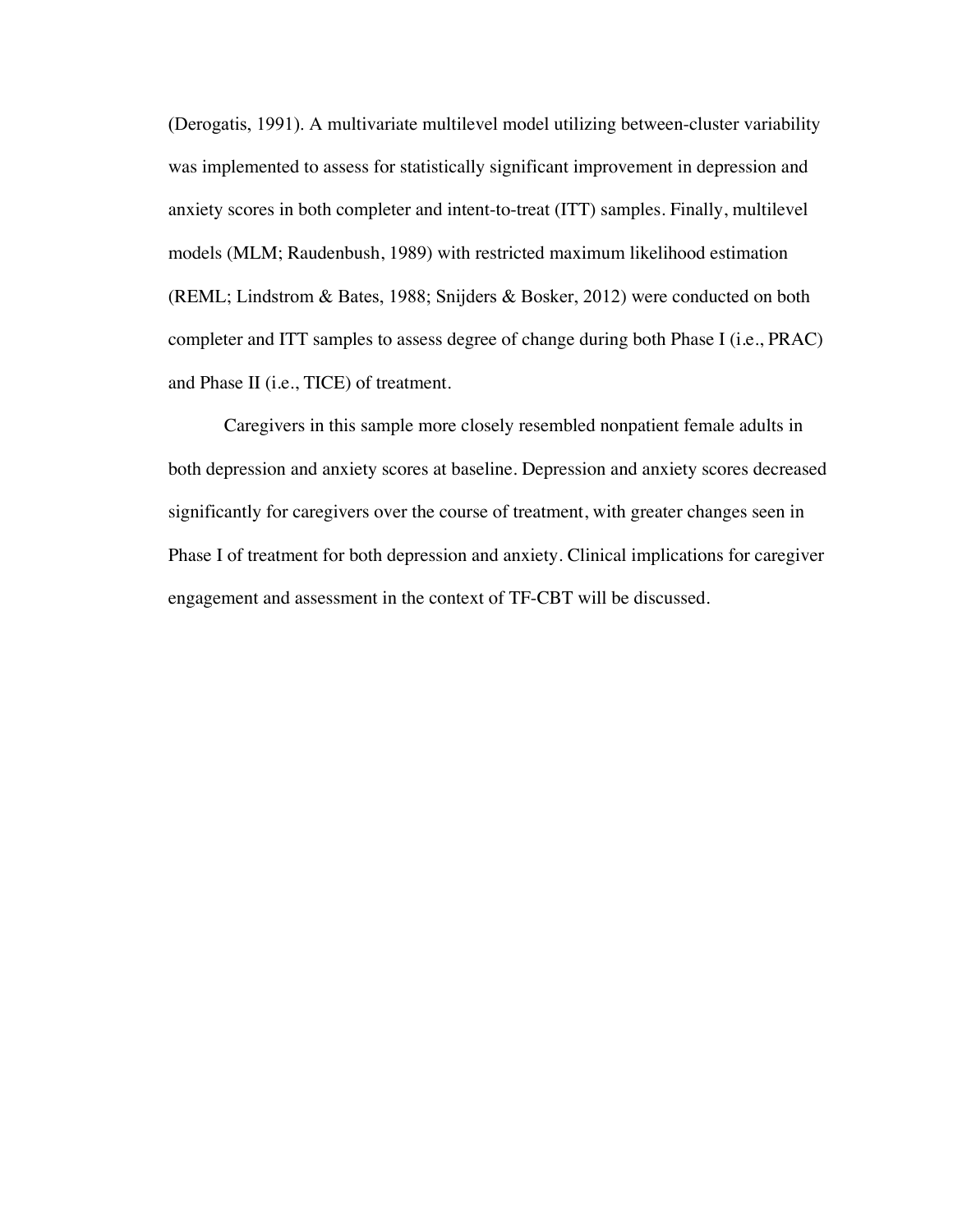# **TABLE OF CONTENTS**

| Comparison between TF-CBT Sample, Normative Samples and Clinical    |
|---------------------------------------------------------------------|
|                                                                     |
| Caregiver Improvement in Depression and Anxiety during Treatment 19 |
| Caregiver Improvement in Depression and Anxiety by Phase  19        |
|                                                                     |
|                                                                     |
|                                                                     |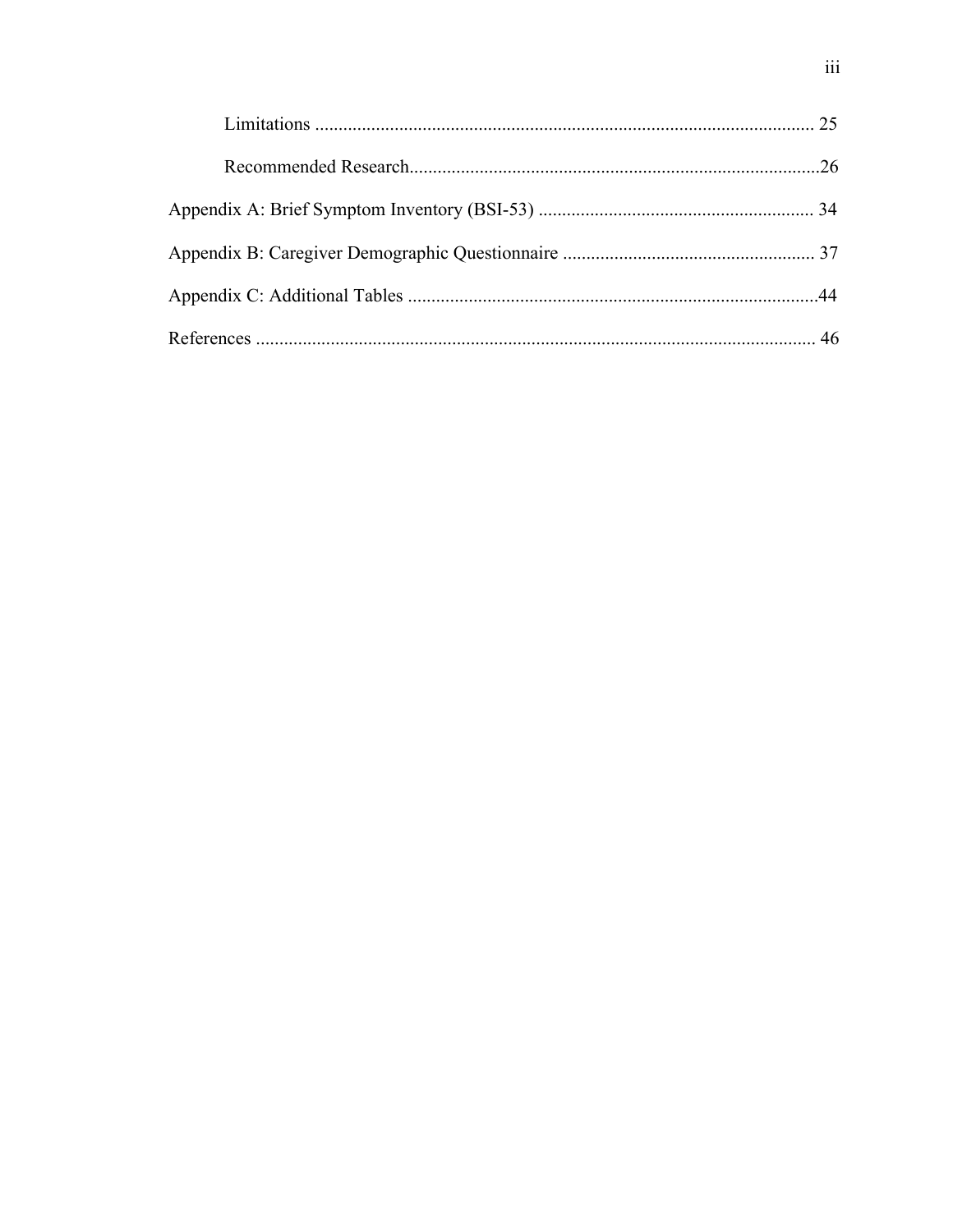# **LIST OF TABLES**

| Table 1. Demographic Characteristics of Caregivers Participants at Baseline  28         |  |
|-----------------------------------------------------------------------------------------|--|
|                                                                                         |  |
| Table 3. Growth model parameter Estimates for Depression and Anxiety (with and without  |  |
|                                                                                         |  |
| Table 4. Results of Completer Multilevel Modeling Analyses: Bonferroni Comparison for   |  |
|                                                                                         |  |
| Table 5. Results of ITT Multilevel Modeling Analyses: Bonferroni Comparison for Time of |  |
|                                                                                         |  |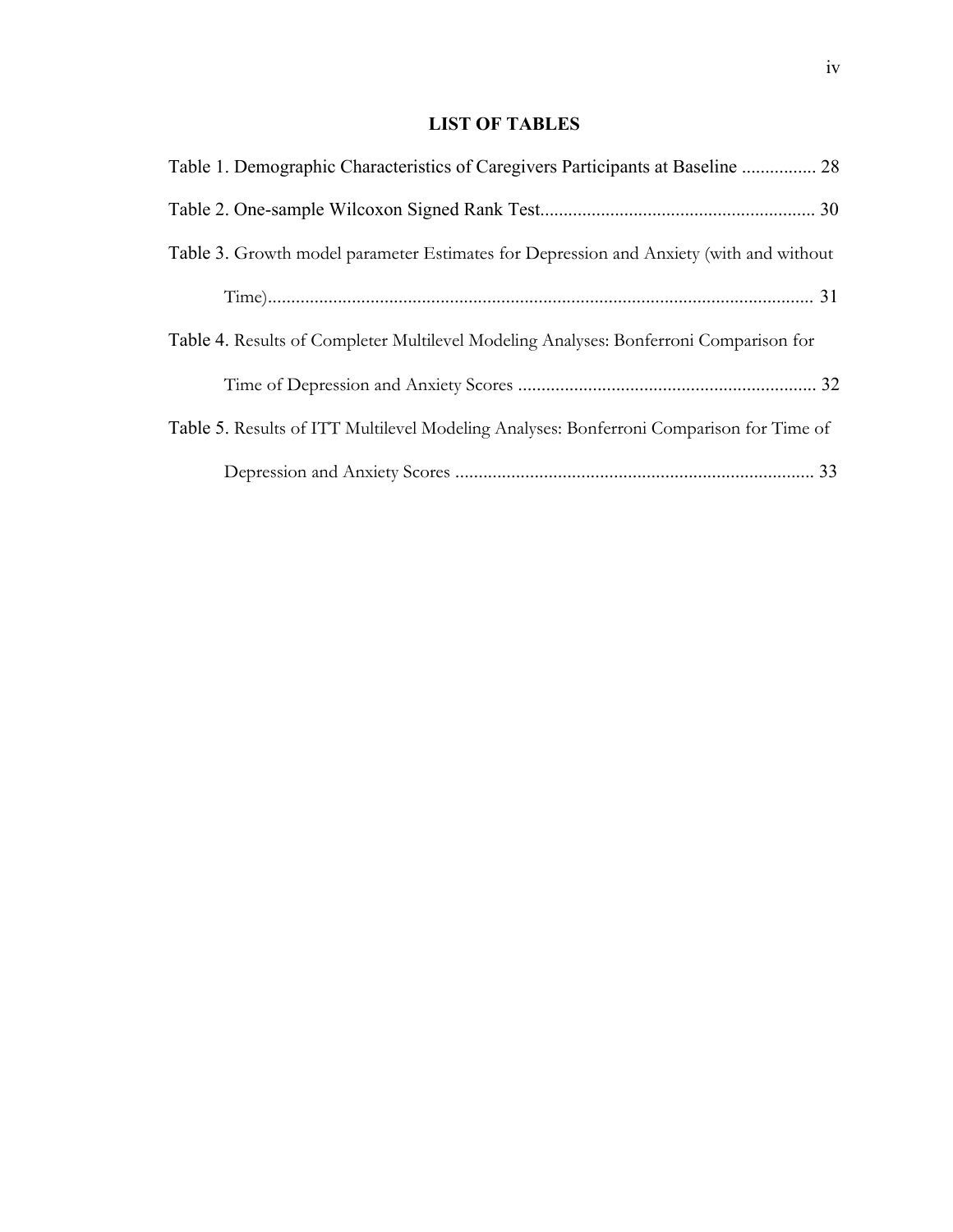#### **INTRODUCTION**

Childhood exposure to trauma is a pervasive problem in the United States. More than 60% of youth report having experienced at least one traumatic incident during childhood (McLaughlin et al., 2013. The psychological consequences of trauma exposure include posttraumatic stress disorder (PTSD), conduct problems, depression, and other significant symptoms like psychosocial impairments (e.g., Gustafsson et al., 2009; Nietlisbach & Maercker, 2009). The most researched treatment for these youth is Trauma-Focused Cognitive Behavior Therapy (TF-CBT; Cohen, Mannarino and Deblinger, 2006), a trauma-focused intervention for children and adolescents that emphasizes significant caregiver involvement throughout treatment. Although caregiver involvement is central to the treatment, little is known about how this intervention directly impacts participating caregivers' psychopathology. In this study, we will provide a rationale for evaluating the effect of TF-CBT on caregiver symptoms as well as an overview of the current study, which investigates changes in caregivers' anxiety and depression symptoms throughout TF-CBT.

#### **Child Trauma Prevalence and Intervention**

Exposure to trauma during childhood is common and has been linked to problematic psychopathology for youth. According to a large epidemiological study conducted by Finkelhor and colleagues (2016), more than half of children in the United States experience multiple traumatic incidents before they become adolescents. In that same study, children who experienced multiple trauma types were more likely to exhibit psychological distress, including symptoms of PTSD, anger, anxiety, and depression. Thus, it is imperative for interventions aimed at treating traumatized children to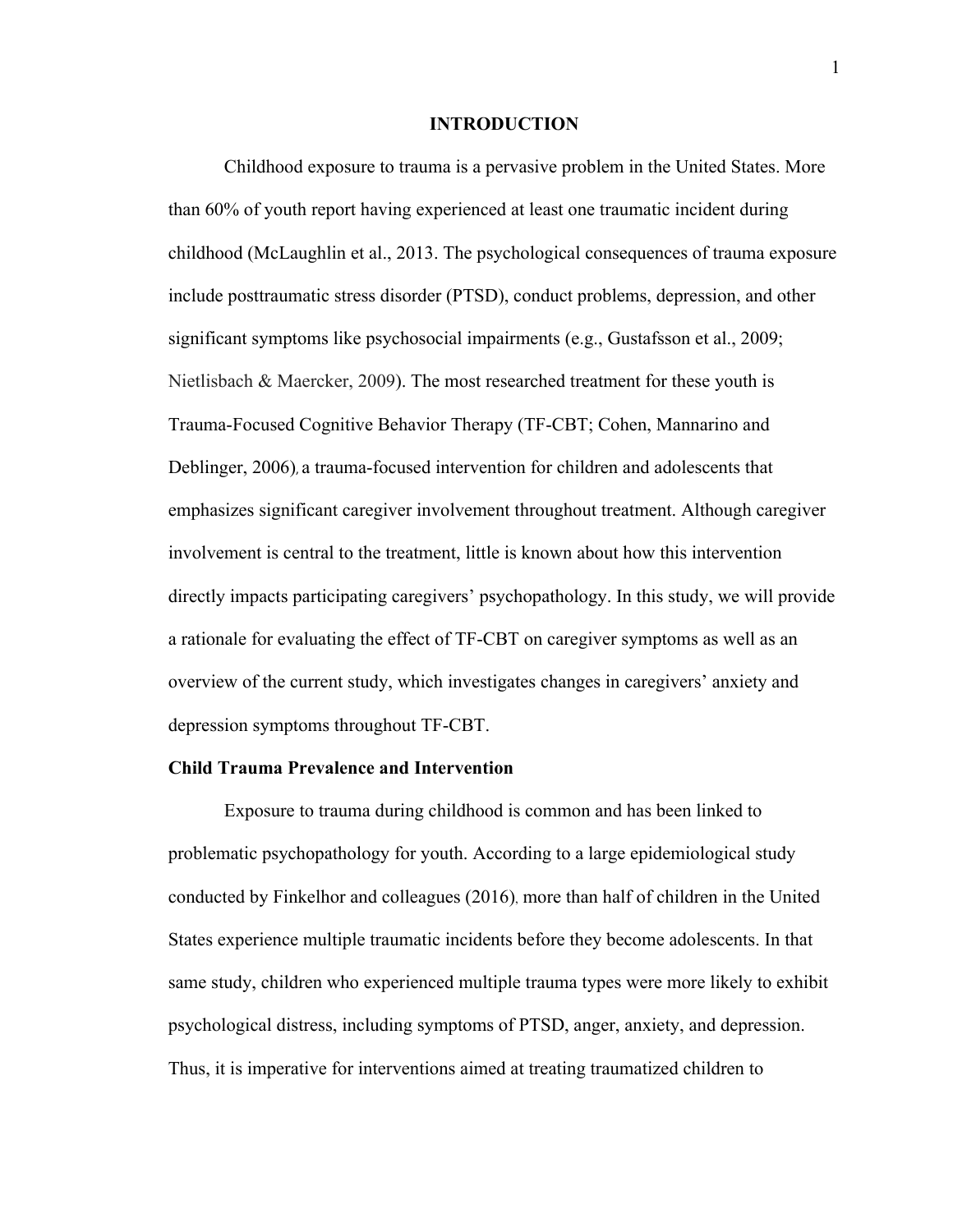successfully target internalizing and externalizing symptoms, as well as posttraumatic stress.

TF-CBT is the most rigorously studied evidence-based intervention used to treat trauma-related symptoms (Cohen et al., 2017). It is designed to address both externalizing and internalizing difficulties experienced by traumatized youth by including both child and caregiver components. TF-CBT intends to reverse pathways that have been identified as leading to the development of posttraumatic stress disorder (PTSD) by targeting children's overgeneralized fears and associated avoidance, physiological dysregulation, and trauma-related cognitions (Brown et al., 2020). To date, TF-CBT is considered the most effective and well-established evidence-based intervention for treating child and adolescent trauma-related symptoms for children between the ages of 3-18 who participate in treatment with their non-offending caregivers (Cohen et al., 2017; Dorsey et al., 2017; Martin et al., 2019). Researchers have reported improvements in child PTSD, internalizing, and externalizing symptoms during TF-CBT treatment (Cohen et al., 2017). Overall, the research supports TF-CBT as a gold standard intervention for treating child trauma-related symptoms.

#### **Caregiver Participation in TF-CBT**

Emphasis on caregiver involvement across all treatment stages distinguishes TF-CBT from other trauma-informed, evidence-based interventions (Cohen et al., 2017). Specifically, research has indicated that caregiver involvement plays a critical role in child psychopathology improvements during TF-CBT. Deblinger and colleagues (1996) found that caregiver involvement in TF-CBT was not only linked to improvements in their parenting skills but was directly linked to decreases in their child's externalizing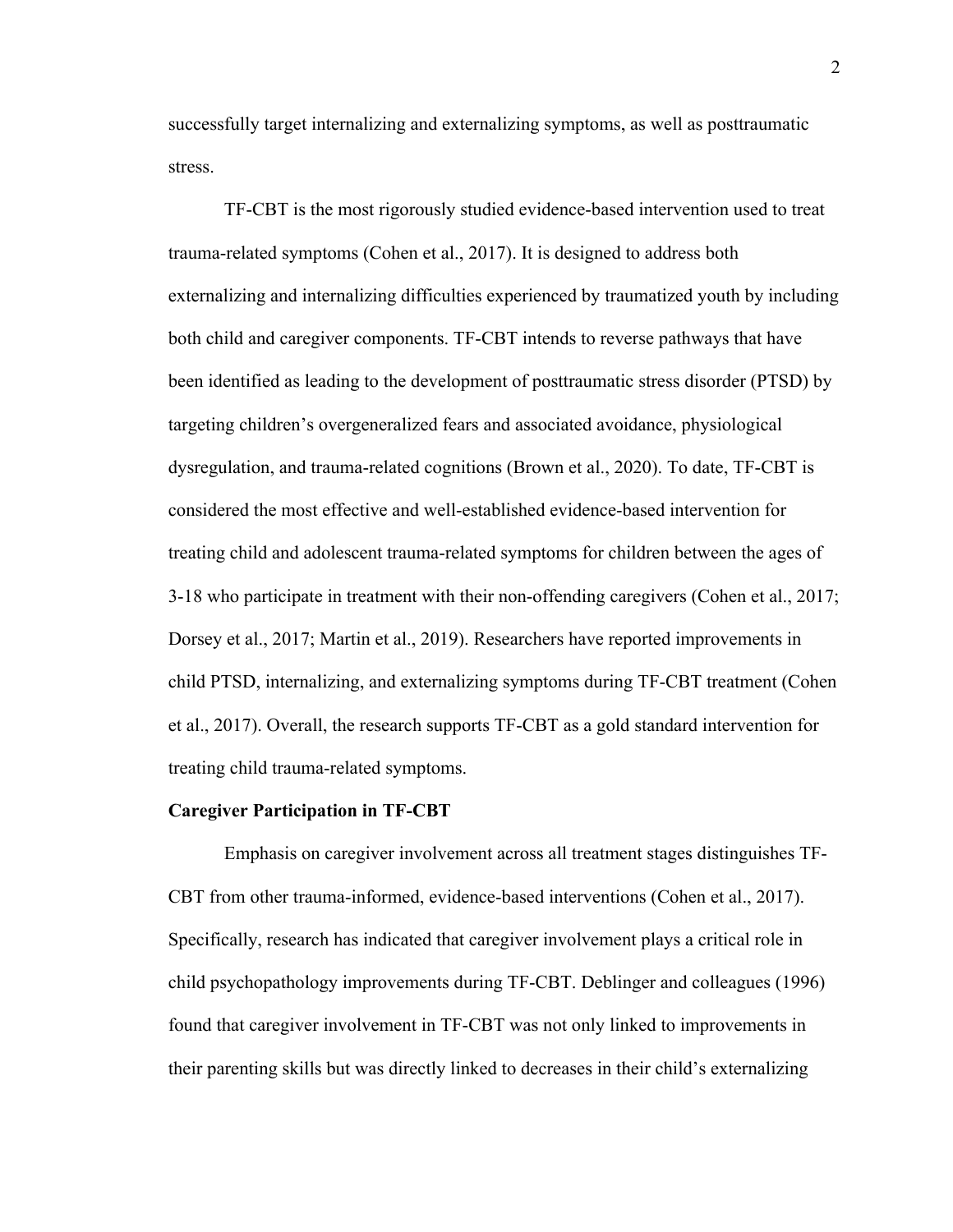symptoms and self-reported depression scores. Importantly, caregivers are taught to scaffold and model the skills children learn in treatment (Martin et al., 2019), which helps reinforce the child's skills and provides them with opportunities to practice treatment components at home. Although caregiver participation is an integral part of children's treatment in TF-CBT, the extant literature provides an incomplete picture of the demographics and symptom profiles of caregivers involved in TF-CBT and their improvement over the course of treatment.

#### **Demographic and Symptom Profile of Caregivers at Baseline**

Demographic data on caregivers participating in TF-CBT have not been reported consistently or comprehensively, which limits the generalizability of efficacy and effectiveness studies. Although recent literature evaluating caregiver symptomatology has begun to report these data, more than half of these studies lack thorough information on their caregiver sample. Researchers have reported either one or several of the following demographic factors regarding the participating caregivers: race, highest level of education, marital status, relationship with the child (e.g., adoptive, foster, biological mother), age, trauma history, employment status, or average household income (e.g., Deblinger et al., 2001; Holt et al., 2015; Stauffer & Deblinger, 1996; Tutus et al., 2017). However, these caregiver samples are unrepresentative of a large, diverse metropolitan population. Most problematically, previous caregiver samples are often small in size and predominantly White, which is not representative of the racial, ethnic and socioeconomic diversity often seen in community clinics in larger cities.

The developers of TF-CBT designed the intervention with an understanding that after a child is exposed to trauma, their caregivers are often negatively impacted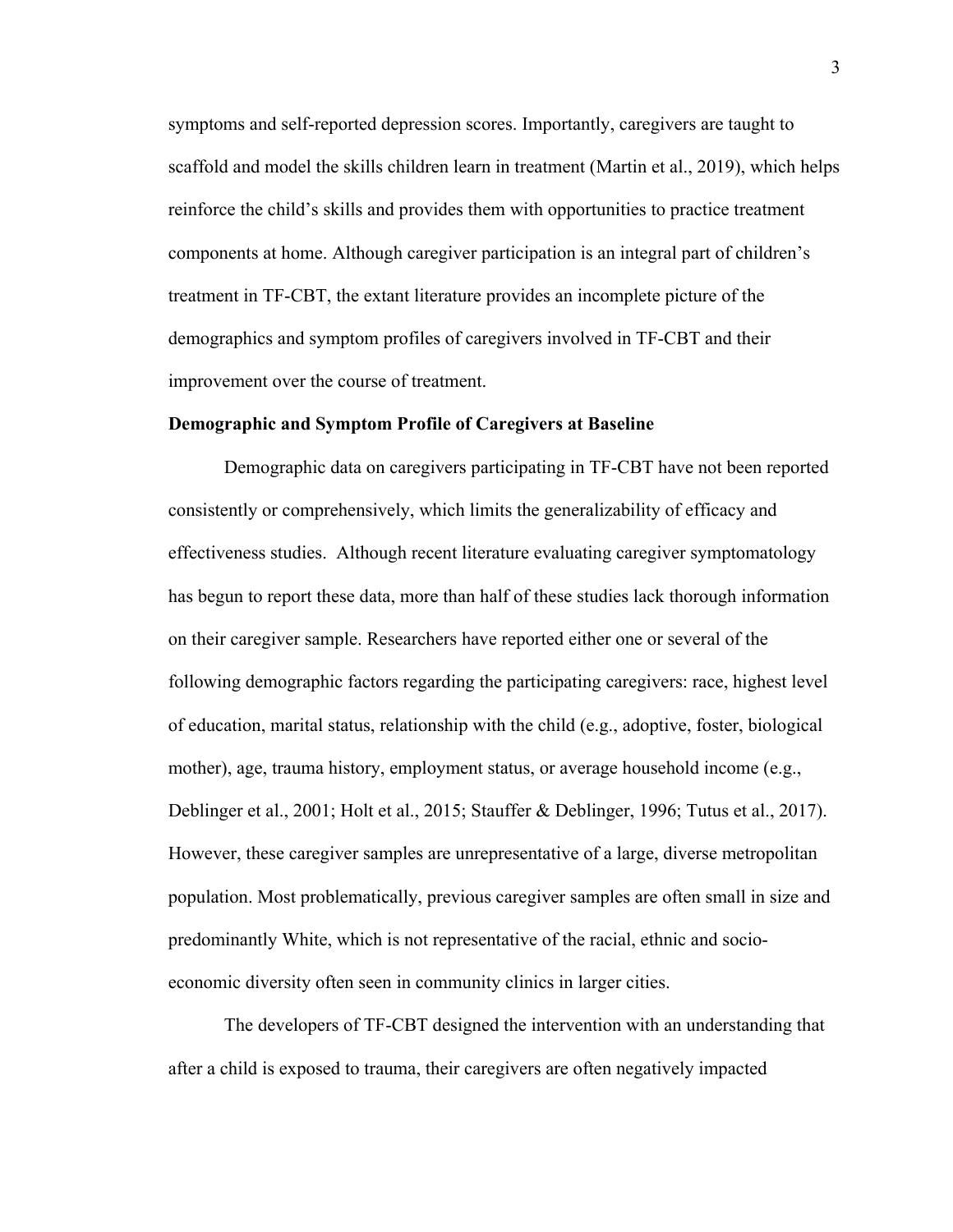themselves and may exhibit increased symptomatology at the onset of their child's treatment (Cohen et al., 2012; Cohen et al., 2017). In addition to managing their child's symptoms, caregivers may experience stigma, strain, burden, self-blame, and difficulty accessing services for their children (Mwei, 2015). Further, many caregivers of children who experienced trauma report their own trauma history (Davies & Seymour, 1999; Hooper, 1992; Oates et al., 1998), and a large number exhibit their own psychopathology (Chemtob et al., 2013). The added stress of hearing the details of their child's trauma may result in additional symptoms or exacerbation of pre-existing mental health difficulties.

Researchers suggest that caregivers may experience elevated symptoms at the start of their child's trauma treatment (e.g., Brown et al., 2020), which may impede children's progress during therapy (Maliken & Katz, 2013). It is unknown, however, whether previously studied samples of caregivers participating in TF-CBT met clinical levels of psychopathology. Unfortunately, few studies report information on caregiver symptomatology at baseline, and the two that do have very small sample sizes. In TF-CBT outcome studies, Cohen and colleagues (2007;  $N = 24$ ) reported that a large portion of the caregivers started treatment at "normal" depression levels, whereas Nixon and colleagues (2012;  $N = 33$ ) reported that caregiver psychopathology was generally "mild" at baseline. Although these studies are well designed, they are comprised of smaller and less racially and/or ethnically diverse samples. Because higher levels of caregiver symptomatology may negatively impact a child's treatment progress (Maliken & Katz, 2013), it is imperative to better understand the levels of symptomatology reported by caregivers involved in treatment.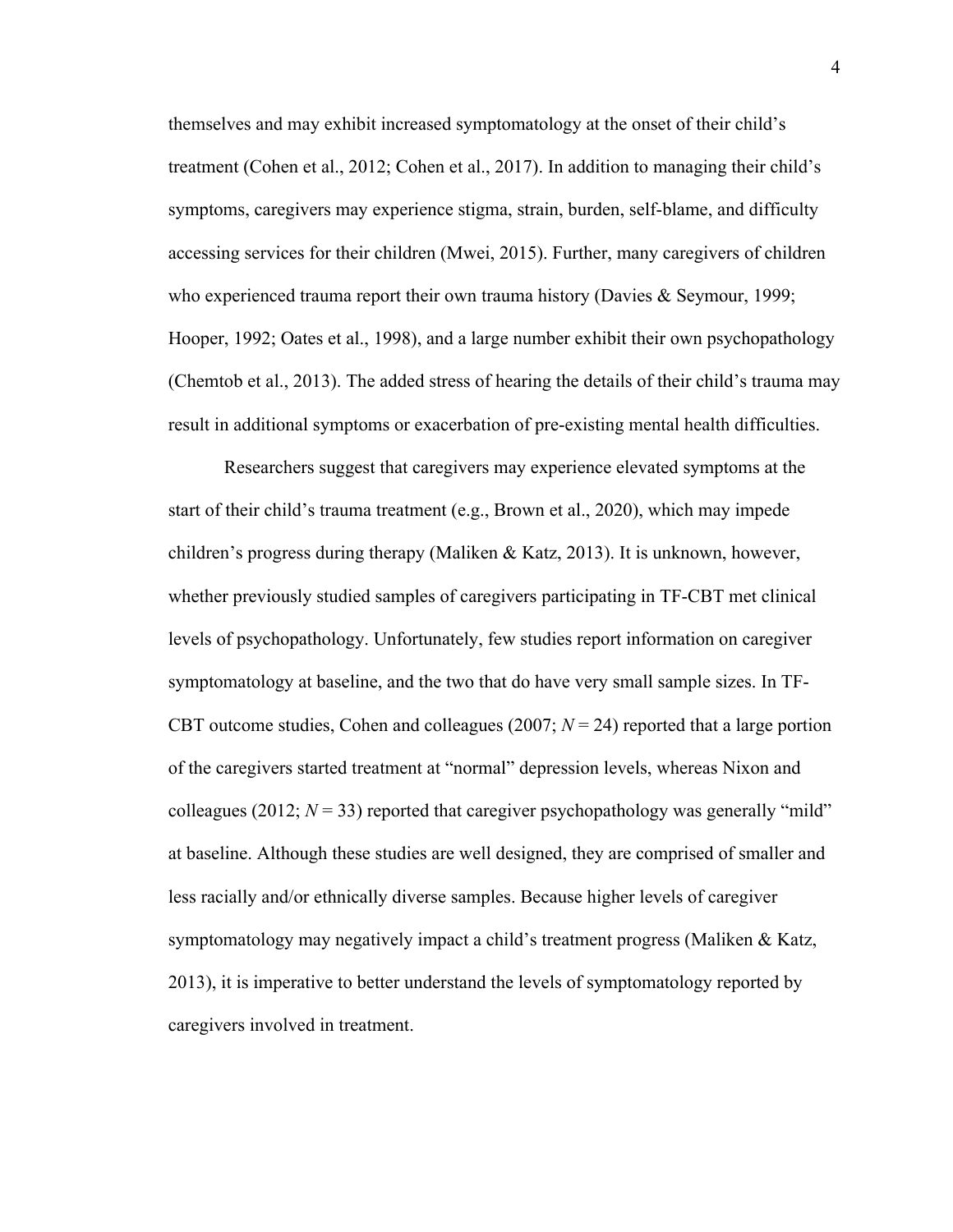## **Overview of Caregiver Symptomatology During the Course of TF-CBT**

Studies investigating caregiver symptomatology during TF-CBT suggest the potential for widespread gains during treatment and through follow-up. Reductions in caregiver PTSD, emotional distress, and depression, and improvements in caregivers' parenting practices from pre- to post-treatment are noted in several studies (e.g., Cohen et al., 2004a; Cohen et al., 2004b; Deblinger et al., 2011; Tutus et al., 2017). Researchers also have reported reductions in caregivers' own intrusive thoughts and distress related to their children's trauma between pre- and post-treatment (Deblinger et al., 2001; Stauffer & Deblinger, 1996). Importantly, these reductions in caregiver symptomatology are generally maintained (Deblinger et al., 2006; Mannarino et al., 2012) or further improved at follow-up (Mannarino et al., 2012; Nixon et al., 2017)

Several methodologically rigorous studies have been conducted in which researchers found notable decreases in caregiver depression throughout participation in TF-CBT. Cohen et al. (2004a) had a large sample size and used intent-to-treat analyses to evaluate caregiver depression. The reductions in this sample's symptomatology were maintained 6- and 12- months following post-assessment (Deblinger et al., 2006), suggesting lasting impacts of TF-CBT on caregiver depression following treatment termination. Although several studies indicating these decreases between pre- and posttreatment had small sample sizes, they were otherwise well-designed and noted significant decreases in caregiver depression (Cohen et al., 2004b; Cohen et al., 2007). One robust study with a medium-sized but largely diverse sample of children (40.4% White, 40.4% Black, 17% Mixed, Other 2.1%; Neill et al., 2018) was conducted with a novel approach to assessing symptomatology across time by measuring caregiver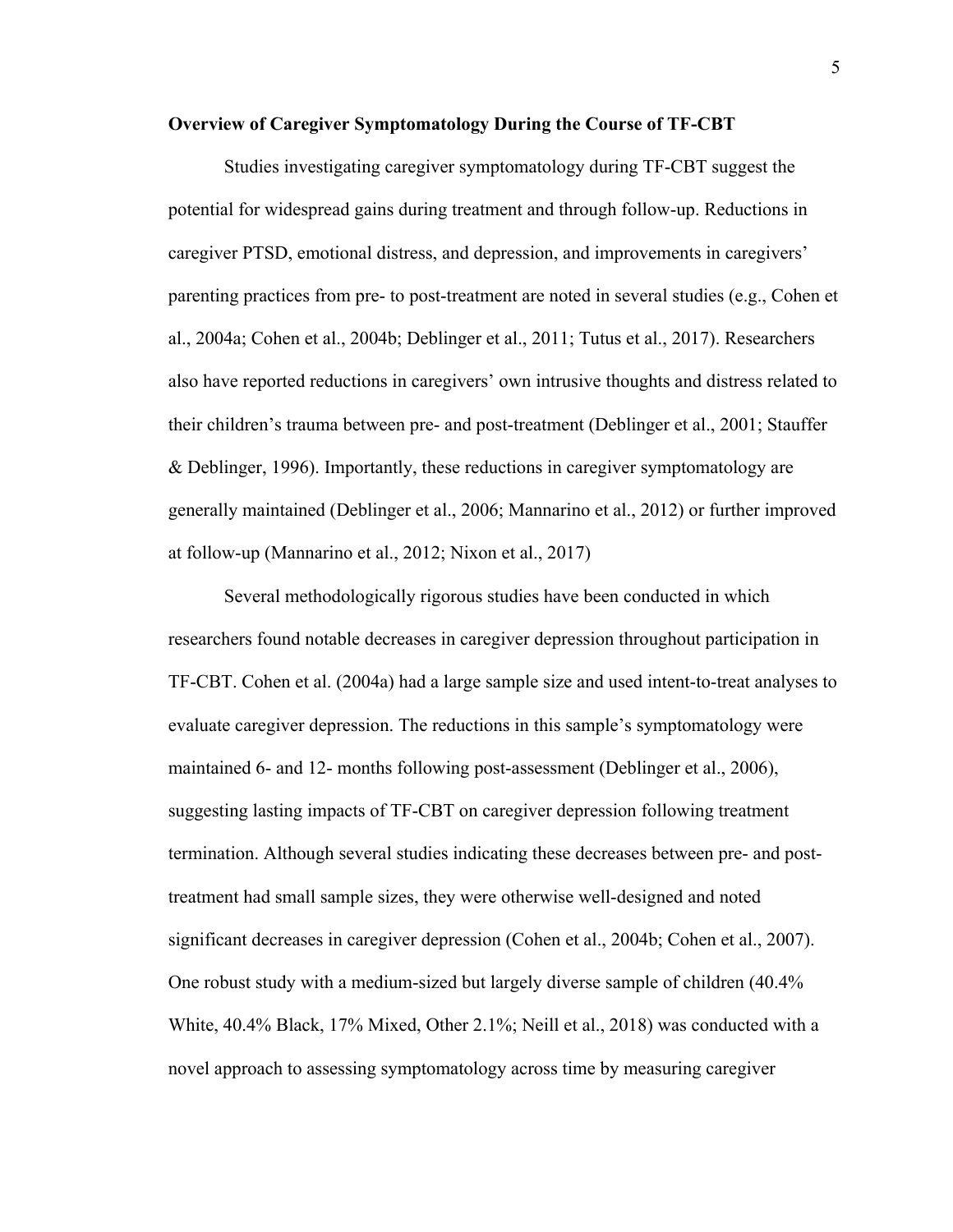depression symptoms weekly and noting reductions. Unfortunately, it is unclear if reductions in depression symptoms in this sample are associated with specific phases of treatment or with the passage of time itself. These studies indicate that caregivers' selfreported depression symptoms decrease during TF-CBT; however, it is unclear when these decreases may occur during treatment.

There are recurring methodological weaknesses and several inconsistent findings in the extant literature on changes in caregiver depression during TF-CBT. Seven studies have small sample sizes (Cohen et al., 2004; Cohen et al., 2007; Neill et al., 2018; Nixon et al., 2012; Nixon et al., 2017; Stauffer & Deblinger, 1996; Stauffer et al., 2001), and two have even smaller TF-CBT subsamples in studies where TF-CBT was compared to another treatment modality (Nixon et al., 2012; Nixon et al., 2017). The samples of the aforementioned studies, as well as one large sample of caregivers involved in TF-CBT (Holt et al., 2014), have very little racial/ethnic diversity. Other studies fail to provide any racial/ethnic descriptive information about their participating caregivers. Because people of color experience the most trauma-related mental health problems (Roberts et al., 2011), the lack of descriptive information on ethnicity impacts the generalizability of the results. Furthermore, inconsistent with the aforementioned studies, one methodologically rigorous study with a small sample size did not report significant decreases in caregiver depression during treatment (Cohen et al., 2006), and researchers who conducted two less rigorous studies reported either partial or no reductions in caregiver depression during treatment (Holt et al., 2014; Tutus et al., 2017). Notably, only one study investigating caregiver response to child trauma treatment incorporates mid-treatment assessment in their analyses (Holt et al., 2014), and only one study considers specific aspects of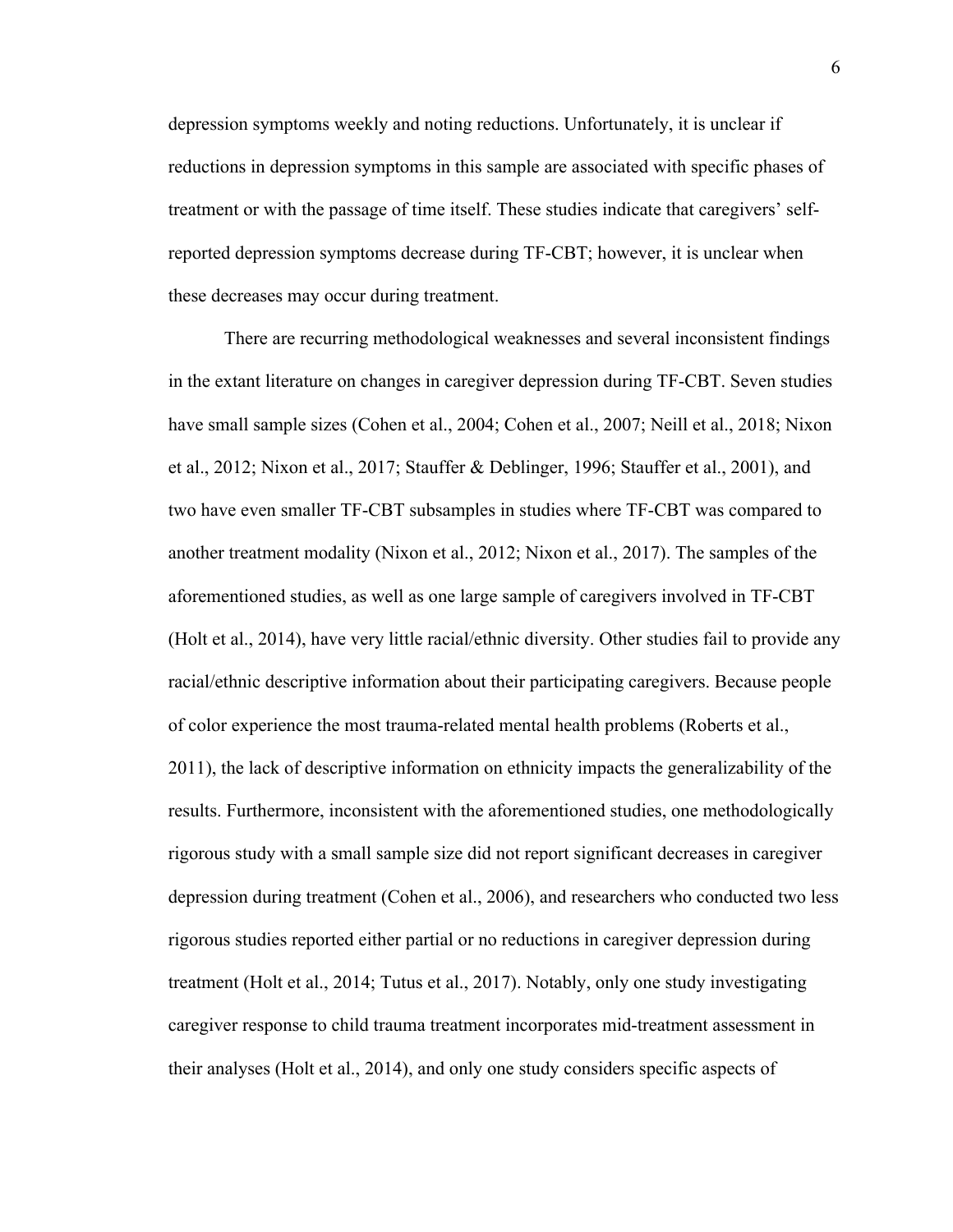treatment that may be responsible for greatest symptom reductions (Deblinger et al., 2011; Mannarino et al., 2012). Finally, due to the lack of large, representative samples reflected in these studies, more research is necessary to better understand caregiver responses to treatment.

In addition to the aforementioned methodological flaws, the extant literature further lacks analyses of caregivers' anxiety symptoms during their child's TF-CBT treatment. Although anxiety is a known reaction to trauma (i.e., "fight, flight, or freeze") and has been found to decrease in children who completed TF-CBT (Cohen, 1996; Deblinger, 2011), similar analyses were not conducted with participating caregivers. Given that a caregiver's worry and concern may be elevated when their children are distressed, it is reasonable to believe that their own "fight, flight, or freeze" responses may present in response to their child's trauma sequelae. It is possible that this construct has not been explored because researchers did not want to upset caregivers by asking about their own anxiety symptoms and instead asked them about related but less distressing constructs, like emotional distress (e.g., Cohen et al., 2004; Cohen et al., 2007; Deblinger et al., 201). Unfortunately, emotional distress does not accurately encompass specific components of anxiety, like elements of physiological distress or avoidance related to the "fight or flight response," that may be elevated in some caregivers. As such, it is important to consider caregivers' anxiety symptoms during their child's TF-CBT treatment and which treatment components are associated with the greatest reductions in their symptomatology.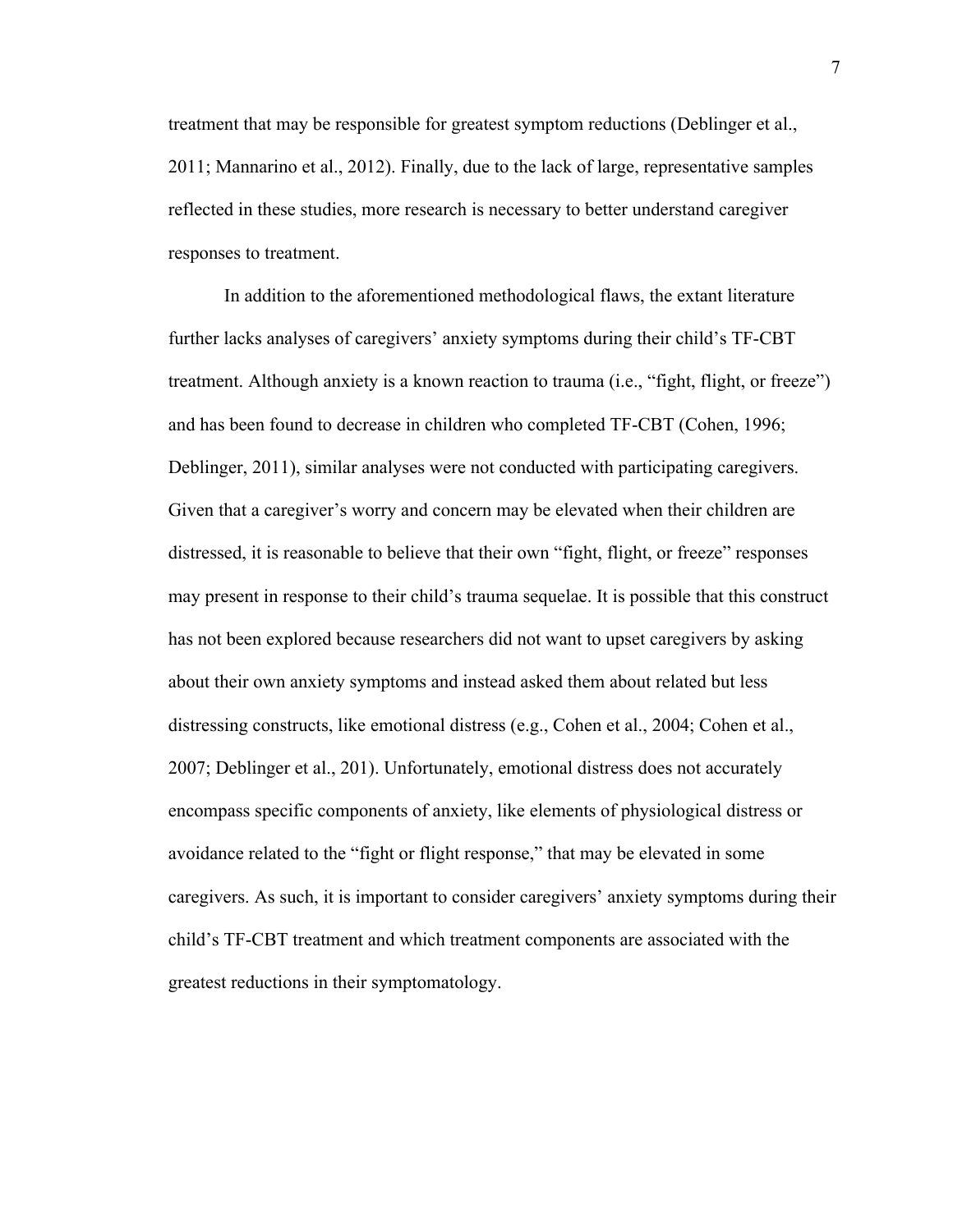#### **Caregiver's Treatment Gains Across Treatment Components**

Researchers to date have not explored how and whether specific modules of TF-CBT differentially impact change in caregivers' depression and anxiety symptoms. In Phase I (PRAC) of TF-CBT, caregivers learn psychoeducation, parenting skills, coping skills, and affect modulation. In Phase II (TICE), caregivers are instructed on how to support imaginal and *in vivo* exposure, including listening to the trauma narration, and enhancing their child's safety (Brown et al., 2020). It is likely that caregivers have different responses to their participation in each phase of treatment because their involvement in skill mastery and psychoeducation during Phase I may benefit their symptoms directly, whereas facilitating their child's exposure during Phase II may provide less direct benefit. The only study evaluating caregiver depression symptoms on a weekly basis did not assess the components or phases of treatment contributing to the greatest reductions in symptomatology (Neill et al., 2018). Thus, little is known about how and when caregivers improve in TF-CBT.

Only two studies to date have explored how specific treatment components impact caregiver and child symptomatology. Deblinger et al. (2011) examined whether treatment length and the inclusion of the trauma narrative component impacted depression, emotional distress, and parenting practices in a predominantly White sample of caregivers. Caregivers and children were evaluated at pre-, post-, and follow-up assessments. Researchers found that although caregivers reported decreased emotional distress following the trauma narrative component, their depression symptoms remained unchanged. This is consistent with later research by Nixon and colleagues (2012), who demonstrated that caregiver depression scores decreased during treatment with medium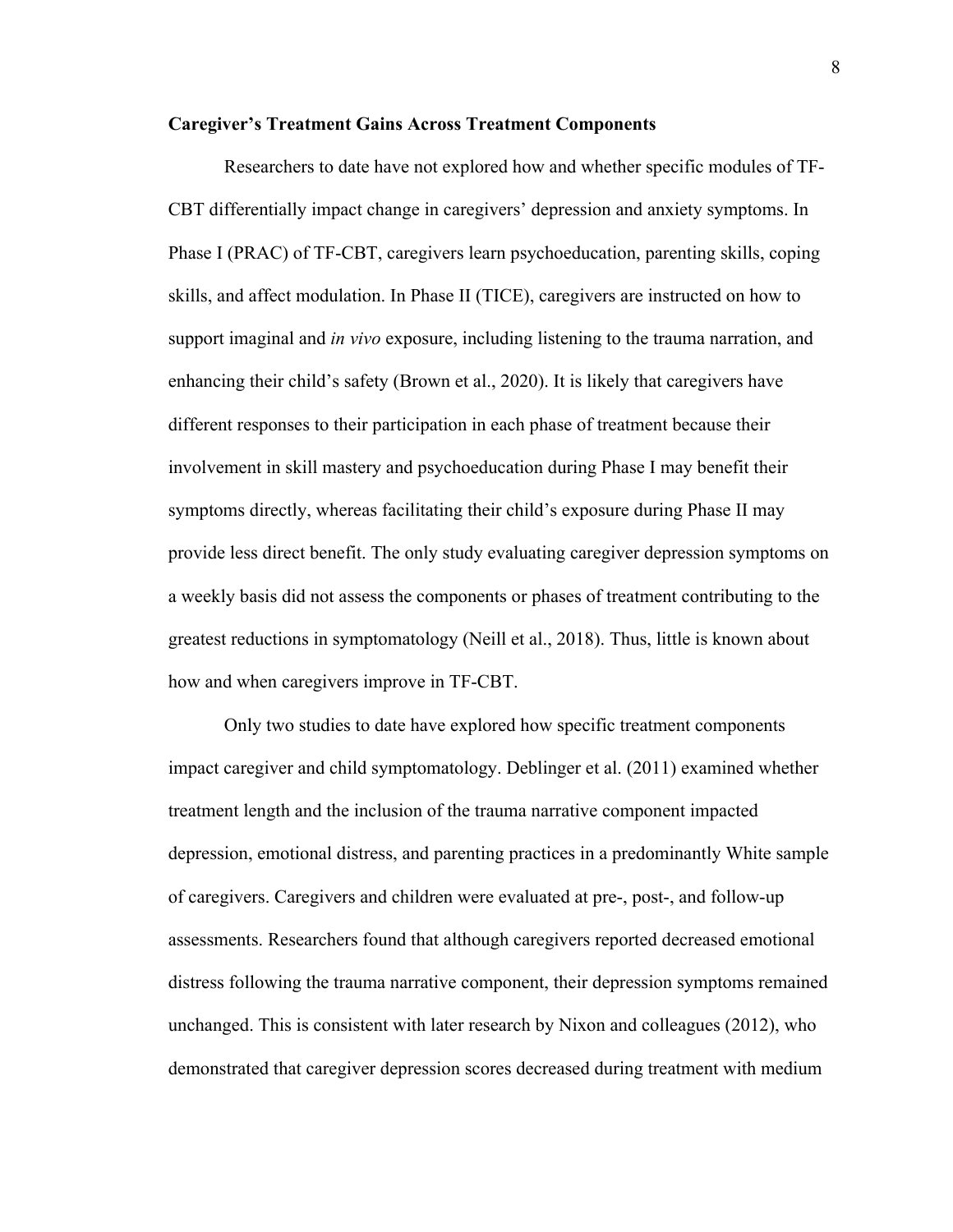effect sizes whether treatment included *in-vivo* exposures ( $d = 0.33$ ) or not ( $d = 0.36$ ). Deblinger and colleagues (2011) also found that children's anxiety decreased to the greatest degree due to completion of the trauma narrative component. However, changes in caregiver anxiety have not been explored. Therefore, research must examine whether caregivers also experience a reduction in anxiety symptoms throughout the course of TF-CBT, or because of a specific treatment component (e.g., trauma narrative).

In sum, there are several factors that must be addressed to better understand the clinical presentation of caregivers at baseline as well as changes in caregiver symptomatology during TF-CBT. First, it is imperative to consider the clinical needs of this population at baseline. Additionally, no study to date has considered caregiver changes in anxiety symptoms over time. Lastly, incorporating results from midassessment, as was done by Holt and colleagues (2014), will provide key information about the patterns of change in caregiver symptomatology over the course of treatment. By understanding typical trajectories of caregiver symptomatology in relation to the phases of TF-CBT, clinicians can better prepare families for treatment expectations and identify deviations from typical trajectories to better tailor treatment for caregivers who may need more support. This study aims to address these gaps in the literature and advance the current knowledge of caregivers' responses to TF-CBT.

#### **Current Study**

The aim of this study was to examine whether caregivers who participate in TF-CBT with their children decrease in their depression and anxiety symptoms. Caregivers' self-reported depression and anxiety were assessed at pre-, mid-, and post-treatment, and follow-up time points. Only the data from baseline, mid-treatment, and post-treatment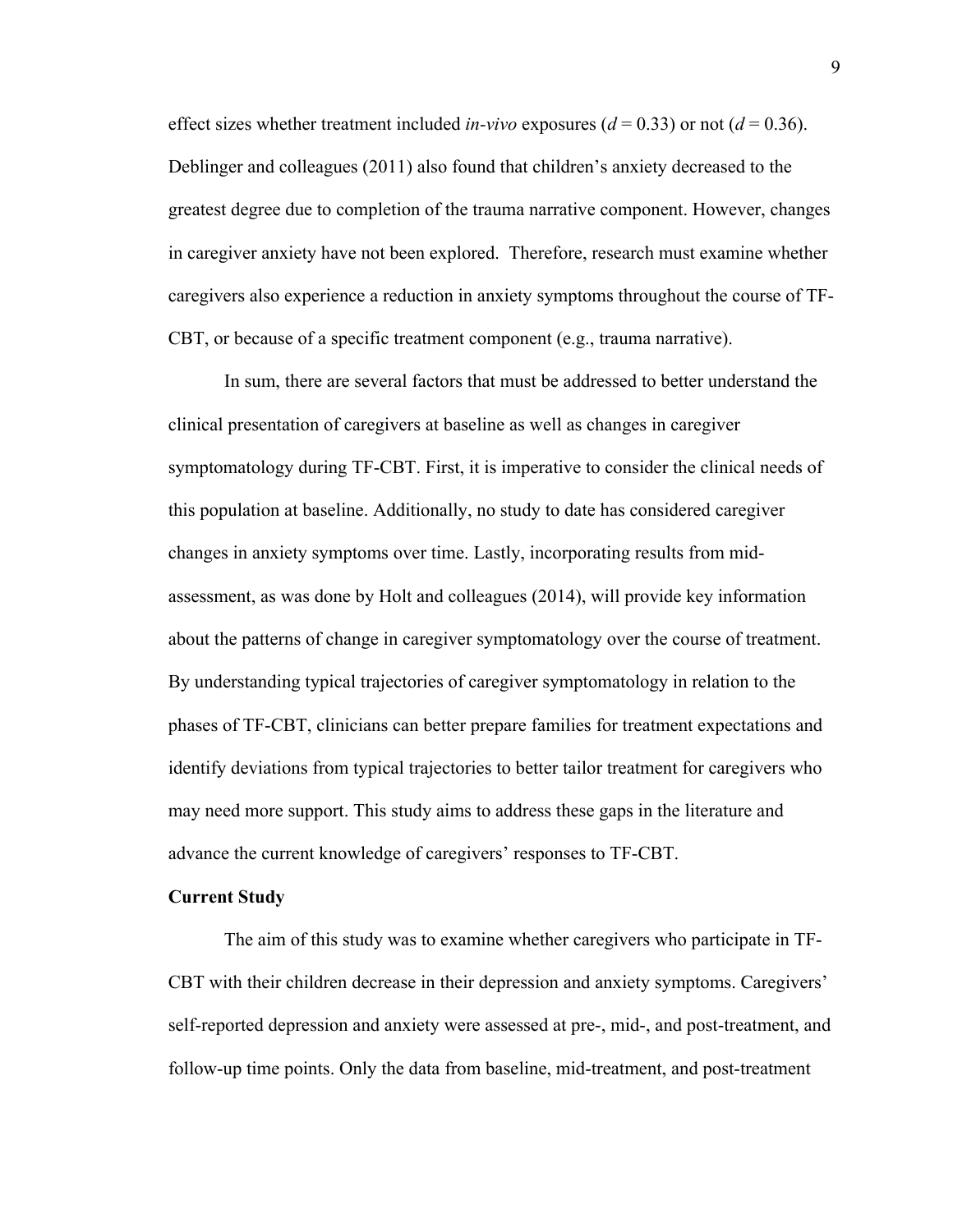will be included in these analyses. Because methodologically rigorous studies (e.g., Brown et al., 2020) have suggested that caregiver symptoms are clinically significant at baseline, we hypothesized that caregivers involved in TF-CBT would have baseline levels of depression and anxiety similar to those found in a sample of diverse clinical adult females. We also hypothesized that TF-CBT would be associated with clinically significant improvement in caregivers' depression and anxiety symptoms. Lastly, we posed an exploratory hypothesis that the rate of depression and anxiety symptom reduction during Phase I (PRAC) would exceed the rate of symptom reduction during Phase II (TICE).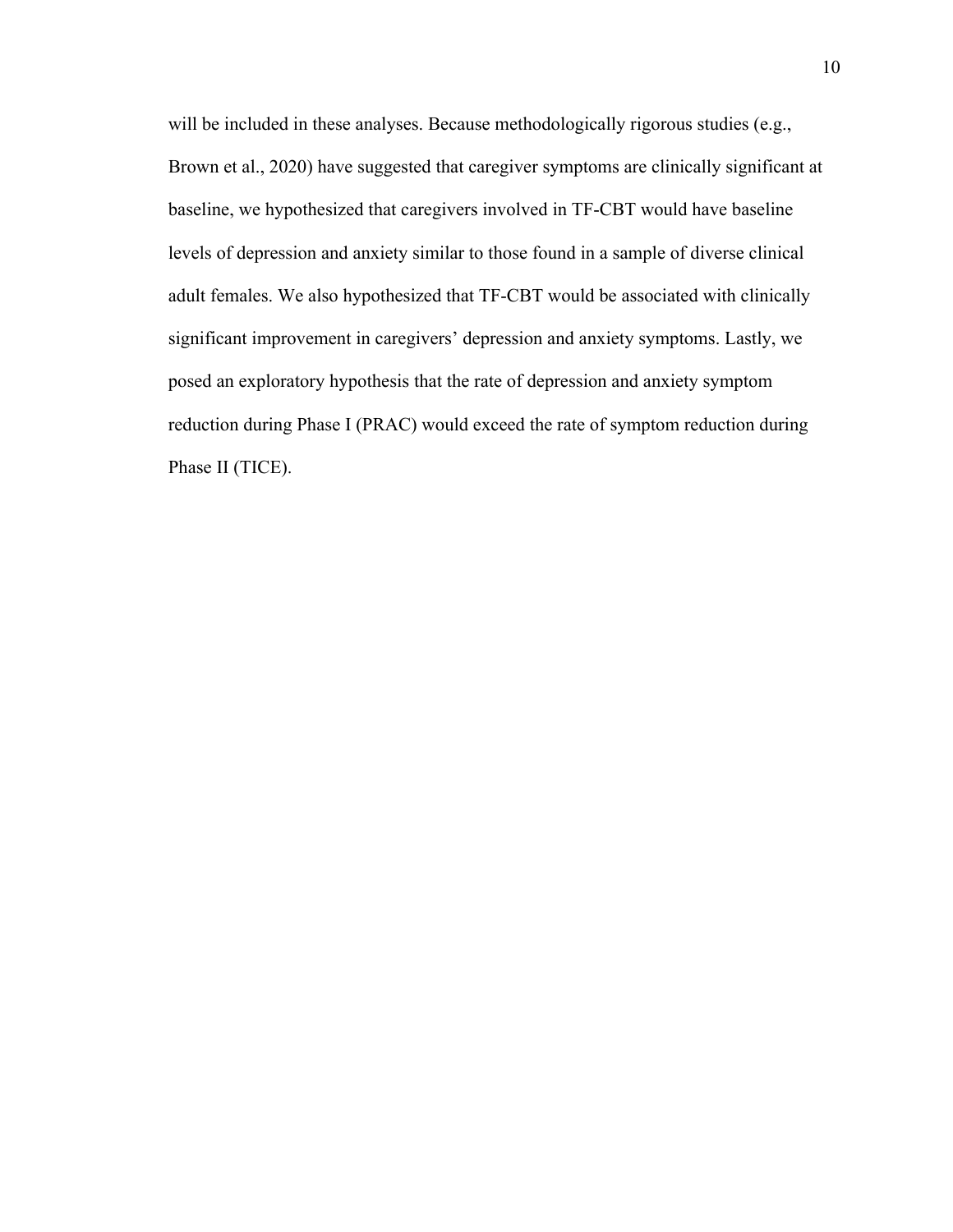#### **METHODS**

#### **Participants**

Included caregivers  $(N = 235)$  were participating in an ongoing effectiveness study of TF-CBT for their children (ages 4-17 years) at a community-based mental health clinic in New York City. This clinic specializes in the delivery of TF-CBT to lowincome, racially- and ethnically-diverse children. Inclusion criteria were: (1) exposure to interpersonal trauma, including sexual abuse, physical abuse, witnessing domestic violence, and/or traumatic bereavement, and (2) subthreshold or clinically significant symptom levels (scores of 60 or greater) of Anxiety, Depression, Aggression, or Conduct Disorder subscales, and Internalizing or Externalizing composites on child and/or parent reported Behavior Assessment System for Children, 3rd Edition (BASC-III measure), and (3) at least five items endorsed at a level of two or greater on the Child PTSD Symptom Scale,  $5<sup>th</sup>$  Edition (CPSS-V), and (4) both caregiver and child's agreement to participate in weekly therapy, and 1.5 hour evaluations and pre-, mid-, post-, and follow-up. Exclusion criteria were a diagnosis of pervasive developmental disorder, psychotic symptoms, severe conduct disorder, significant cognitive impairment (i.e., expressive language skills less developed than a typical four-year old child), significant memory deficits (i.e., related to referral trauma or general memory deficits), and current participation in any other mental health services. Additionally, if the child and their caregiver received prior trauma-specific treatment, their participation in this study was determined on a case-by-case basis. Based on this criterion, no children were excluded. Table 1 displays demographic characteristics of participating children and their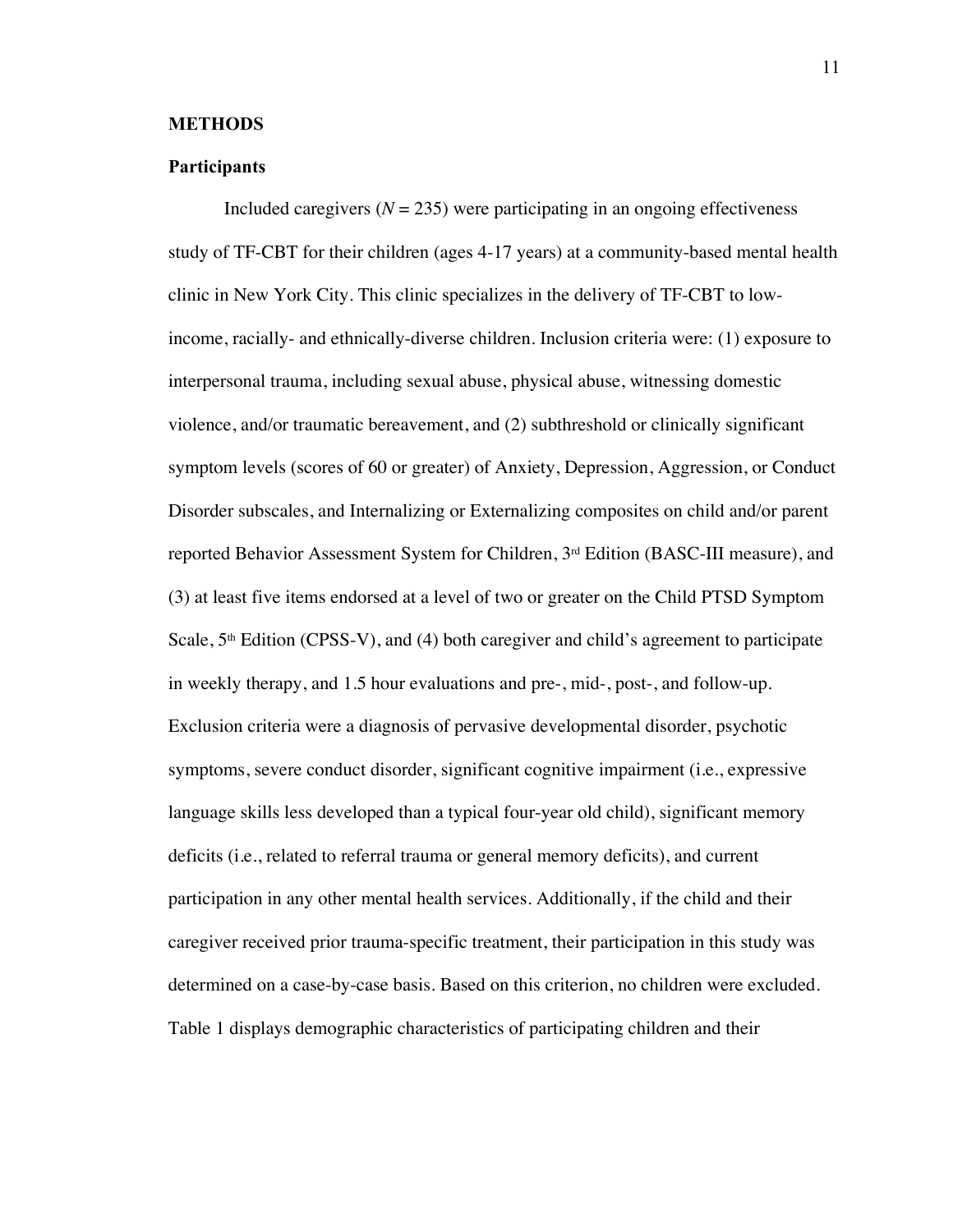caregivers, including their age and gender, along with caregiver's marital status, education level, work status and race.

#### **Measures**

*Caregiver psychopathology***.** Caregiver psychopathology was assessed using the 53-item Brief Symptom Inventory from the Symptom Checklist-90 (BSI; Derogatis, 1993). The BSI has nine primary symptom dimensions with 4-7 items per dimension: Depression (6 items), Anxiety (6 items), Somatization (7 items), Obsessive-compulsive (6 items), Interpersonal Sensitivity (4 items), Hostility (5 items), Phobia (5 items), Paranoia (5 items) and Psychoticism (5 items). Items are reported on a scale of 0-4. Per the administration manual, *T*-scores are clinically significant when two or more dimensions are greater than .63 (Derogatis, 1993). Normed scores were developed from adult psychiatric outpatient, adult nonpatient, adult psychiatric inpatients, and adolescent nonpatient populations. Excellent test-retest reliability was established with this measure when 60 nonpatients were tested across a two-week interval (Derogatis, 1993), and construct validity was established against the Minnesota Multiphasic Personality Inventory (MMPI; Hathaway & McKinley, 1942) as a screening tool to identify adult psychopathology (Conoley & Kramer, 1989). Convergent validity was demonstrated between an affective measure of pain, the McGill Patient Questionnaire (MPQ; Melzack, 1975), and the BSI among chronic pain patients (Kremer et al., 1982). The Depression and Anxiety subscales were used for the current study and demonstrated good internal consistency (Cronbach's alphas of .87 and .85, respectively).

*Caregiver demographics.* Caregiver demographics included caregiver age (years), gender (male or female), race/ethnicity (Latino/a, Black/Non-Hispanic, Caucasian or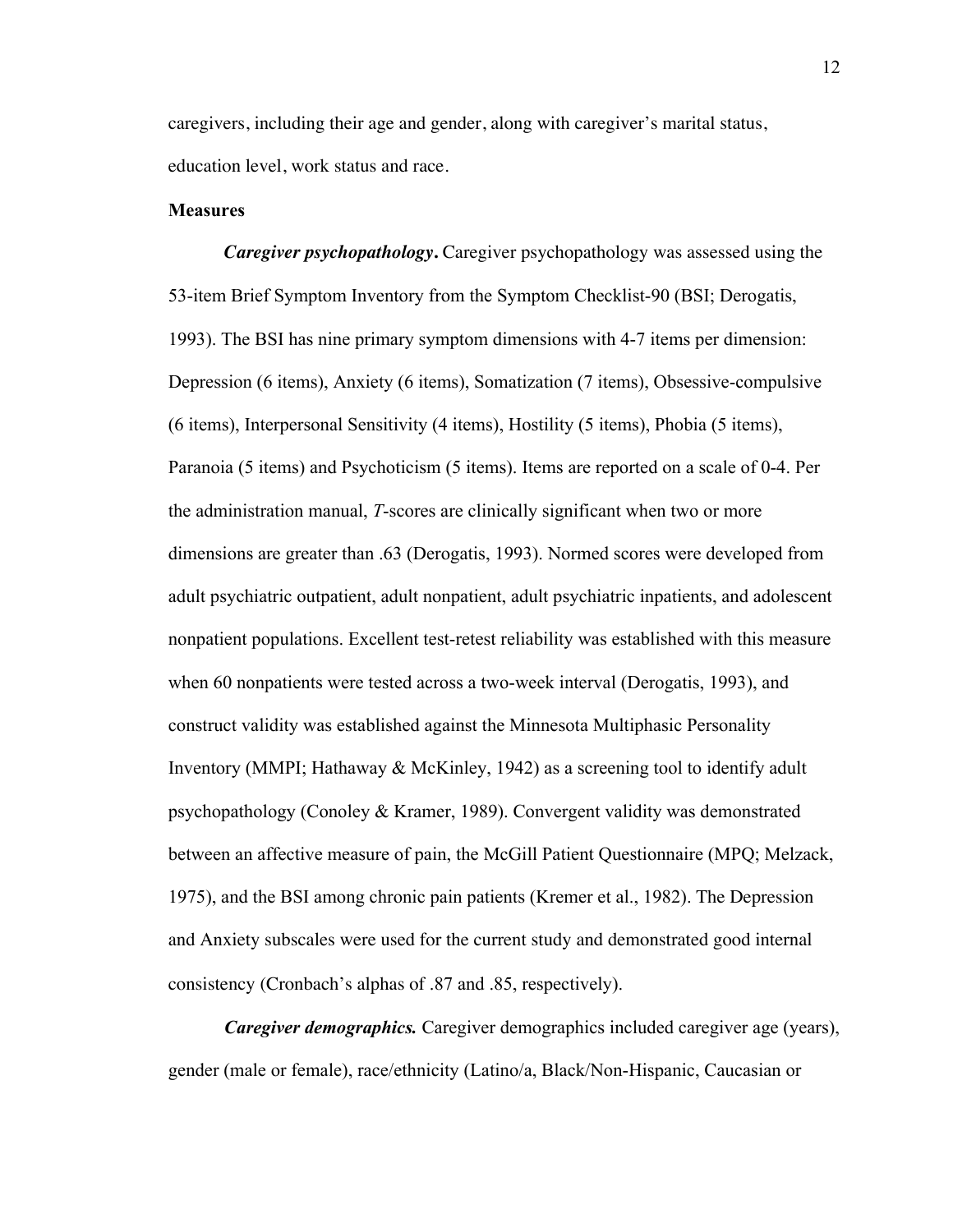Other), marital status (Single, Divorced/Widowed/Separated), education level (No school/less than 7 years, Junior high school/some high school, High school graduate, Some college or technical school, College graduate, Graduate professional training), and employment status (Employed full-time for pay, Employed part-time for pay, Homemaker, Unemployed/not working, Other).

#### **Treatment**

TF-CBT is a conjoint model of treatment for children and caregivers that was designed to treat children and adolescents who have experienced one or more traumatic life events and have subsequent emotional and behavioral difficulties due to their experiences (Brown et al., 2020). TF-CBT has two phases: (1) Psychoeducation and Parenting, Relaxation, Affect modulation, and Cognitive processing (PRAC), and (2) Trauma narration, *In vivo* exposure, Conjoint work, and Enhancing safety (TICE). The therapy includes both traumatized children and their non-offending caregivers. There are several joint child-caregiver sessions during treatment, but typically the therapist splits the time in session each week between the child and caregiver, providing the same component of treatment to each member of the dyad individually. Any session in which a therapist met with a child or caregiver and conducted a TF-CBT component was coded as one session. Caregivers also have an additional component, Parenting Skills, and are instructed to support their children with coping skills and exposure exercises each week. TF-CBT has demonstrated efficacy in treating child PTSD depression, and behavior problems in over 20 randomized control trials (Brown et al., 2020; Cohen et al., 2015; Cohen et al. 2017).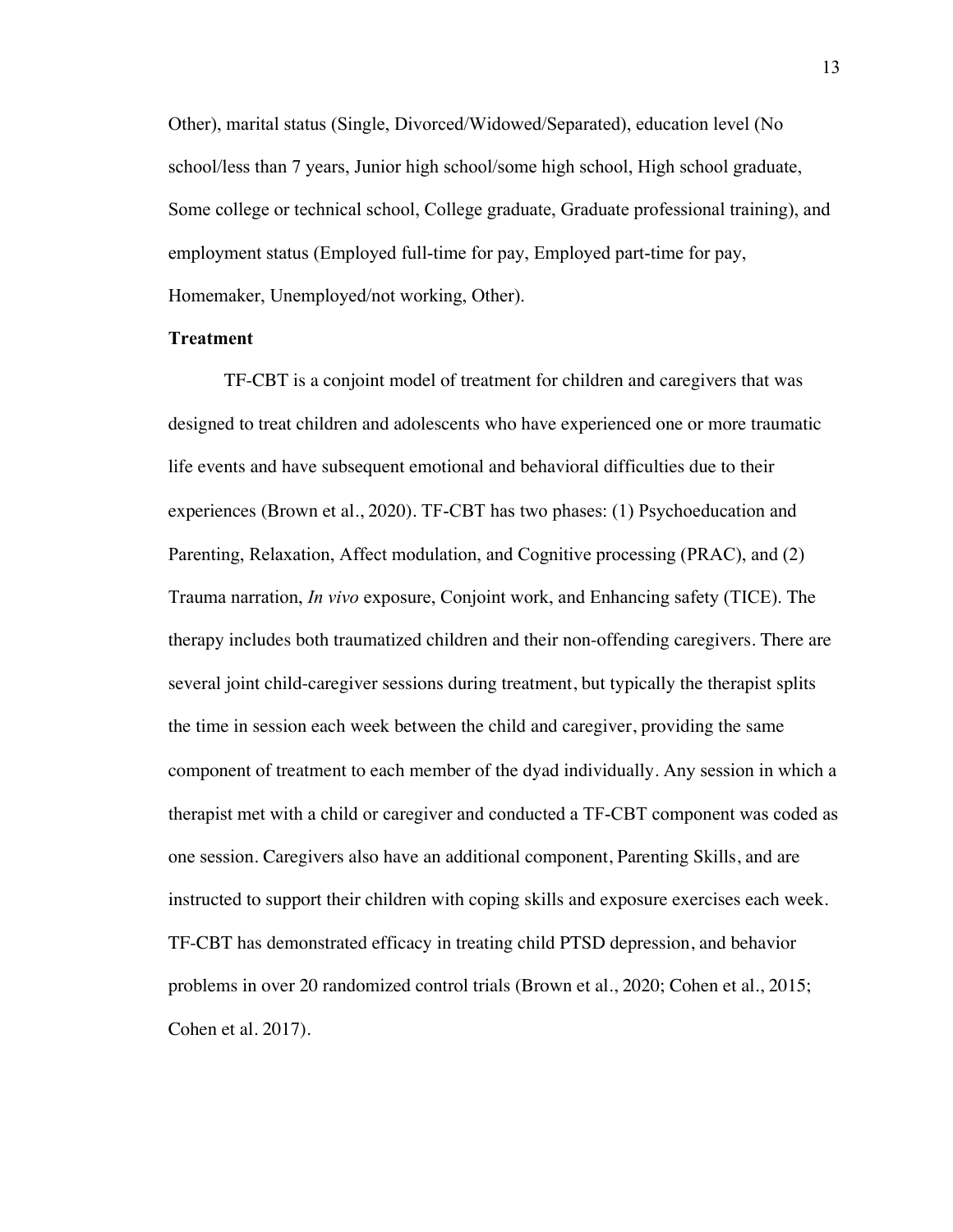*Training*. TF-CBT therapists had a Master's degree in social work, mental health counseling, or clinical/school psychology, and at least one year of experience conducting therapy with children. Training includes: (1) completing an online course, TF-CBT Web 2.0 (Medical University of South Carolina, n.d.), (2) a 2-day learning session on TF-CBT on the process of delivering TF-CBT and the implementation of its components delivered by a certified trainer, and (3) weekly group supervision on implementation with children and their caregivers at a community-based clinic by certified supervisors. Treatment adherence is ensured by review of and feedback on audio/video recordings of sessions by TF-CBT supervisors. In addition, therapists complete Therapy Attendance Logs in which they note the components of treatment specific to TF-CBT were conducted during each session, along with time spent addressing life stressors and homework. These logs are reviewed by research staff to ensure that TF-CBT is completed with fidelity.

#### **Procedures**

St. John's University's Institutional Review Board has approved all study methods. Referrals come from child protective services, preventive and foster care agencies, Legal Aid and other advocacy organizations, school personnel, and other clinicians. The Intake Coordinator conducts intake phone calls based on the contact information in the referral form and obtains demographic and trauma specific information about the referred child and participating family member. The Intake Coordinator also assesses and addresses potential concrete and perceptual barriers to increase probability of treatment attendance.

Informed consent is conducted with caregivers and assent is provided by the participating children. Assessment measures are delivered via interview separately to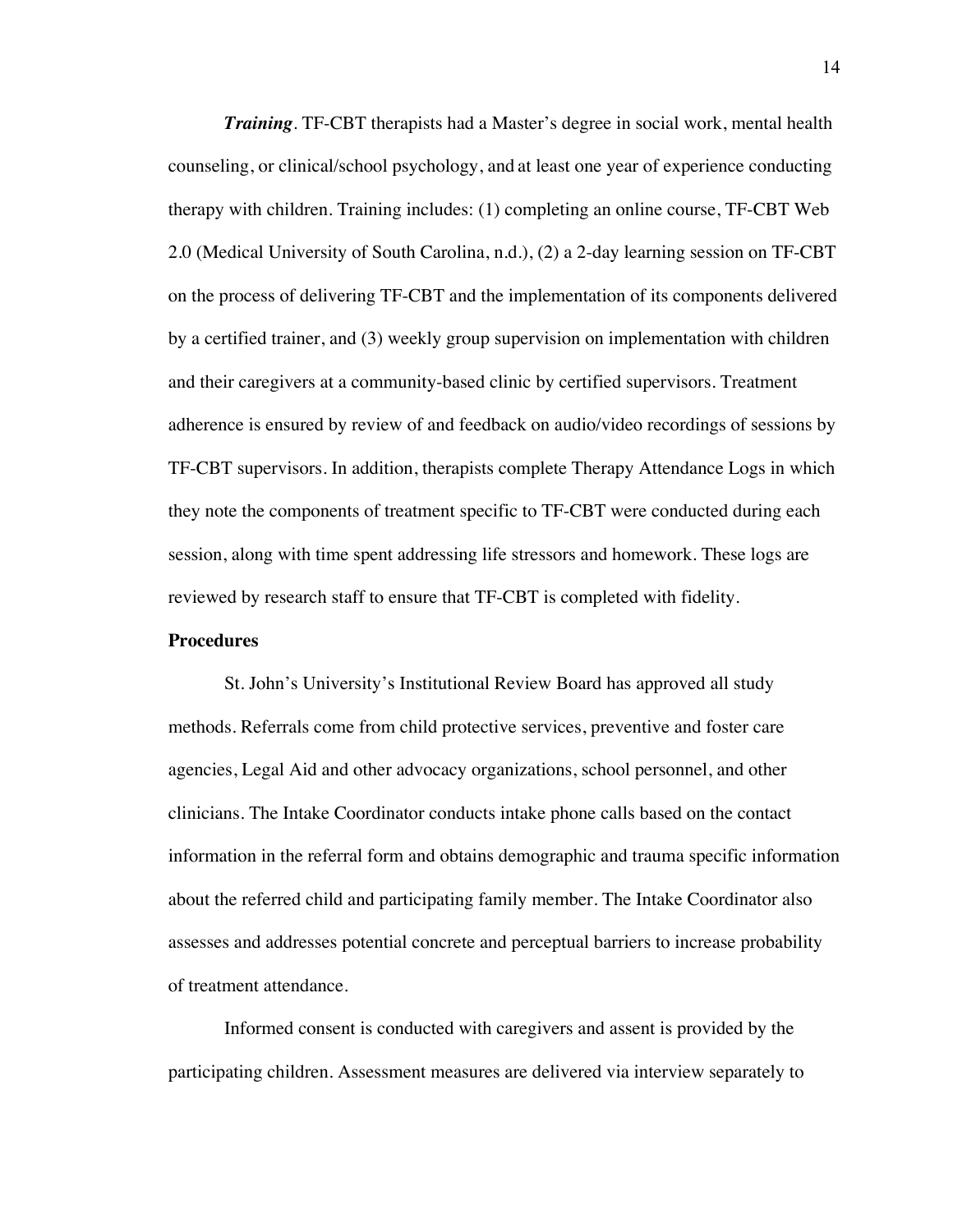participating caregivers and their children by trained research assistants, all of whom are school psychology or clinical psychology doctoral students. Caregivers complete measures of their children's trauma history, emotional and behavioral functioning (Behavior Assessment System for Children,  $3<sup>rd</sup>$  Edition; BASC III), and measures of their own psychopathology (Brief Symptom Inventory; BSI) and family demographics. Children complete measures of their own trauma history and emotional and behavioral functioning.

Families who meet inclusion and exclusion criteria are then assigned to a TF-CBT therapist. Caregivers and children complete the first phase of TF-CBT encompassing psychoeducation, relaxation, affect modulation and cognitive restructuring (PRAC), and are then assessed at mid-treatment (before the child starts their trauma narrative), and post-treatment. Caregivers are given \$20 for completing the pre-treatment assessment, \$15 for the mid-treatment assessment, \$20 for the post-treatment assessment, and \$20 for the 3-month follow-up assessment. Children receive a \$10 Amazon gift card at each assessment.

#### **Statistical Analysis**

Statistical analyses were conducted using SPSS version 26 (2019). Data from BSI Anxiety and BSI Depression subscales and demographic measures were compiled and cleaned. Data were missing in baseline, mid, and post assessments for the Depression and Anxiety subscales. The percentage of missing data were as follows: Depression at baseline (1.3%), Depression at mid (37.9%), Depression at post (53.6%), Anxiety at baseline (1.3%), Anxiety at mid (37.4%), and Anxiety at post (53.6%). Littles MCAR test was conducted and indicated that these data are missing at random,  $\chi^2(2) = .493$ ,  $p = .782$ .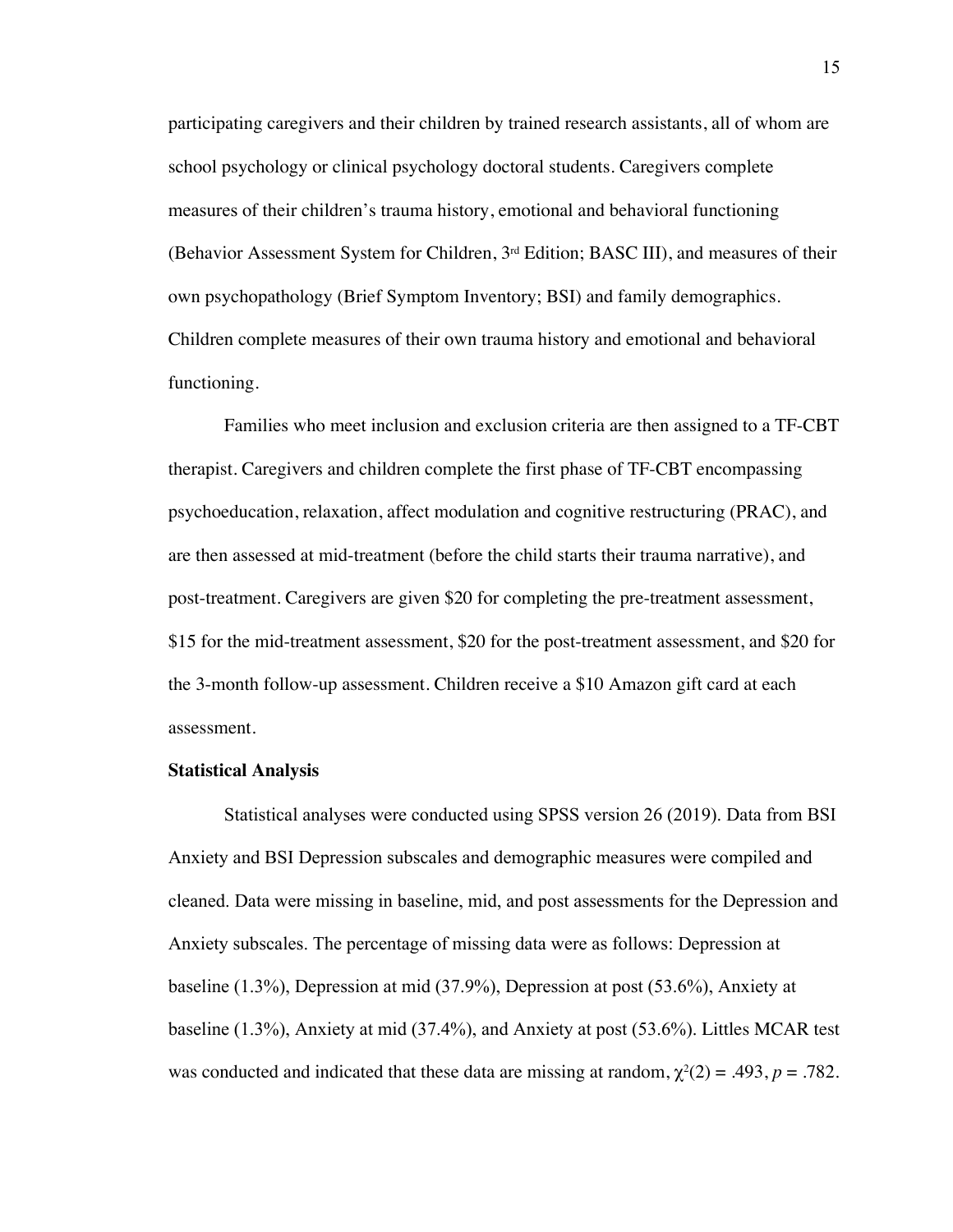Data were run for intent-to-treat (ITT;  $N = 235$ ) and completers ( $n = 104$ ) to ensure that hypotheses were supported for caregivers who started treatment (i.e., completed baseline assessment) and those who completed all phases of TF-CBT (i.e., completed mid treatment and post treatment assessments). A combination of non-parametric testing and multilevel modeling were used to test hypotheses.

To test the hypothesis that caregivers in this sample have similar levels of anxiety and depression as clinical samples, the current completer and ITT samples were compared to published norms of female adult nonpatients and female adult outpatient samples (Derogatis, 1991). A one-sample Wilcoxon signed rank test was used as our data were positively skewed, and this assessment enables this comparison when data are not normally distributed. To test the hypothesis that caregivers significantly improve in their depression and anxiety symptoms over time, a multivariate multilevel model (MLM; Raudenbush, 1989)) was fit for Depression and Anxiety in the ITT sample, using an autoregressive heterogeneous covariance model type [i.e. AR(1)] to allow for heterogenous variances at different evaluation points using restricted maximum likelihood estimation (REML; Lindstrom & Bates, 1988; Snijders & Bosker, 2012) and random intercepts and slopes. To confirm that number of sessions attended does not impact the results, the multivariate model was run twice; once without controlling for session number, and a second time controlling for session number. Session number was calculated by counting the number of sessions the caregiver attended in total during their child's treatment (i.e., a time invariant covariate).

To calculate the average difference between mean levels of depression and anxiety between pre to mid assessment (PRAC), and mid to post assessment (TICE), two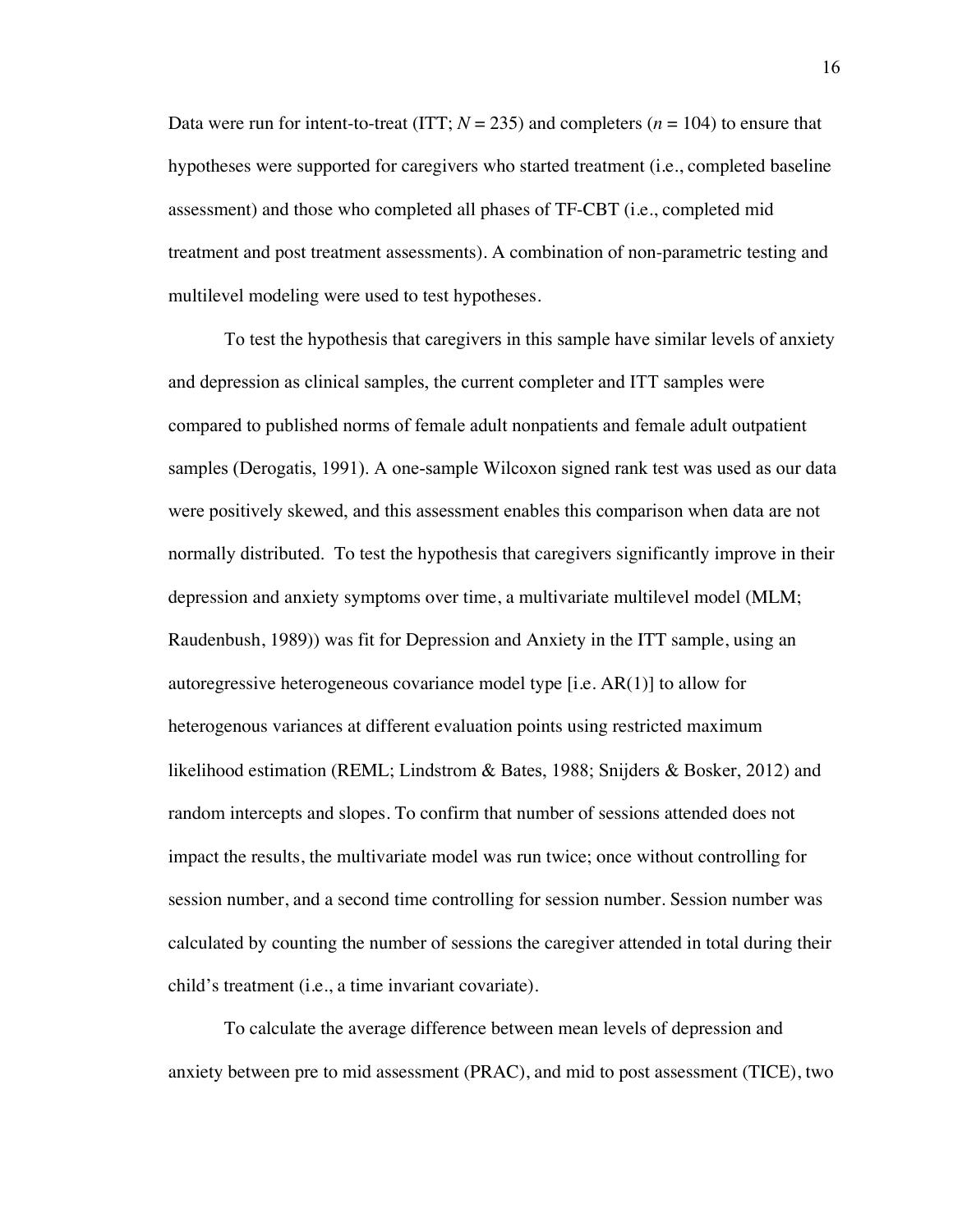separate multilevel models were fit for Depression and Anxiety. Then, pairwise comparisons were conducted in each of the multilevel models for Depression and Anxiety in both the ITT and completer samples. An initial repeated model with a compound symmetric covariance structure was conducted under the assumption of a classic analysis of variance, such that evaluation time points have both an assumed homogenous variance and symmetry (the latter indicates that the variance between the evaluation time points is the same). Following, a second model reflecting first-order autoregressive structure with heterogenous variances [i.e., AR(1): Heterogenous]. Heterogeneous covariance model type was conducted to allow for heterogenous variances at different evaluation points. In the completer sample, the -2 Log Likelihood information criteria improvements from the compounded symmetry model to the AR(1) Heterogenous model for BSI-Depression,  $\chi^2$  (2, *N* = 104) = 11.194, *p* < .001, and BSI-Anxiety,  $\chi^2$  (2, *N*  $= 104$ ) = 15.926,  $p < .001$ , indicate that the structure change of the covariance matrix in the AR(1) Heterogenous covariance model is a better reflection of these data. Similarly, in the ITT sample, the -2 Log Likelihood information criteria improvements from the compounded symmetry model to the AR(1) Heterogenous model for BSI-Depression,  $\chi^2$  $(2, N = 234) = 13.897, p < .001$ , and BSI-Anxiety,  $\chi^2$  (2,  $N = 234$ ) = 30.881,  $p < .001$ , indicate that the structure change of the covariance matrix in the  $AR(1)$  Heterogenous covariance model is a better reflection of these data. Thus, models were fit with restricted maximum likelihood estimation and an AR1 Heterogenous covariance structure. This model accounts for smaller sample size and produces less biased estimation when there is missingness in the data.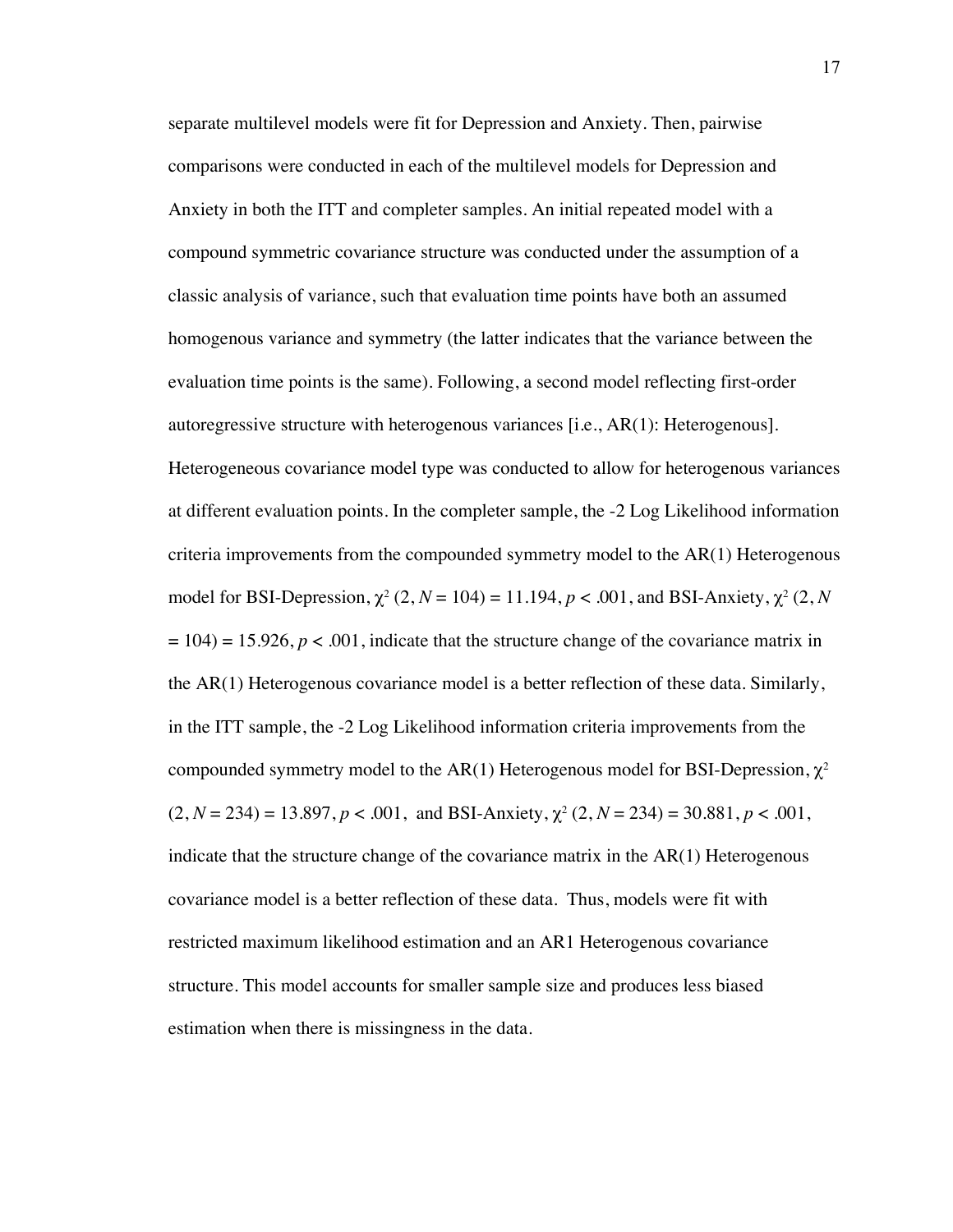#### **RESULTS**

# **Comparison between TF-CBT Sample, Normative Samples and Clinical Samples on Depression and Anxiety Scores**

A one-sample Wilcoxon signed rank test was conducted comparing the medians of caregivers involved in TF-CBT with an adult female clinical comparison group to account for the skewness in the TF-CBT sample baseline BSI-Depression and BSI-Anxiety scores (Table 2). The medians of the study samples (both completer and ITT depression ( $Mdn_{Comp} = .644$ ,  $M_{ITT} = .724$ ) and anxiety scores ( $Mdn_{comp} = .649$ ,  $M_{ITT} =$ .757, respectively) were compared to standard values (i.e., means for adult female nonpatient and adult female outpatient norms for depression ( $Mdn_{NonP} = .36$ ,  $Mdn_{OutP} =$ .44) and anxiety ( $Mdn_{NonP} = 1.9$ ,  $Mdn_{Ouff} = 1.82$ ). For the completer sample, the null hypothesis was not retained as caregivers in TF-CBT had lower baseline BSI-Depression and BSI-Anxiety scores than a clinical female comparison group,  $Z = -8.349$   $p \le .001$ , and  $Z = -7.926$   $p \le 0.001$ , respectively. Furthermore, there was no significant difference in BSI-Depression and BSI-Anxiety scores for caregivers in TF-CBT at baseline versus nonclinical female comparison group,  $Z = 1.106$   $p = .269$ , and  $Z = 1.916$   $p = .055$ , respectively, but the BSI-Anxiety scores notably trend towards significance. For the ITT sample, the null hypothesis is not retained as caregivers in TF-CBT had lower baseline BSI-Depression and BSI-Anxiety scores than a clinical female comparison group, *Z* = - 11.854  $p \leq .001$ , and  $Z = -11.531$   $p \leq .001$ , respectively. Furthermore, the null hypothesis is also not retained when the BSI-Depression and BSI-Anxiety scores for caregivers in the ITT TF-CBT sample were compared to the nonclinical female comparison group,  $Z = 4.895$   $p \le 0.001$  and  $Z = 2.986$  p < 0.05, respectively.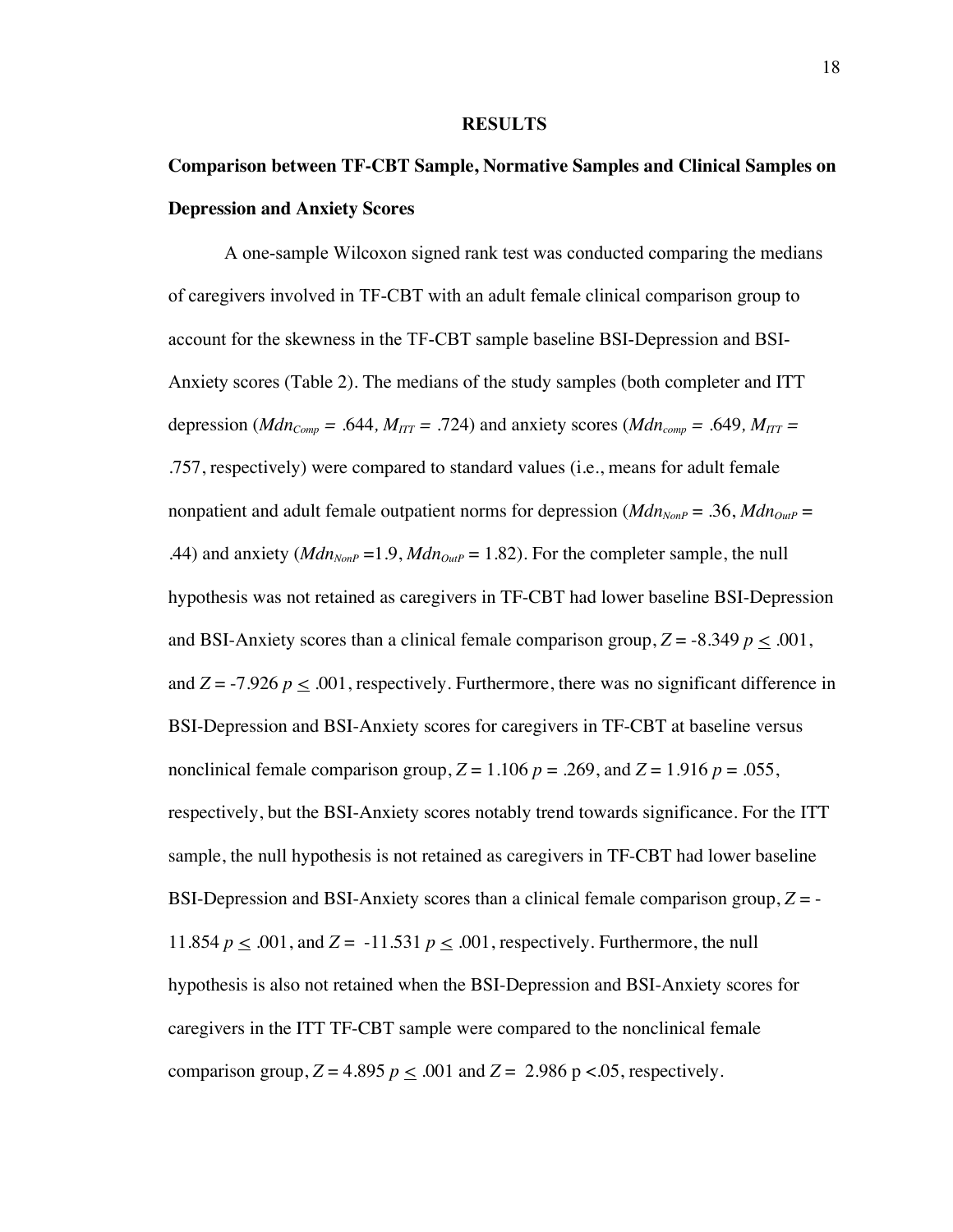#### **Caregiver Improvement in Depression and Anxiety during Treatment**

To consider individuals that are nested within time, ICC estimates were yielded from intercept-only multilevel models in the ITT sample. The intercept-only models of individual caregivers nested within time yielded an intraclass correlation (ICC) estimate of .457 for BSI-Depression, and .419 for BSI-Anxiety. These scores delineate the association of observations occurring within the same individual over time, such that the proportion of variance due to caregivers is 45.7% and 41.9% for BSI-Depression and BSI-Anxiety, respectively.

Multivariate multilevel models using the ITT sample were conducted with evaluations as the predictor and BSI-Depression and Anxiety as the criterion variables. Caregivers showed statistically-significant improvement in depression ( $b = -.159$ ,  $SE =$ .041,  $p = \leq 0.001$ ) and anxiety ( $b = -.178$ ,  $SE = .040$ ,  $p = \leq .001$ ) symptoms during treatment (Table 3). Furthermore, the assumption that number of sessions does not impact results was confirmed. BSI-Depression and BSI-Anxiety symptoms decreased during treatment even after controlling for number of sessions (Table 3).

#### **Caregiver Improvement in Depression and Anxiety by Phase**

To compare the degree of change in PRAC versus TICE in the completer and ITT samples, linear mixed models with restricted maximum likelihood estimation (REML) were conducted with evaluation type as predictors and BSI-Depression and BSI-Anxiety as criterion variables in separate models. Consistent with findings from the multivariate multilevel models, depression and anxiety were lower at post than they were at pre in both the completer (BSI-Depression:  $t(df) = t$  score,  $p = X$ ; BSI-Anxiety:  $t(df) = t$  score)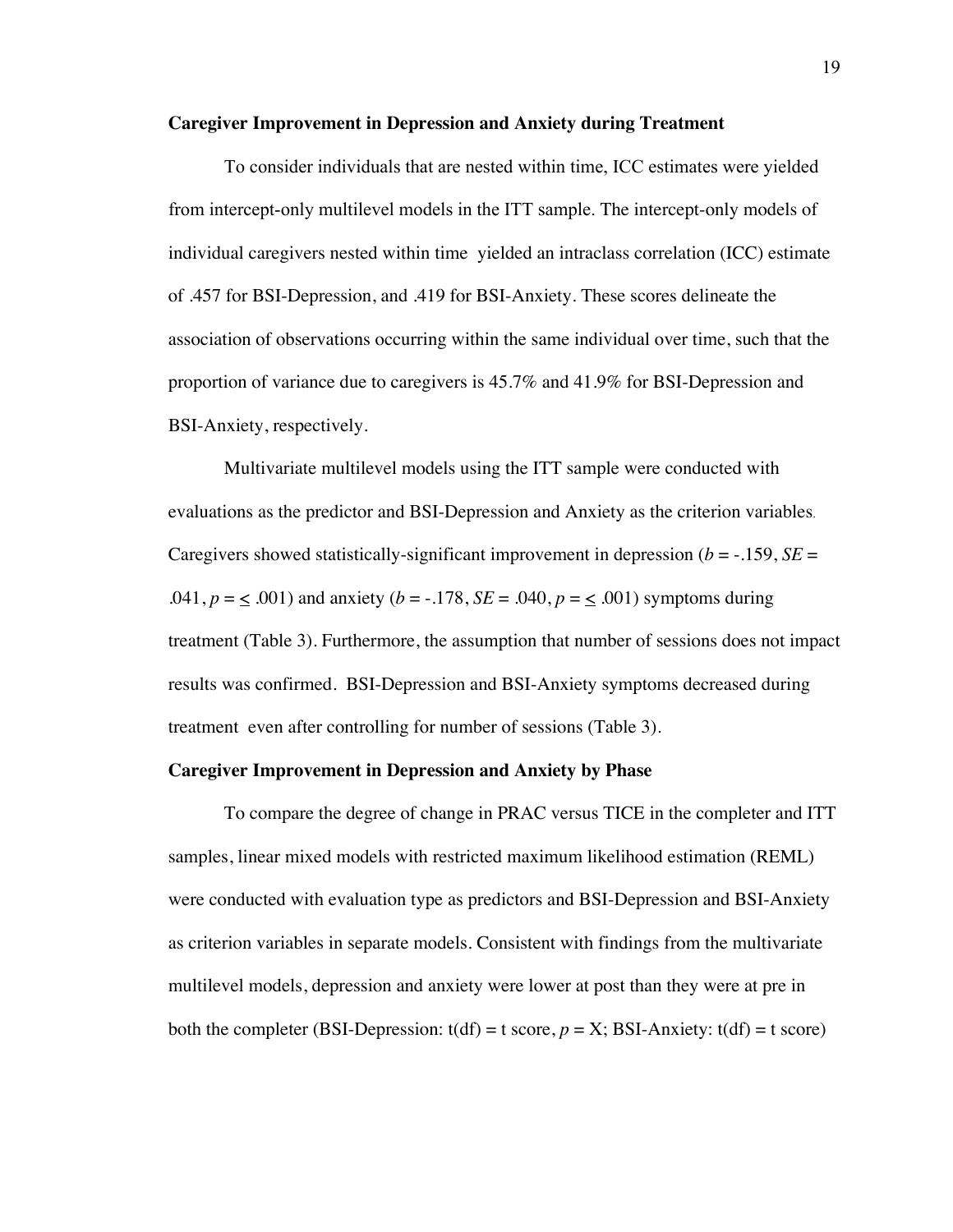and ITT samples [BSI-Depression: *t*(284.302) = 4.477, *p* < .001; BSI-Anxiety: *t*(310.153)  $= 5.683, p < .001$ .

In the completer sample, significant mean differences were observed during PRAC (pre to mid) for both BSI-Depression  $(t(136.365) = 3.175, p < .05)$  and BSI-Anxiety (t(127.917) = 3.972,  $p < .001$ ), but not during TICE (from mid to post) for both BSI-Depression and BSI-Anxiety (Table 4).

In the ITT sample, significant mean differences were also observed during PRAC (pre to mid) for both BSI-Depression  $(t(258.041) = 3.901, p < .001)$  and BSI-Anxiety  $(t(255.689) = 5.22, p < .05)$ , but not during TICE (from mid to post) for both BSI-Depression ( $p = .251$ ) and BSI-Anxiety ( $p = .096$ ), respectively (Table 5). Thus, for both ITT and completer samples, caregivers improve during the PRAC phase of treatment.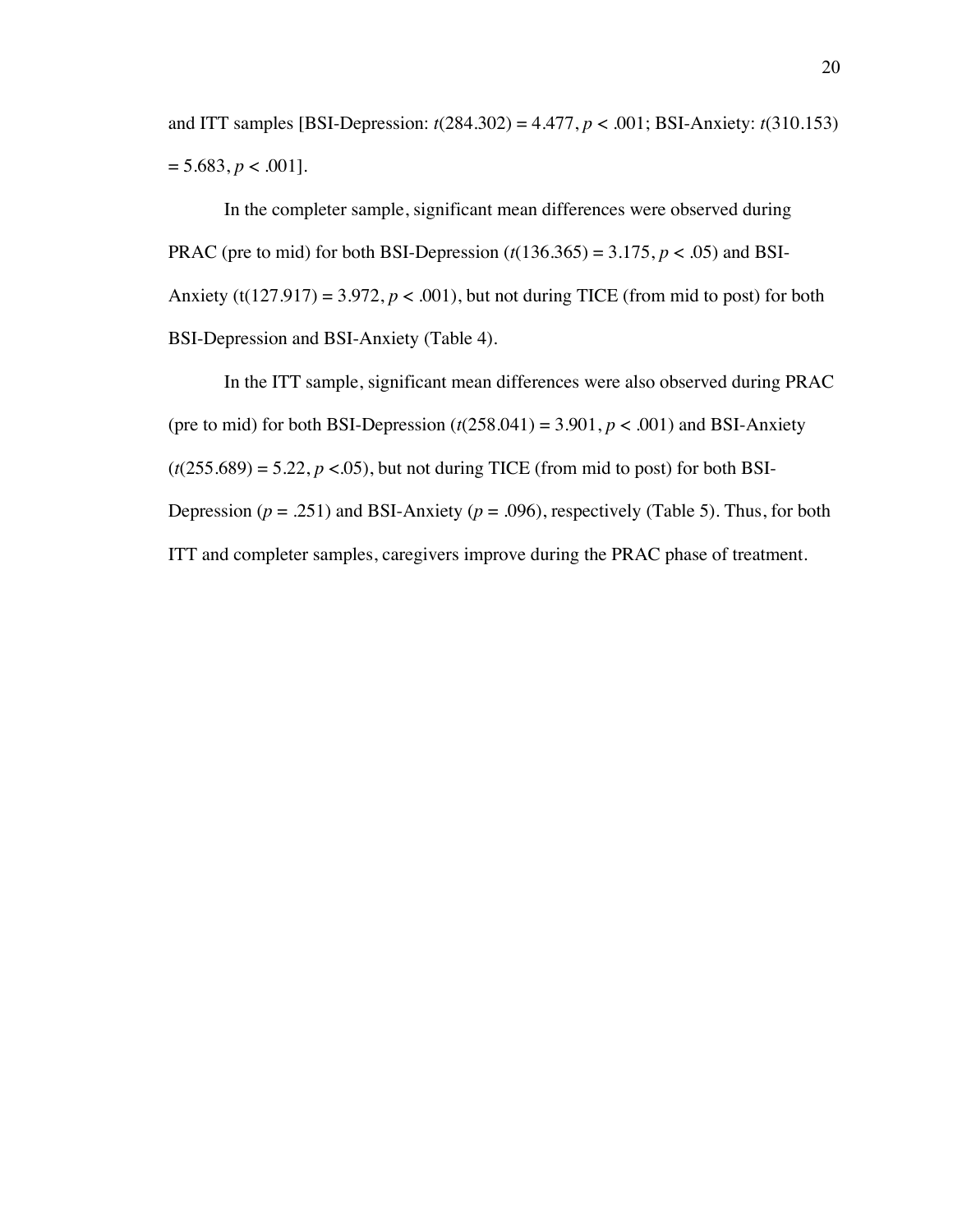#### **Discussion**

The goal of the present study was to understand changes in caregiver anxiety and depression symptoms throughout the course of TF-CBT. In our sample, we found that baseline scores of caregiver depression and anxiety more closely resembled depression and anxiety scores of a non-clinical population of adult females than a clinical population of adult females. Over the course of treatment, caregivers experienced a decrease in depression and anxiety symptoms, even when controlling for the number of sessions attended. Lastly, we found that on average, caregivers' depression and anxiety symptoms decreased during Phase I (i.e., PRAC) and not Phase II (i.e., TICE) of TF-CBT.

#### **Caregiver Symptomatology at Baseline and During TF-CBT**

 We hypothesized that the baseline depression and anxiety levels of caregivers involved in TF-CBT would be similar to baseline levels of depression and anxiety in a clinical sample of adult females. In contrast, we found depression and anxiety levels observed in our sample more closely resemble mean levels of symptoms in a non-clinical sample. Although previous research found that depression and anxiety of caregivers enrolled in TF-CBT are representative of non-clinical samples (Cohen et al., 2007; Nixon et al., 2012), a more recent study with a larger and more diverse sample has found higher levels of symptomatology in caregivers at baseline (e.g., Brown et al., 2020). Of note, the sample in the study by Brown and colleagues (2020) included caregivers who were themselves bereaved and traumatized for the same trauma as their child (i.e., bereavement of a loved one due to 9/11 terrorism). In contrast, the former two studies only included caregivers who likely did not experience the same referral trauma incident(s) as their children (e.g., child sexual abuse). Furthermore, because these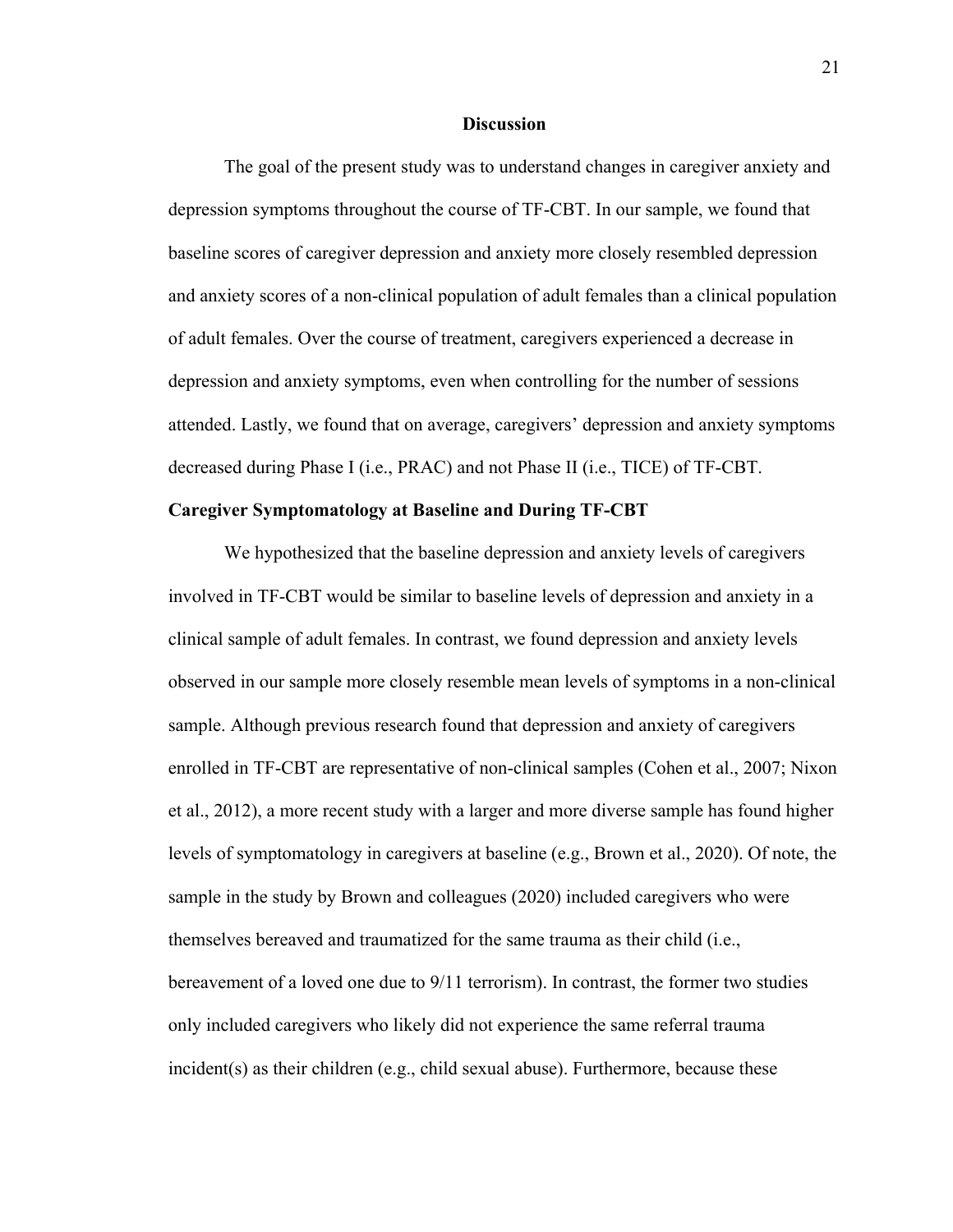caregivers may not have experienced sexual abuse or any other interpersonal trauma at all, many caregivers did not experience elevated levels of symptomatology like their children.

 Our second hypothesis was that TF-CBT would be associated with clinically significant improvement in caregivers' depression and anxiety symptoms. We found statistically significant decreases in symptomatology, which is consistent with previous literature reporting caregiver symptom reductions in TF-CBT with small to moderate effect sizes (i.e., *d* = 0.38; Cohen et al., 2004a; Nixon et al., 2017), when compared to caregivers who received other interventions (Child Centered Therapy, and Cognitive Therapy without exposures, respectively). This suggests that TF-CBT is beneficial for caregivers without clinically elevated levels of symptomatology at baseline. TF-CBT is a demanding treatment for caregivers as they are asked to contribute both time and effort to their child's treatment (Cohen et al., 2017). As such, it is beneficial for caregivers to experience personal improvement by the end of treatment, even if they do not begin TF-CBT with elevated symptomatology.

Our exploratory hypothesis examined change in caregivers' anxiety and depression across treatment, specifically evaluating differences between Phase I (i.e., PRAC, pre- to mid-treatment) and Phase II (i.e., TICE, mid- to post-treatment). We found that on average, change in caregivers' anxiety and depression decreased significantly during Phase 1 and not Phase II. The present study is the first to compare differences in caregiver symptoms across the two phases of TF-CBT. Caregivers' involvement in psychoeducation, skill-building and learning how to coach their children likely contributes to their greatest decreases of symptomatology during Phase I.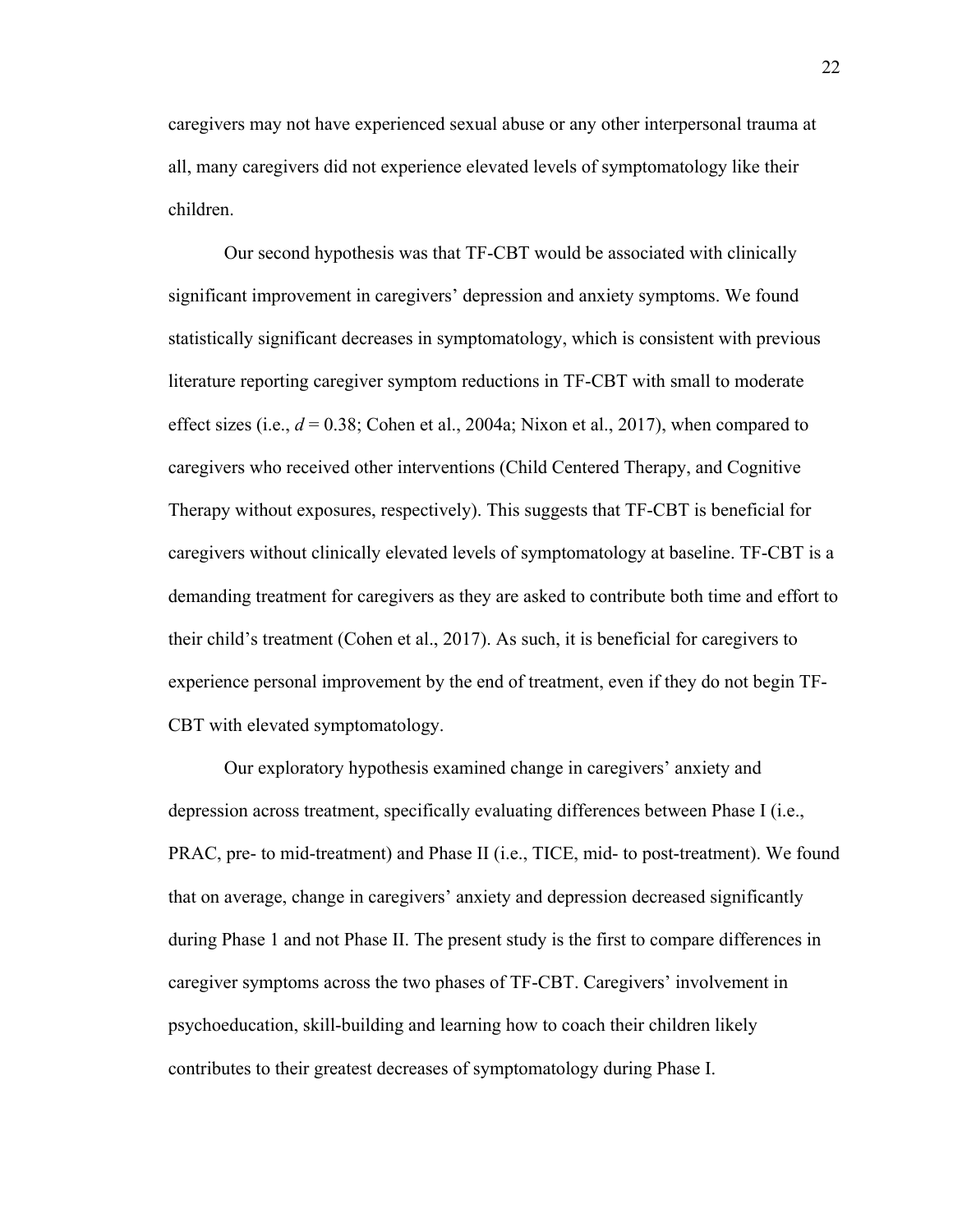Psychoeducation about trauma can help correct misconceptions about traumatic experiences and provide assurance that the caregivers' and children's reactions to their lived experiences are expected (Wessely et al., 2008). Skill-building, especially learning and practicing coping strategies, can directly impact both caregiver and children's wellbeing (Skinner et al., 2003). Learning to coach their children through relaxation and cognitive coping strategies may promote a caregiver's own sense of mastery with the material, as previous research suggests that teaching leads to a better understanding of and a more positive attitude toward the subject matter (Cohen et al., 1982). There is extensive literature demonstrating the efficacy of psychoeducation (Tursi et al., 2013) and cognitive therapy (DeRubeis et a., 2008) for reducing depression symptoms as well as psychoeducation, relaxation, and cognitive therapy for anxiety disorder symptoms (Bystritsky et al., 2013; Rollman et al., 2005). Caregivers also likely experience immediate benefit from the positive interactions engaging with their child's therapist (Brumley et al., 2021). These findings are consistent with previous research indicating that gains are reported early in treatment, particularly in the early weeks during which psychoeducation is emphasized as the main component of treatment (Hedeman et al., 2011).

In sum, these findings indicate that caregivers can still benefit from treatment even if they exhibit low levels of baseline symptomatology. These results also suggest that caregivers who drop out of treatment early may still benefit, as the largest treatment gains are incurred during Phase I. Lastly, because the skills caregivers learn during Phase I of treatment helps to prepare them to hear the narrative during Phase II, caregivers may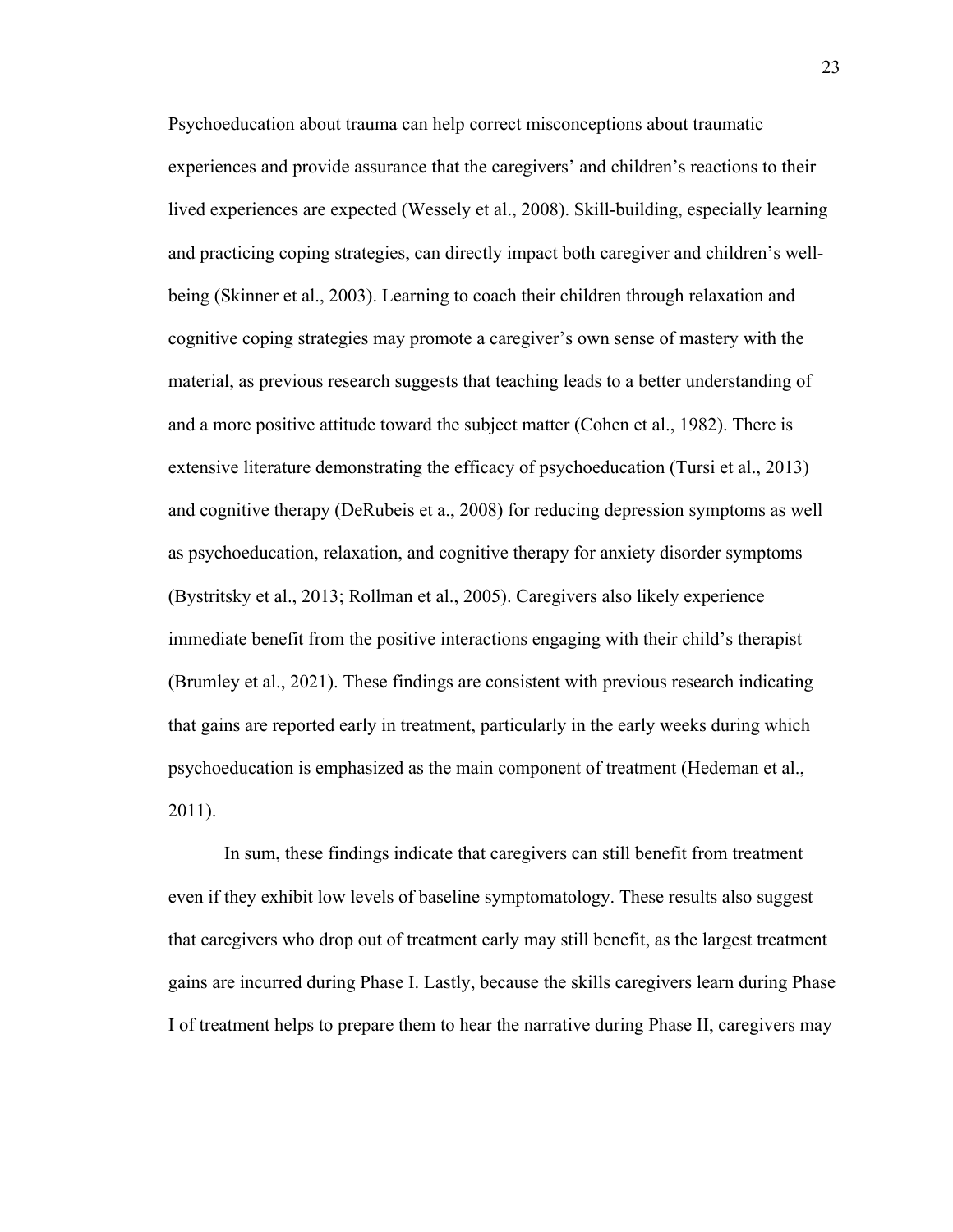use these skills to maintain low anxiety and depression levels throughout the end of treatment.

#### **Clinical Implications**

These findings have important clinical implications for caregiver engagement and assessment throughout treatment. Communicating the finding that caregivers may still benefit from TF-CBT even if they are not exhibiting clinical symptoms may increase motivation for treatment. This is crucial to convey to caregivers, given the high level of involvement and the extended time frame caregivers are asked to help support their children in therapy (Sharma-Patel et al., 2016). In an effort to promote engagement, caregivers should be informed that early improvements in their own symptomatology may also benefit their child's symptoms during treatment. Although not explicitly assessed in this study, it is likely that reductions in caregivers' own anxiety and depression correlates with improvement in their own maladaptive cognitions (e.g., blaming themselves or their children for their child's trauma). With the decreased interference from their own maladaptive cognitions, caregivers may serve as stronger sources of support during their children's narrative work. Specifically, caregivers are more likely to cope effectively with their own anxiety regarding their child's narrative and help manage their child's symptoms as they conduct exposures later in treatment. The results suggest that caregivers should remain actively involved in treatment even after they experience the greatest benefits to their symptom reduction in Phase I primarily to support their children, who tend to show the greatest level of improvement upon completion of the trauma narrative component (Deblinger et al., 2011). The results also highlight that although caregiver assessment of their own symptomatology is not a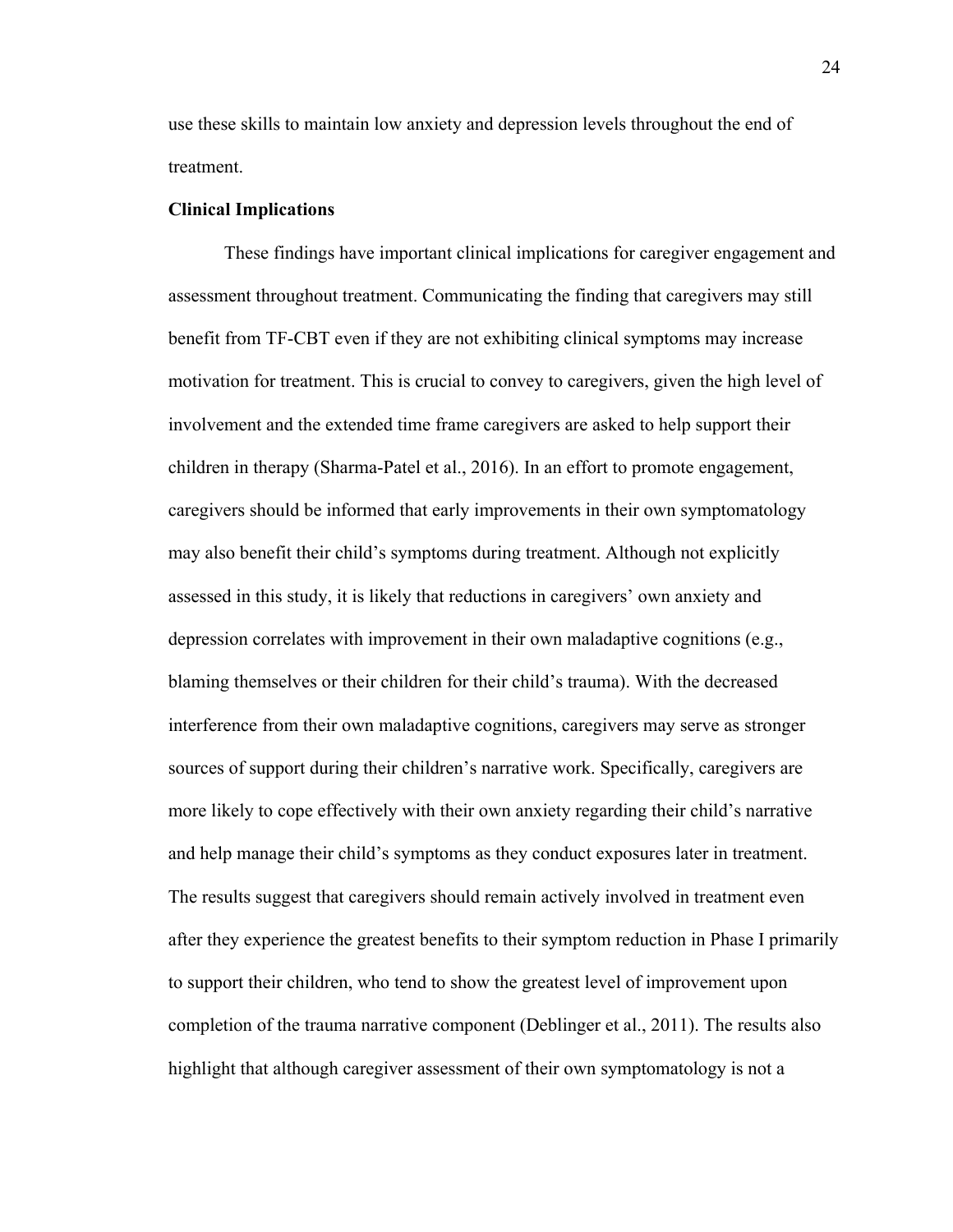requirement for participation in TF-CBT, clinicians should consider baseline symptomatology of caregivers when they deliver TF-CBT, as improvements are beneficial to caregivers and their child's success in treatment.

### **Limitations**

The current study has several limitations including the methodological design, the comparative samples used in the research design, the primary caregiver sample, measurement tool, and lack of clarity on the origin of caregiver's symptoms. First, the open trial design utilized in the current study does not include a comparison group. A comparison group would strengthen our conclusions regarding the impact of TF-CBT on caregiver depression and anxiety scores. Additionally, the norms from the comparative sample used to assess whether the caregivers in the present sample resembled a clinical or non-clinical population at baseline were collected more than 30 years ago. Thus, the scores may not accurately reflect the depression and anxiety symptoms in adult females today. Furthermore, the sample of caregivers in this study is more diverse (e.g., non-White majority) than most of the caregivers assessed in previous research. Although the same treatment benefit is expected for all individuals regardless of demographic background, this has not yet been ascertained due to a lack of diverse populations involved in randomized controlled trials. Thus, comparing a predominantly minority sample to previous research on predominantly White samples may be misleading. Furthermore, ten percent of our caregiver sample was comprised of male caregivers, who generally tend to exhibit lower levels of depression and anxiety than women (Smith et al., 2018). Unfortunately, the only comparative sample available was comprised of non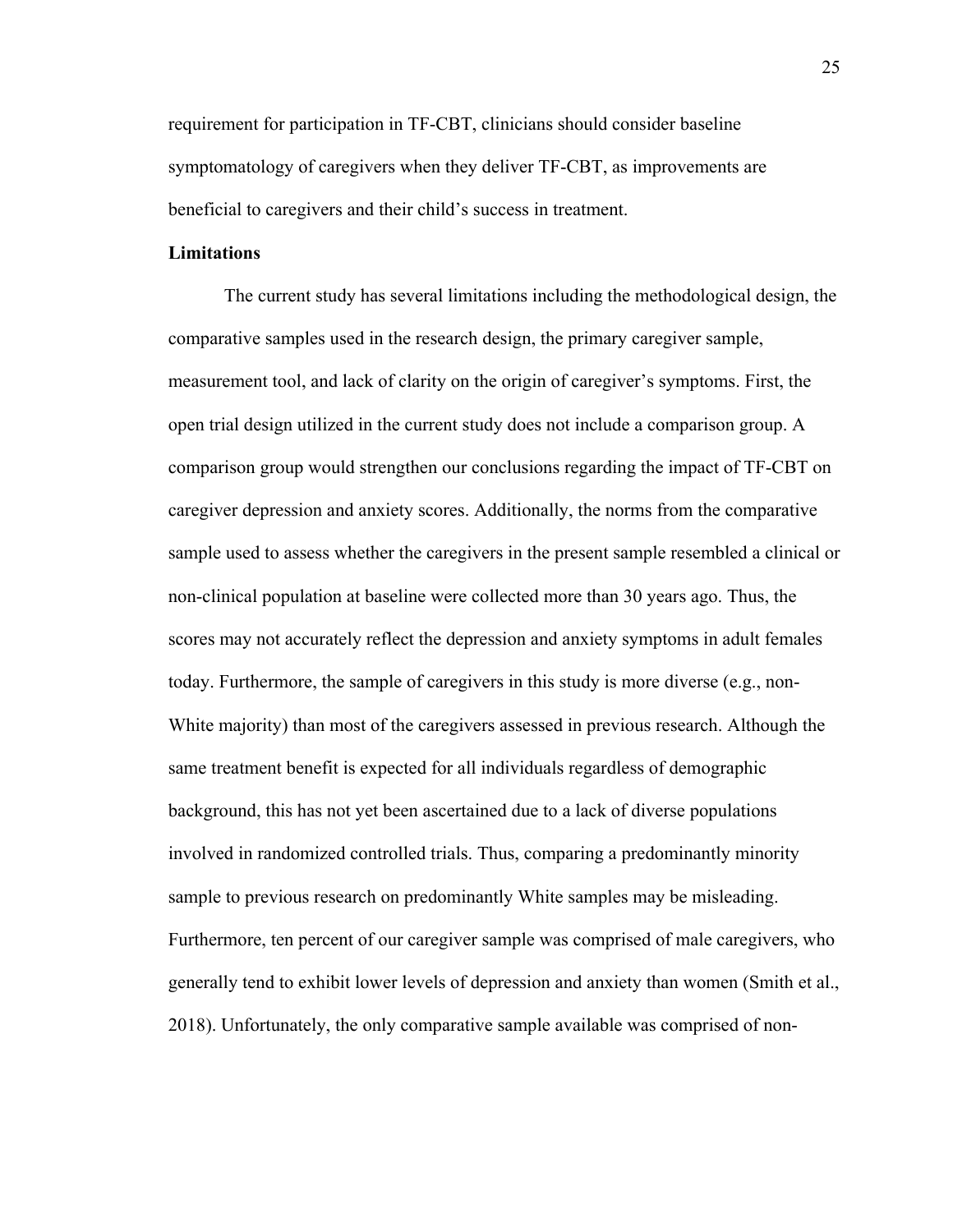clinical females. Therefore, the mean levels of anxiety and depression found in this study may not be comparable to samples with a dissimilar representation of non-clinical males.

The primary measure assessing caregiver symptomatology, the Brief Symptom Inventory (BSI; Derogatis, 1993), has not been utilized in previous studies examining caregivers' responses to their children's TF-CBT treatment. Although the BSI is a reliable and valid measure (Peterson et al., 1989), the generalizability of the current findings should be considered with caution when compared with research using alternative symptom measures. The BSI has 6 items assessing caregivers' perceptions of anxiety and 6 items assessing caregivers' perceptions of depression, whereas alternative symptom measures used in previous research, such as the CESD or BDI, include a larger number of items (20 and 21 items, respectively) to capture the greater scope of potential symptoms a caregiver may experience related to a specific type of psychopathology. Furthermore, the BSI was completed as part of the caregiver assessment of their own symptoms and therefore may not be associated with the children's traumas. The current study lacks an assessment of caregiver PTSD symptomatology, limiting our ability to draw conclusions about the direct relation between caregivers' symptoms and children's trauma exposure.

#### **Recommended Research**

 Future research should address the limitations outlined above. We recommend that researchers conduct randomized controlled trials comparing weekly change in caregiver PTSD and depression during TF-CBT versus treatment-as-usual (TAU) with similarly large diverse samples of caregivers. To better understand caregiver symptom onset, assessments should be conducted at baseline to determine if caregivers'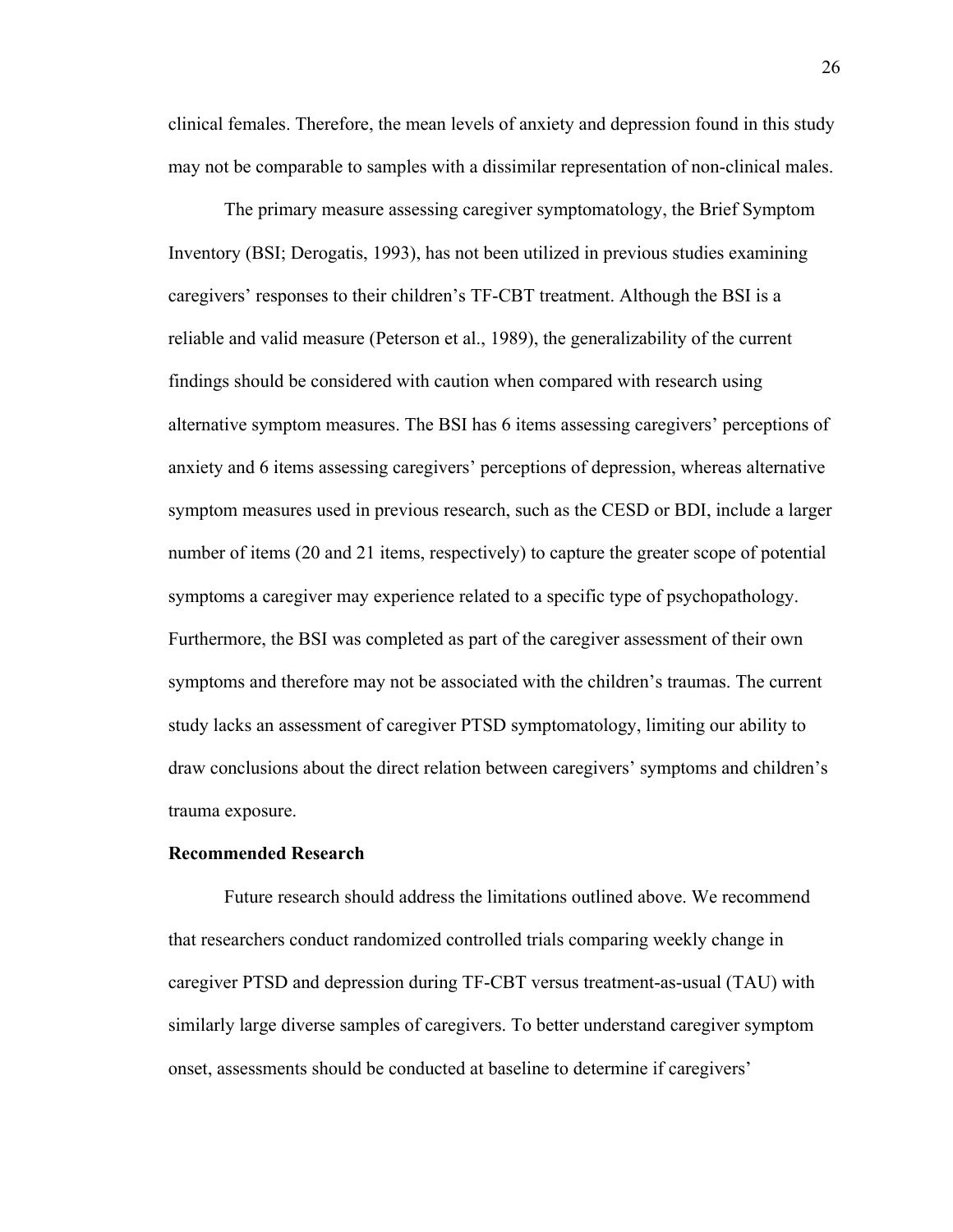symptomatology is linked to their child's trauma, pre-dates their child's trauma experiences, or is a combination of both circumstances. Conceptualizing the root of the caregiver's own psychopathology is essential to understanding how treatment is directly or indirectly benefitting the caregivers. To better understand caregiver symptom maintenance, assessments should be more frequent during their child's treatment. More comprehensive psychopathology measures (e.g., CES-D, BDI-II) and assessment modalities (e.g., semi-structured interviews) should be included to assess caregiver symptomatology. To advance existing research and provide clarity on the components responsible for greatest changes in symptomatology, clinicians should report the components covered during each session.

We also recommend effectiveness studies be conducted in community clinics. Apart from the more recent effectiveness trials, most existing studies to date adhere to a specified number of TF-CBT sessions, which does not accurately reflect the number of sessions frequently conducted in outpatient community clinic settings. As such, investigators should also consider analyzing data utilizing growth linear models (i.e., considering linear or quadratic change during treatment) and should examine change over time by including the number of sessions attended by caregivers, rather than using evaluation timepoints only (e.g., baseline, mid-treatment, post-treatment, and follow-up). This analysis may provide a more accurate interpretation of caregiver improvement in treatment over time and may provide a greater understanding of caregiver's response to different phases of TF-CBT treatment in community clinics.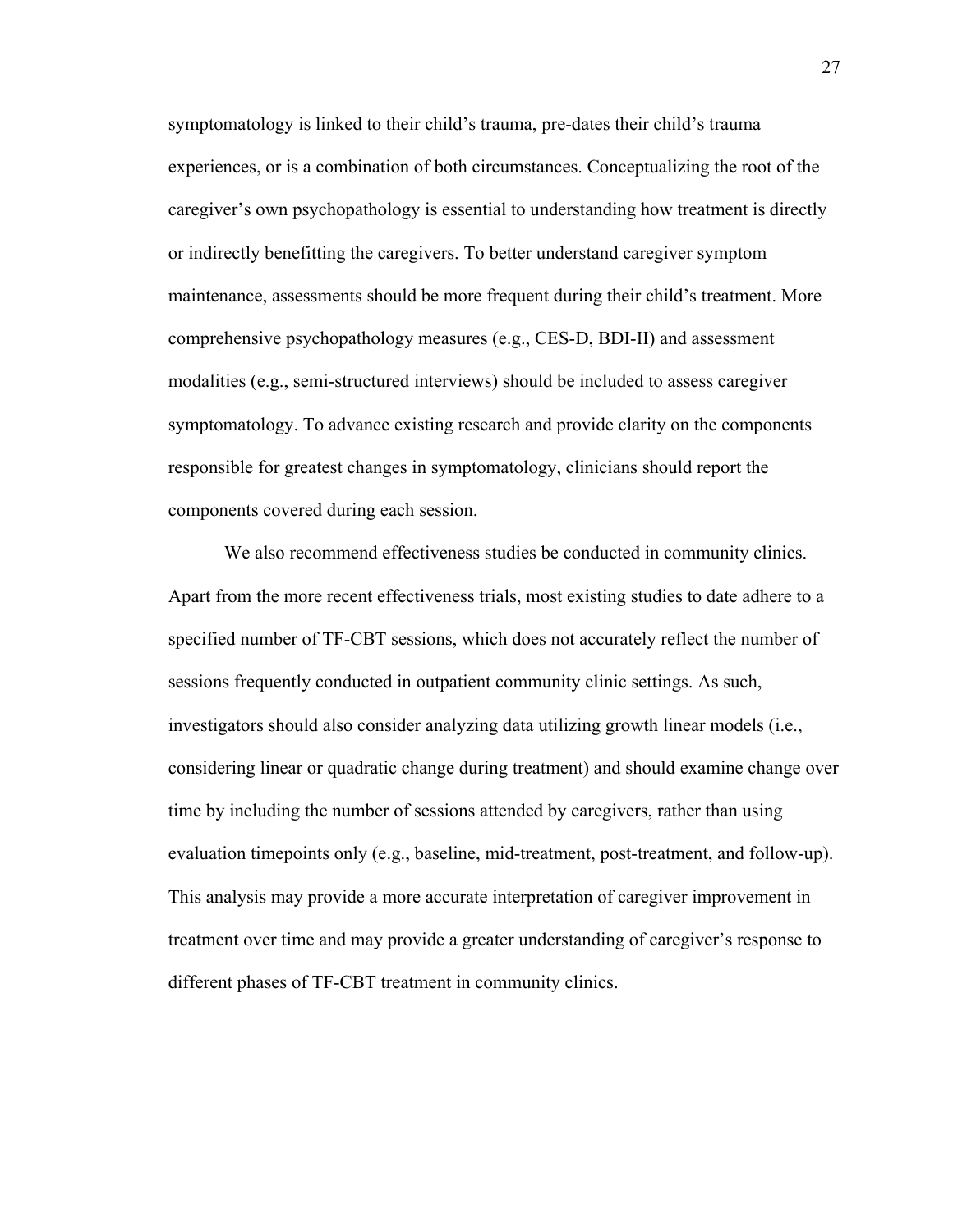# Table 1

| Baseline characteristic               |          | Completers Only <sup>a</sup> |          | ITT sample <sup>b</sup> |
|---------------------------------------|----------|------------------------------|----------|-------------------------|
|                                       | $\it n$  | $\%$                         | $\it n$  | $\%$                    |
| Age (years)                           |          |                              |          |                         |
| Caregiver: $M = 41.24$ , $SD = 10.46$ |          |                              |          |                         |
| Child $M = 11.47$ , $SD = 3.68$       |          |                              |          |                         |
| Gender                                |          |                              |          |                         |
| Female                                | 91       | 87.4                         | 207      | 88.5                    |
| Male                                  | 13       | 12.5                         | 27       | 11.5                    |
| Transgender/Non-binary/Other          | $\theta$ | $\theta$                     | $\theta$ | $\theta$                |
| Total (N)                             | (104)    |                              | (234)    |                         |
| Marital status                        |          |                              |          |                         |
| Single                                | 30       | 28.8                         | 70       | 39.9                    |
| Divorced/widowed/separated            | 33       | 31.7                         | 80       | 34.2                    |
| Married/partnered                     | 41       | 39.4                         | 81       | 34.6                    |
| Total (N)                             | (104)    |                              | (231)    |                         |
| Highest education level               |          |                              |          |                         |
| No school/less than 7 years           | 13       | 12.5                         | 16       | 6.78                    |
| Junior high school/some high school   | 14       | 13.4                         | 27       | 11.5                    |
| High school graduate                  | 8        | 7.7                          | 38       | 16.2                    |
| Some college or technical school      | 39       | 37.5                         | 84       | 35.9                    |
| College graduate                      | 18       | 17.3                         | 40       | 17.1                    |
| Graduate professional training        | 10       | 9.6                          | 24       | 10.3                    |
| Total (N)                             | (102)    |                              | (229)    |                         |
| Caregiver work status                 |          |                              |          |                         |
| Employed full-time for pay            | 53       | 51                           | 121      | 51.7                    |
| Employed part-time for pay            | 14       | 13.5                         | 31       | 13.2                    |
| Homemaker                             | 11       | 10.6                         | 16       | 6.8                     |
| Unemployed/not working                | 13       | 13.5                         | 38       | 16.2                    |

*Demographic Characteristics of Caregivers Participants at Baseline*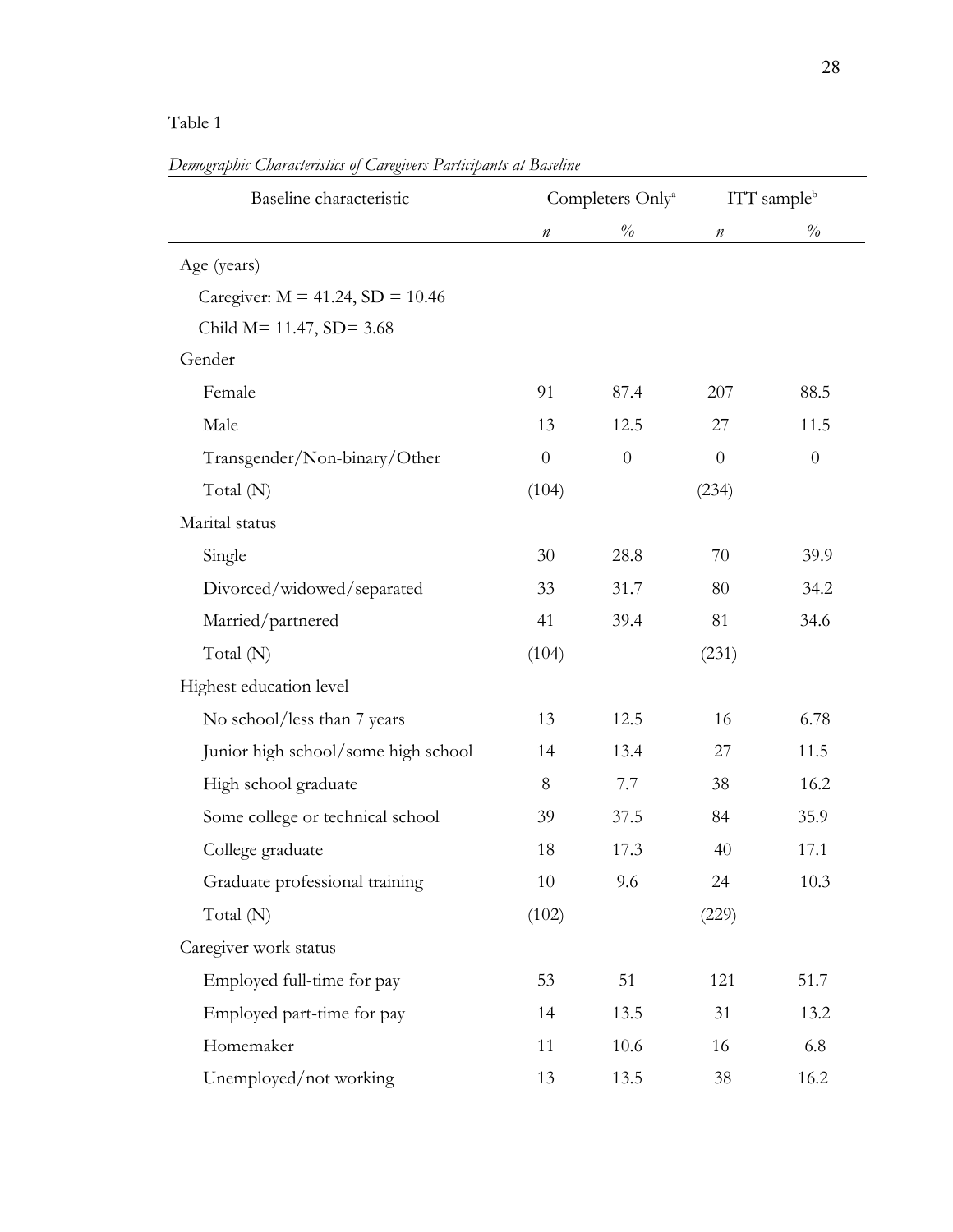| Other              | 13    | 12.6 | 24    | 10.3 |
|--------------------|-------|------|-------|------|
| Caregiver race     |       |      |       |      |
| Latino/a           | 46    | 44.2 | 95    | 40.6 |
| Black/Non-Hispanic | 30    | 28.8 | 67    | 28.6 |
| Caucasian          | 13    | 12.5 | 30    | 12.8 |
| Other              | 15    | 14.4 | 40    | 17.1 |
| Total $(N)$        | (104) |      | (232) |      |
|                    |       |      |       |      |

<sup>a</sup>Completers Only sample reflects caregivers who completed Phase I and Phase II of treatment (i.e., completed their post-treatment assessment)

<sup>b</sup>ITT Sample (Intent-to-treat) sample includes any caregiver that attended pre-treatment assessment and at least one therapy session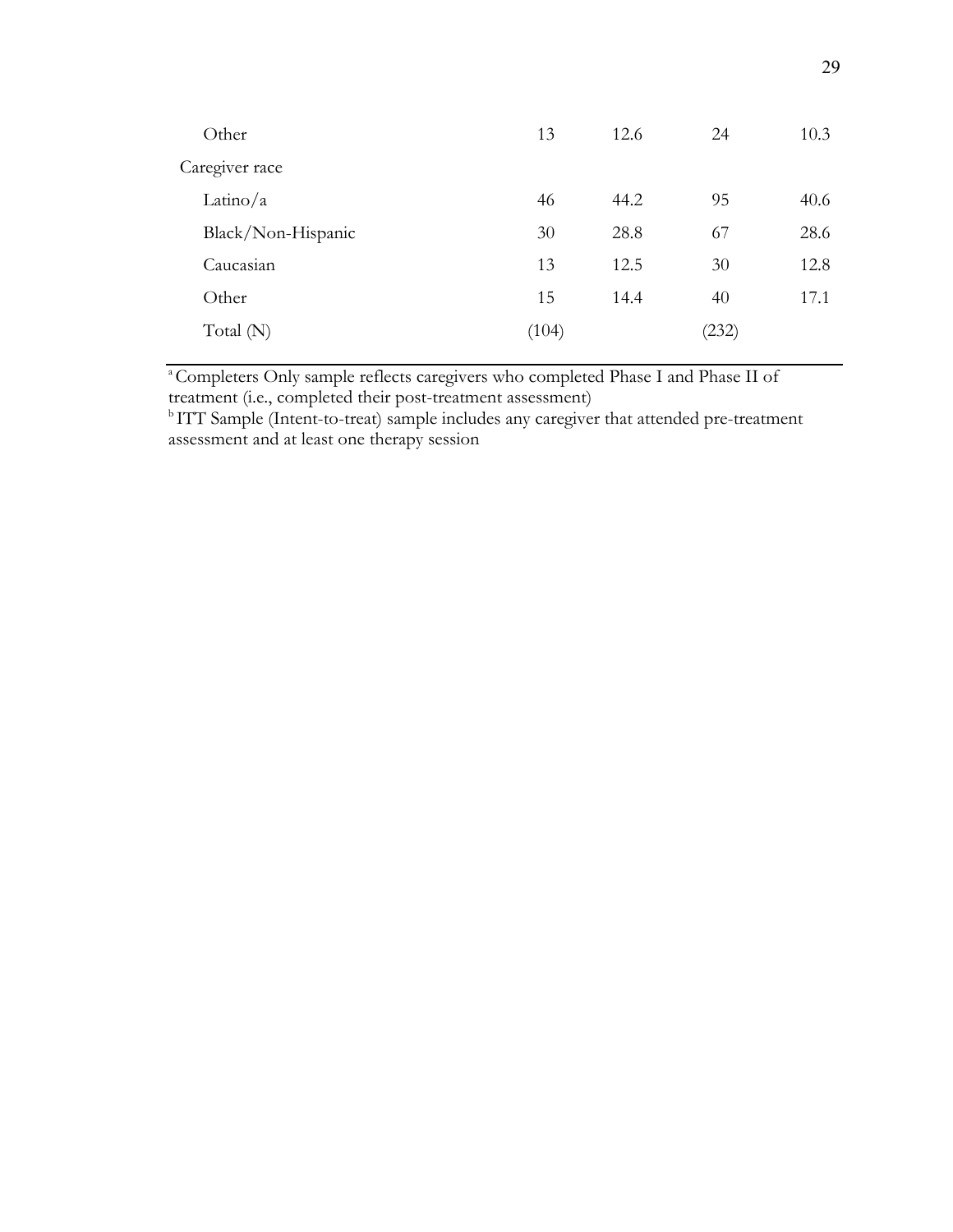|                                |                                    | Depression | Anxiety                            |            |  |
|--------------------------------|------------------------------------|------------|------------------------------------|------------|--|
|                                | Standardize<br>d Test<br>Statistic | $p$ -value | Standardize<br>d Test<br>Statistic | $p$ -value |  |
| Adult Female Nonpatient        |                                    |            |                                    |            |  |
| (Completer Sample)             | 1.106                              | .269       | 1.916                              | .055       |  |
| Adult Female Nonpatient        |                                    |            |                                    |            |  |
| (ITT Sample)                   | 4.895                              | .000       | 2.986                              | .003       |  |
| <b>Adult Female Outpatient</b> |                                    |            |                                    |            |  |
| (Completer Sample)             | $-8.349$                           | .000       | $-7.926$                           | .000       |  |
| <b>Adult Female Outpatient</b> |                                    |            |                                    |            |  |
| (ITT Sample)                   | $-11.854$                          | .000       | $-11.531$                          | .000       |  |

Table 2 *One-sample Wilcoxon Signed Rank Test*

*Note.* Adult Female Nonpatient Sample Mean Depression = .36. Adult Female Nonpatient Sample Mean Anxiety= .44. Adult Female Outpatient Sample Mean Depression = 1.90. Adult Female Outpatient Sample Mean Anxiety  $= 1.90$ .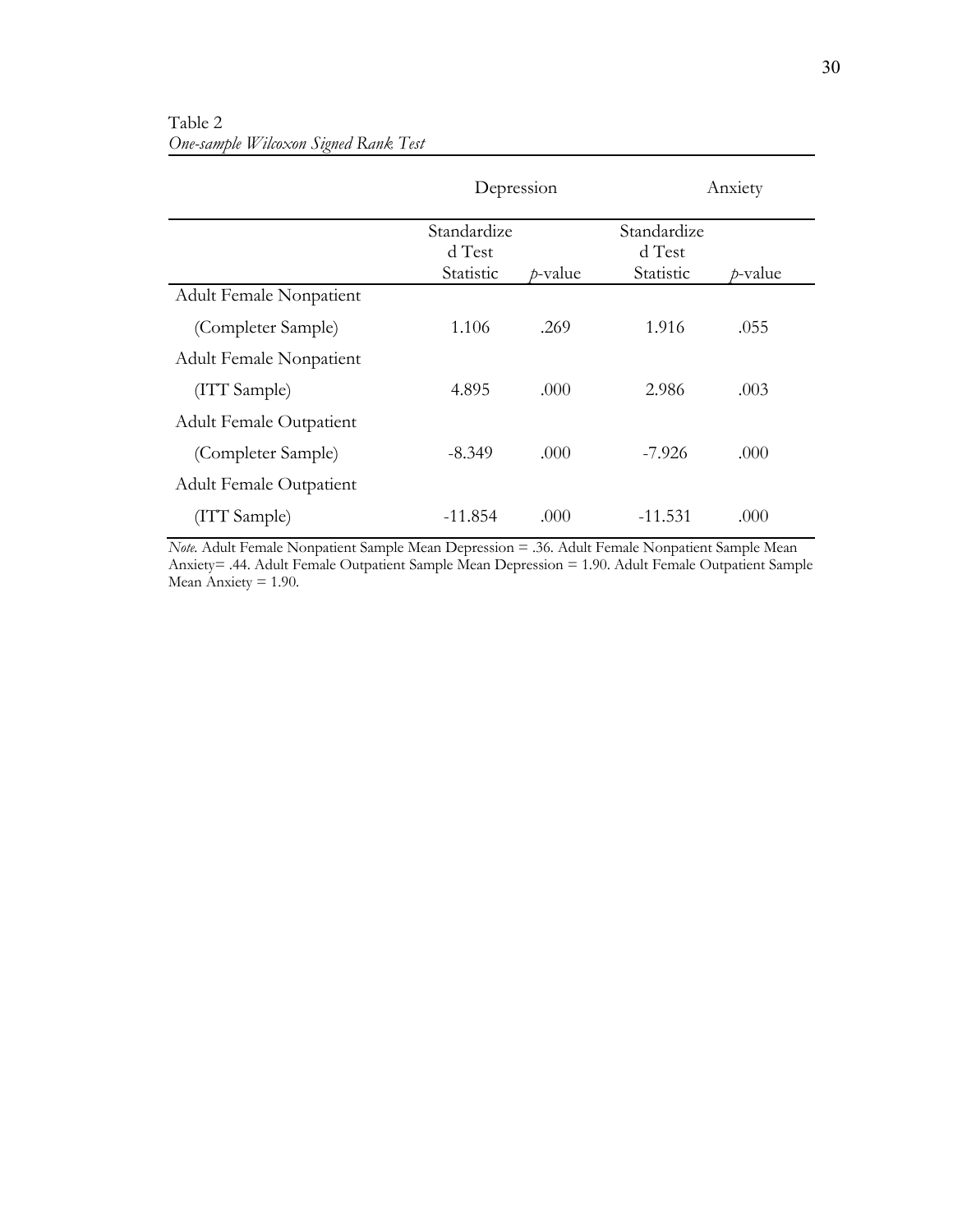Table 3 *Growth model parameter Estimates for Depression and Anxiety (with and without Time)*

|                                            |           |           |         |                 |        |                | 95% CI         |
|--------------------------------------------|-----------|-----------|---------|-----------------|--------|----------------|----------------|
| Parameter                                  | Estimate  | <b>SE</b> | df      | $t\overline{ }$ | Sig    | Lower<br>Bound | Upper<br>Bound |
| Without controlling for                    |           |           |         |                 |        |                |                |
| session number                             |           |           |         |                 |        |                |                |
| Estimates of fixed effects                 |           |           |         |                 |        |                |                |
| <b>Intercept Depression</b>                | $.641**$  | .041      | 436.549 | 15.709          | < .001 | .560           | .721           |
| Intercept Anxiety                          | .744**    | .040      | 445.785 | 18.425          | < .001 | .665           | .823           |
| Time Depression                            | $-.159**$ | .041      | 446.276 | $-3.934$        | < .001 | $-.239$        | $-.080$        |
| Time Anxiety                               | $-.178**$ | .040      | 423.585 | $-4.442$        | < .001 | $-.257$        | $-.099$        |
| <b>INTERCEPT+TIME</b>                      |           |           |         |                 |        |                |                |
| $(subject = ID)$                           |           |           |         |                 |        |                |                |
| UN(1,1)                                    | .391      | .033      |         |                 |        |                |                |
| UN (2,1)                                   | .295      | .030      |         |                 |        |                |                |
| UN (2,2)                                   | .382      | .032      |         |                 |        |                |                |
| Controlling for session<br>number $(SN)^a$ |           |           |         |                 |        |                |                |
| Estimates of fixed                         |           |           |         |                 |        |                |                |
| effects                                    |           |           |         |                 |        |                |                |
| Intercept Depression                       | $.634**$  | .041      | 421.589 | 15.360          | < .001 | .553           | .716           |
| Intercept Anxiety                          | $.750**$  | .041      | 429.704 | 18.131          | < .001 | .669           | .832           |
| Time $x$ Depression                        | $-168**$  | .047      | 344.499 | $-3.551$        | < .001 | $-.260$        | $-.075$        |
| Time x Anxiety                             | $-.216**$ | .047      | 326.597 | $-4.580$        | < .001 | $-.309$        | $-123$         |
| <b>SN</b> Depression                       | .001      | .004      | 399.388 | .279            | .781   | $-.006$        | .008           |
| SN Anxiety                                 | .001      | .004      | 409.364 | .512            | .609   | $-.005$        | .009           |
| $SN$ Depression $x$ Time                   | 0.00      | .004      | 386.120 | $-.035$         | .972   | $-.008$        | $-.008$        |
| SN Anxiety x Time                          | .004      | .004      | 366.891 | .825            | .410   | $-.005$        | $-.012$        |

<sup>a</sup> SN = Session Number (abbreviation)

\*  $p \le 0.05$ 

\*\*  $p \le 0.001$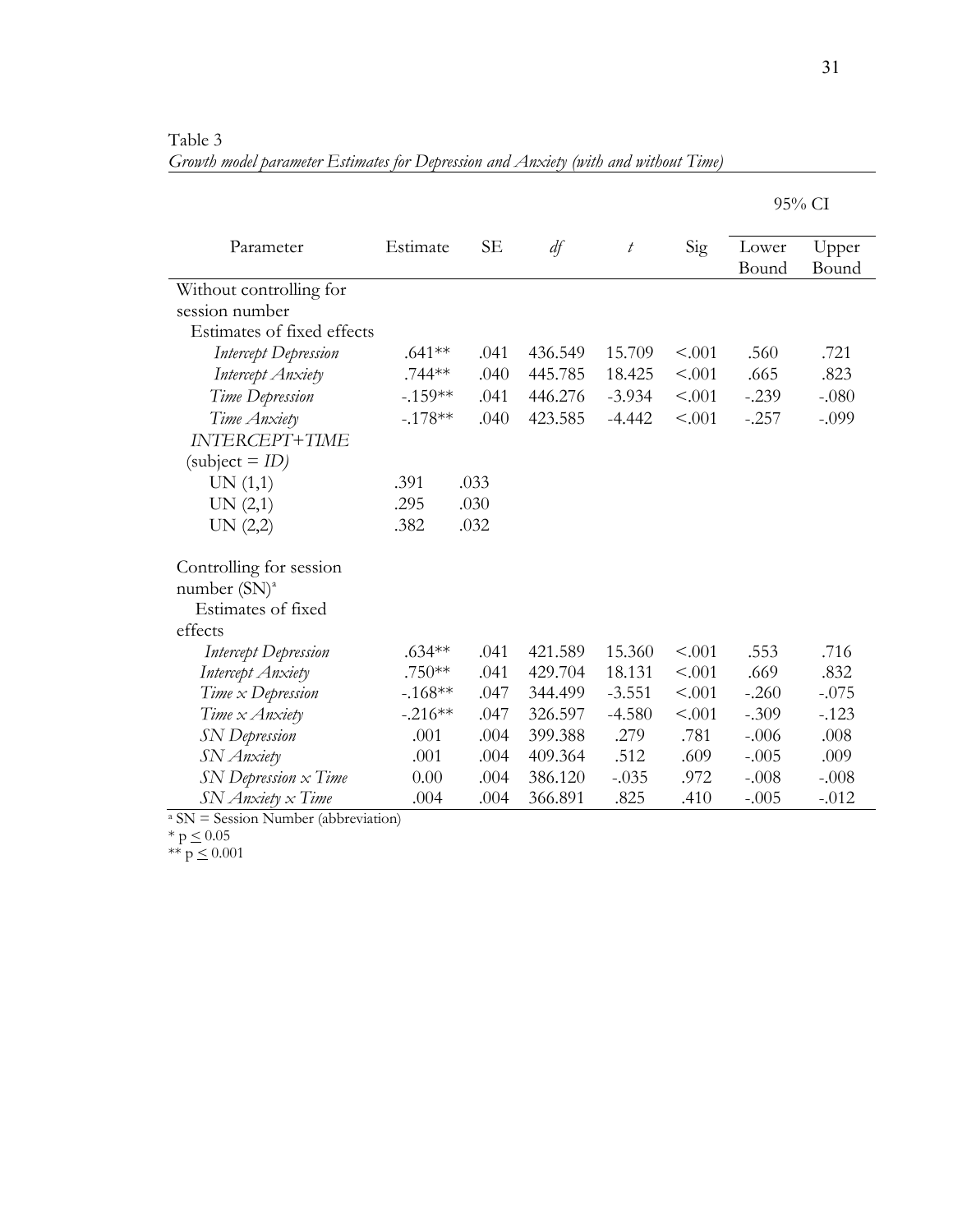## Table 4

|              |            |       |             |         |         | 95% CI  |
|--------------|------------|-------|-------------|---------|---------|---------|
| Comparisons  | Mean Score | Std.  | t-statistic | df      | Lower   | Upper   |
|              | Difference | Error |             |         | Bound   | Bound   |
| Depression   |            |       |             |         |         |         |
| Pre vs. Mid  | $.225*$    | 0.071 | 3.175       | 136.365 | 0.053   | .396    |
| Pre vs. Post | $.312**$   | 0.084 | 3.715       | 176.893 | 0.109   | .516    |
| Mid vs. Post | .088       | .057  | 1.549       | 147.633 | $-.396$ | $-.053$ |
| Anxiety      |            |       |             |         |         |         |
| Pre vs. Mid  | $.249**$   | 0.063 | 3.972       | 127.917 | 0.097   | .401    |
| Pre vs. Post | $.332**$   | 0.077 | 4.322       | 175.041 | 0.146   | .517    |
| Mid vs. Post | .083       | .048  | 1.709       | 155.760 | $-.200$ | .034    |

*Results of Completer Multilevel Modeling Analyses: Bonferroni Comparison for Time of Depression and Anxiety Scores* 

*Note.* Models were considered with the AR(1) Heterogeneous Repeated Covariance Type Overall Model Depression: *F*(2, 174.377) = 7.083, *p* < .001 Overall Model Anxiety: *F*(2, 187.383) = 9.817, *p* < .001

 $*$  p  $< 0.05$  $*^{*}p \leq 0.001$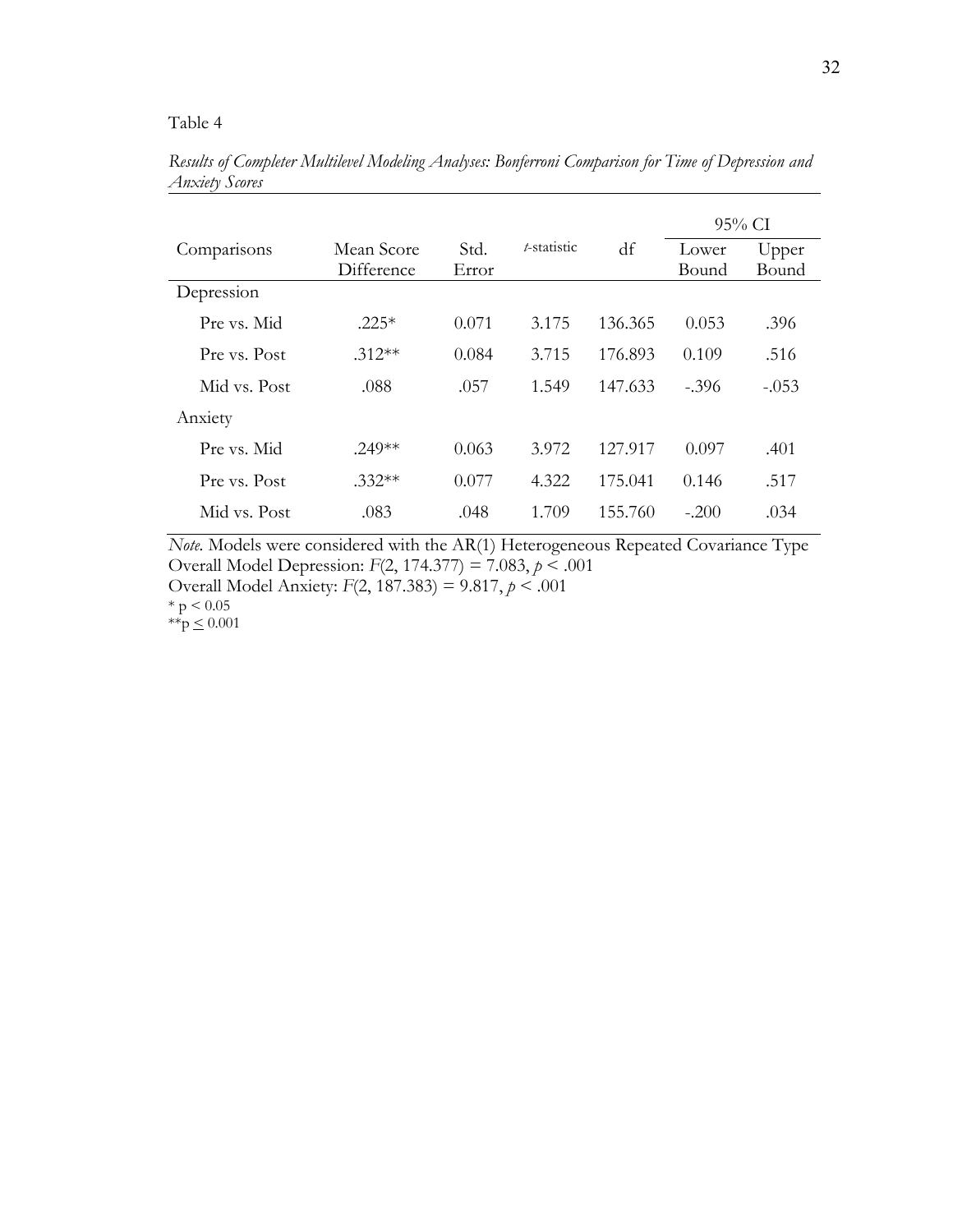|              |                          |               |             |         | $95\%$ CI      |                |  |
|--------------|--------------------------|---------------|-------------|---------|----------------|----------------|--|
| Comparisons  | Mean Score<br>Difference | Std.<br>Error | t-statistic | df      | Lower<br>Bound | Upper<br>Bound |  |
| Depression   |                          |               |             |         |                |                |  |
| Pre vs. Mid  | $.207**$                 | 0.053         | 3.901       | 258.041 | 0.079          | .334           |  |
| Pre vs. Post | .299**                   | 0.067         | 4.477       | 284.302 | 0.138          | .460           |  |
| Mid vs. Post | .092                     | .053          | 1.739       | 177.133 | $-.334$        | $-.079$        |  |
| Anxiety      |                          |               |             |         |                |                |  |
| Pre vs. Mid  | $.256*$                  | 0.049         | 5.22        | 255.689 | 0.137          | .374           |  |
| Pre vs. Post | $.356**$                 | 0.063         | 5.683       | 310.153 | 0.205          | .507           |  |
| Mid vs. Post | .100                     | .046          | 2.161       | 184.035 | $-.212$        | .012           |  |

*Results of ITT Multilevel Modeling Analyses: Bonferroni Comparison for Time of Depression and Anxiety Scores* 

*Note.* Models were considered with the AR(1) Heterogeneous Repeated Covariance Type Overall Model Depression: *F*(2, 216.352) = 11.08, *p* < .001

Overall Model Anxiety: *F*(2, 242.624) = 17.798, *p* < .001

 $* p < 0.05$ 

\*\*p  $\leq 0.001$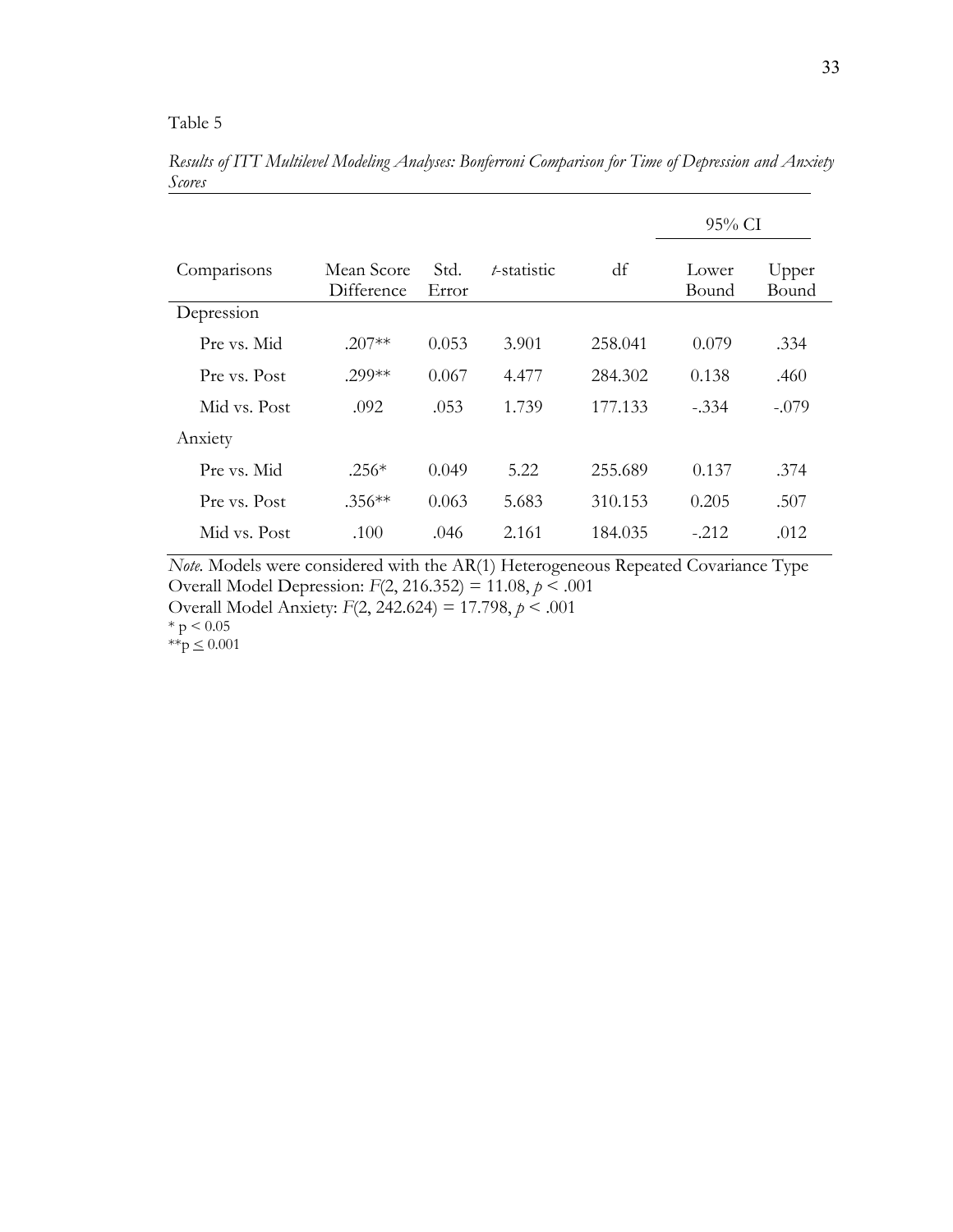#### Appendix A

#### Brief Symptom Inventory (BSI-53)

Date:  $\frac{1}{2}$  / Child I.D.#: Family I.D.#: Evaluator:

Assessment: Pre / Mid #1 / Mid #2 / Post / Follow-up

#### **BSI**

Below is a list of problems and complaints that people sometimes have. Please read each one carefully. After you have done so, please completely fill in one of the bubbles to the right that best describes **HOW MUCH DISCOMFORT THAT PROBLEM HAS CAUSED YOU DURING THE PAST WEEK INCLUDING TODAY**. Mark only one answer for each problem and do not skip any items. If you change your mind, place an "X" through the first mark.

|    | HOW MUCH WERE YOU DISTRESSED BY:                | Not<br>at<br>all | A<br>little<br>bit             | Mod.     | Ouite<br>a<br>bit | Extrem.            |
|----|-------------------------------------------------|------------------|--------------------------------|----------|-------------------|--------------------|
|    |                                                 |                  |                                |          |                   |                    |
| 1. | Nervousness or shakiness inside                 | ⊙)               | $^{\rm (1)}$                   | $^{(2)}$ | ☉                 | $\left( 4 \right)$ |
| 2. | Faintness or dizziness                          | ⊚                | $^{\rm (1)}$                   | $^{(2)}$ | ☉                 | (4)                |
| 3. | The idea that someone else can control your     | ⊚                | ⊙                              | ◎        | ⊚                 | (4)                |
|    | thoughts                                        |                  |                                |          |                   |                    |
| 4. | Feeling others are to blame for most of your    | ⊚                | ⊙                              | $^{(2)}$ | ③                 | (4)                |
|    | troubles                                        |                  |                                |          |                   |                    |
| 5. | Trouble remembering things                      | ⊙)               | $\textcircled{\scriptsize{1}}$ | ⊘        | ☉                 | $\left( 4\right)$  |
| 6. | Feeling easily annoyed or irritated             | ⊙                | ⊙                              | ☺        | ☉                 | (4)                |
| 7. | Pains in heart or chest                         | ⊙                | ⊙                              | ◎        | ⊚                 | 4                  |
| 8. | Feeling afraid in open spaces                   | ⊚                | ⊙                              | ☺        | ☺                 | ④                  |
| 9. | Thoughts of ending your life                    | ⊚                | ⊙                              | ☺        | ☺                 | ④                  |
|    | 10. Feeling that most people cannot be trusted  | ⊚                | ⊙                              | ◎        | ☺                 | ④                  |
|    | 11. Poor appetite                               | ⊚                | ⊙                              | ◎        | ☉                 | 4                  |
|    | 12. Suddenly scared for no reason               | ⊚                | ⊙                              | ☺        | ☉                 | 4                  |
|    | 13. Temper outbursts that you could not control | ⊙)               | ⊙                              | ⊘        | ☉                 | 4                  |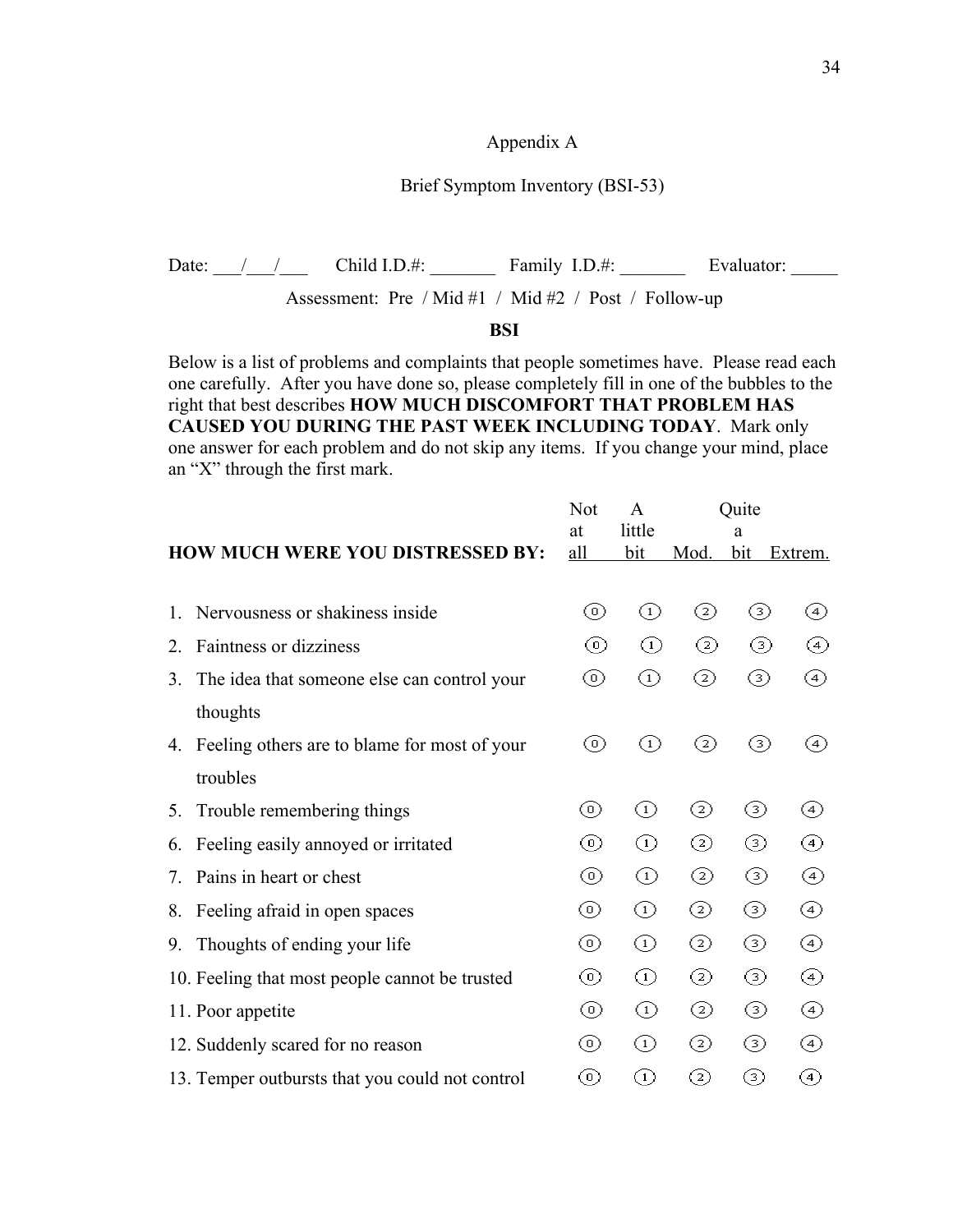| 14. Feeling lonely even when you are with people      | ⊚  | ⊙               | ◎ | ☉ | $\circled{4}$ |
|-------------------------------------------------------|----|-----------------|---|---|---------------|
| 15. Feeling blocked in getting things done            | ⊚  | ⊙               | ◎ | ☺ | ④             |
| 16. Feeling lonely                                    | ⊚  | ⊙               | ☺ | ☺ | ④             |
| 17. Feeling blue                                      | ⊚  | ⊙               | ☺ | ⊚ | ④             |
| 18. Feeling no interest in things                     | ⊚  | ⊙               | ◎ | ⊚ | ④             |
| 19. Feeling fearful                                   | ⊚  | $^{\copyright}$ | ◎ | ⊚ | ④             |
| 20. Your feelings being easily hurt                   | ⊚  | ⊙               | ◎ | ⊚ | ④             |
| 21. Feeling that people are unfriendly or dislike you | ⊚  | $^{\copyright}$ | ☺ | ☺ | ④             |
| 22. Feeling inferior to others                        | ⊚  | $\odot$         | ◎ | ⊚ | ④             |
| 23. Nausea or upset stomach                           | ⊚  | ⊙               | ☺ | ⊚ | ④             |
| 24. Feeling that you are watched or talked about      | ⊚  | ⊙               | ☺ | ⊚ | ④             |
| by others                                             |    |                 |   |   |               |
| 25. Trouble falling asleep                            | ⊚  | ⊙               | ☺ | ☺ | ④             |
| 26. Having to check and double check what you do      | ⊚  | ⊙               | ◎ | ⊚ | ④             |
| 27. Difficulty making decisions                       | ⊚  | ⊙               | ☺ | ☉ | ④             |
| 28. Feeling afraid to travel on buses, subways,       | ⊚  | ⊙               | ☺ | ⊚ | ④             |
| or trains                                             |    |                 |   |   |               |
| 29. Trouble getting your breath                       | ⊙  | ⊙               | ☺ | ⊚ | ④             |
| 30. Hot or cold spells                                | ⊚  | ⊙               | ◎ | ⊚ | ④             |
| 31. Having to avoid certain things, places, or        | ⊚  | ⊙               | ⊘ | ⊚ | ④             |
| activities because they frighten you                  |    |                 |   |   |               |
| 32. Your mind going blank                             | ⊚  | ⊙               | ◎ | ⊚ | ④             |
| 33. Numbness or tingling in parts of your body        | ⊙  | ⊙               | ☺ | ⊚ | ④             |
| 34. The idea that you should be punished for          | ⊚  | ⊙               | ☺ | ⊚ | ④             |
| your sins                                             |    |                 |   |   |               |
| 35. Feeling hopeless about the future                 | ⊚  | ⊙               | ☺ | ☉ | ④             |
| 36. Trouble concentrating                             | ⊚  | ⊙               | ◎ | ☉ | ④             |
| 37. Feeling weak in parts of your body                | ⊙) | ⊙               | ☺ | ☺ | ④             |
| 38. Feeling tense or keyed up                         | ⊚  | ⊙               | ☺ | ⊚ | ④             |
| 39. Thoughts of death or dying                        | ⊚  | ⊙               | ☺ | ☉ | ◈             |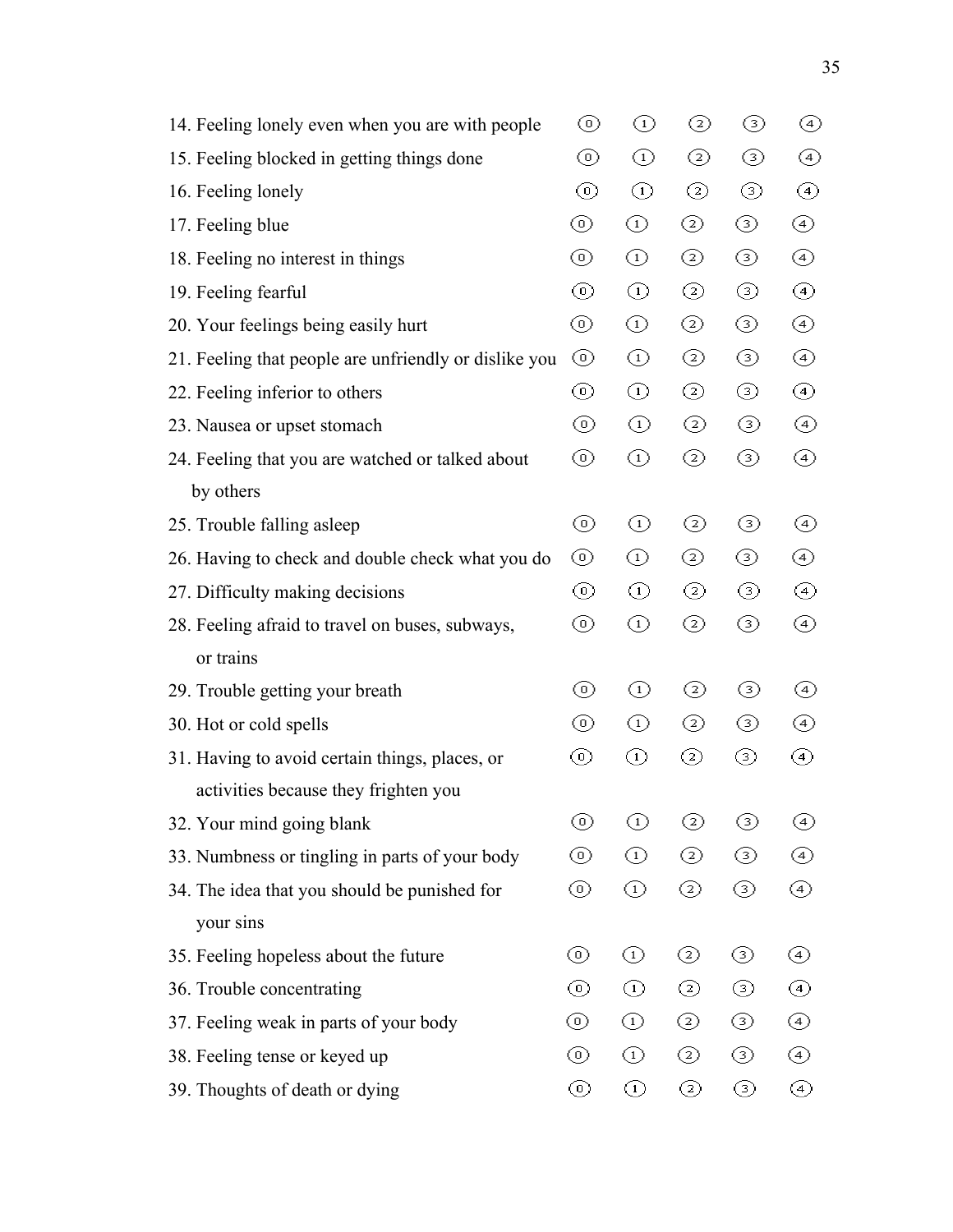| 40. Having urges to beat, injure or harm someone | (0) | $_{(1)}$     | ②              | ⊚   | ④                  |
|--------------------------------------------------|-----|--------------|----------------|-----|--------------------|
| 41. Having urges to break or smash things        | ⊙   | ⊙            | ☺              | ☉   | ④                  |
| 42. Feeling very self-conscious with others      | ⊚   | ⊙            | ◎              | ⊚   | ④                  |
| 43. Feeling uneasy in crowds                     | ⊚   | ⊙            | ☺              | ⊚   | ④                  |
| 44. Never feeling close to another person        | ⊚   | ⊙            | ☺              | ☉   | ④                  |
| 45. Spells of terror or panic                    | ⊚   | ⊙            | ☺              | ⊚   | ④                  |
| 46. Getting into frequent arguments              | ⊚   | ⊙            | ◎              | ⊚   | (4)                |
| 47. Feeling nervous when you are left alone      | ⊙   | ⊙            | ◎              | ☉   | ④                  |
| 48. Others not giving you proper credit for      | ⊚   | ⊕            | $\odot$        | ☺   | (4)                |
| your achievements                                |     |              |                |     |                    |
| 49. Feeling so restless you couldn't sit still   | ⊚   | $\rm _{(1)}$ | $^{(2)}$       | 3)  | (4)                |
| 50. Feelings of worthlessness                    | ⊚   | ⊙            | ②              | ③   | (4)                |
| 51. Feeling that people will take advantage      | ⊚   | ⊙            | $\rm{(\rm 2)}$ | (3) | (4)                |
| of you if you let them                           |     |              |                |     |                    |
| 52. Feelings of guilt                            | (0) | $_{(1)}$     | V              | ☉   | $\left( 4 \right)$ |
| 53. The idea that something is wrong             | 0)  | ⊙            | ⊘              | ⊚   | $\left( 4 \right)$ |
| with your mind                                   |     |              |                |     |                    |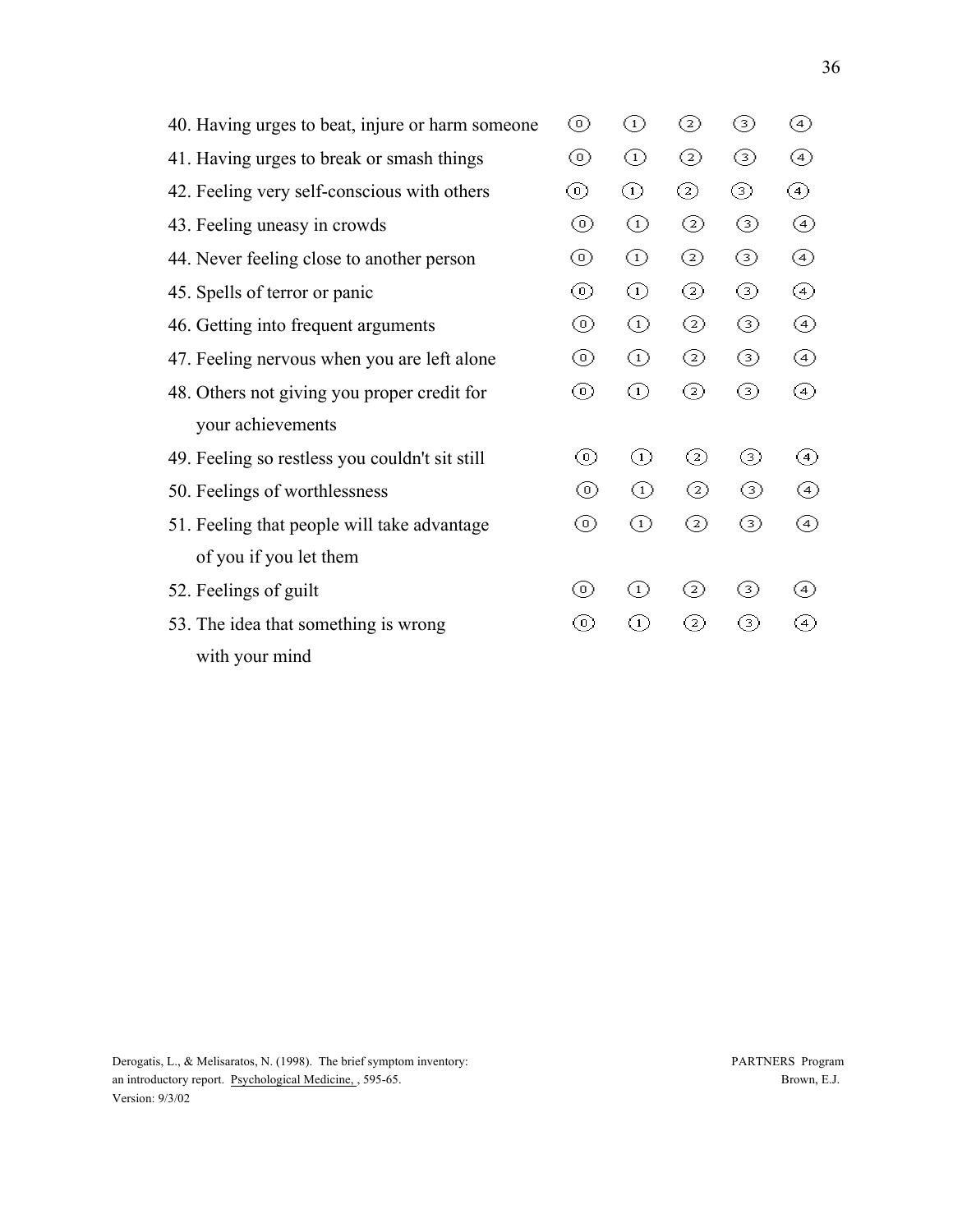# Appendix B

# Caregiver Demographic Questionnaire

Family ID number Date of the Evaluation

## FAMILY DEMOGRAPHIC FORM

Please respond as completely as possible to the following questions. Please follow italics when given.

*Interviewer: Please code 999 for all missing/non-applicable responses.* The following information is to be completed on the child's primary caregiver.

- 1. Caregiver's Gender
	- 1. Female (1)
	- 2. Male (2)
	- 3. Trans Male/Trans man (3)
	- 4. Trans Female/ Trans Woman (4)
	- 5. Gender queer/ Gender non-conforming (5)
	- 6. Different Identity (specify) (6)
	- 7. Don't know/not sure (7)
	- 8. Prefer not to answer (8)

**Transgender / Trans**: Transgender describes individuals whose current gender identity is not fully congruent with their assigned sex at birth (USDHHS , 2011; Feinberg, 1996). Some individuals who fit this definition may identify with the term transgender while others, particularly some transsexual individuals, may not. Many use the shorthand "trans" in place of "transgender."

**Transgender Men / Trans Men**: These terms refer to persons who were assigned female at birth and identify as men, regardless of whether they have physically transitioned from female to male.

**Transgender Women / Trans Women**: These terms refer to persons who were assigned male at birth and identify as women, regardless of whether they have physically transitioned from male to female.

**Gender non-conforming / genderqueer**: The term gender non-conforming refers to individuals whose gender expression does not fully conform to sex-linked social expectations (e.g., masculine girls/women, feminine boys/men). Gender nonconforming people may identify with the term transgender, trans, transsexual or any number of related community created terms, or with an alternative, non binary identity (e.g., as genderqueer), or may have no self-concept related to their gender expression. *Gender* is a multidimensional construct that has psychological, social, and behavioral dimensions that include gender identity and gender expression.

*Gender identity* refers to a person's internal sense of gender (e.g., being a man, a woman, or genderqueer) and potential affiliation with a gender community (e.g., women, trans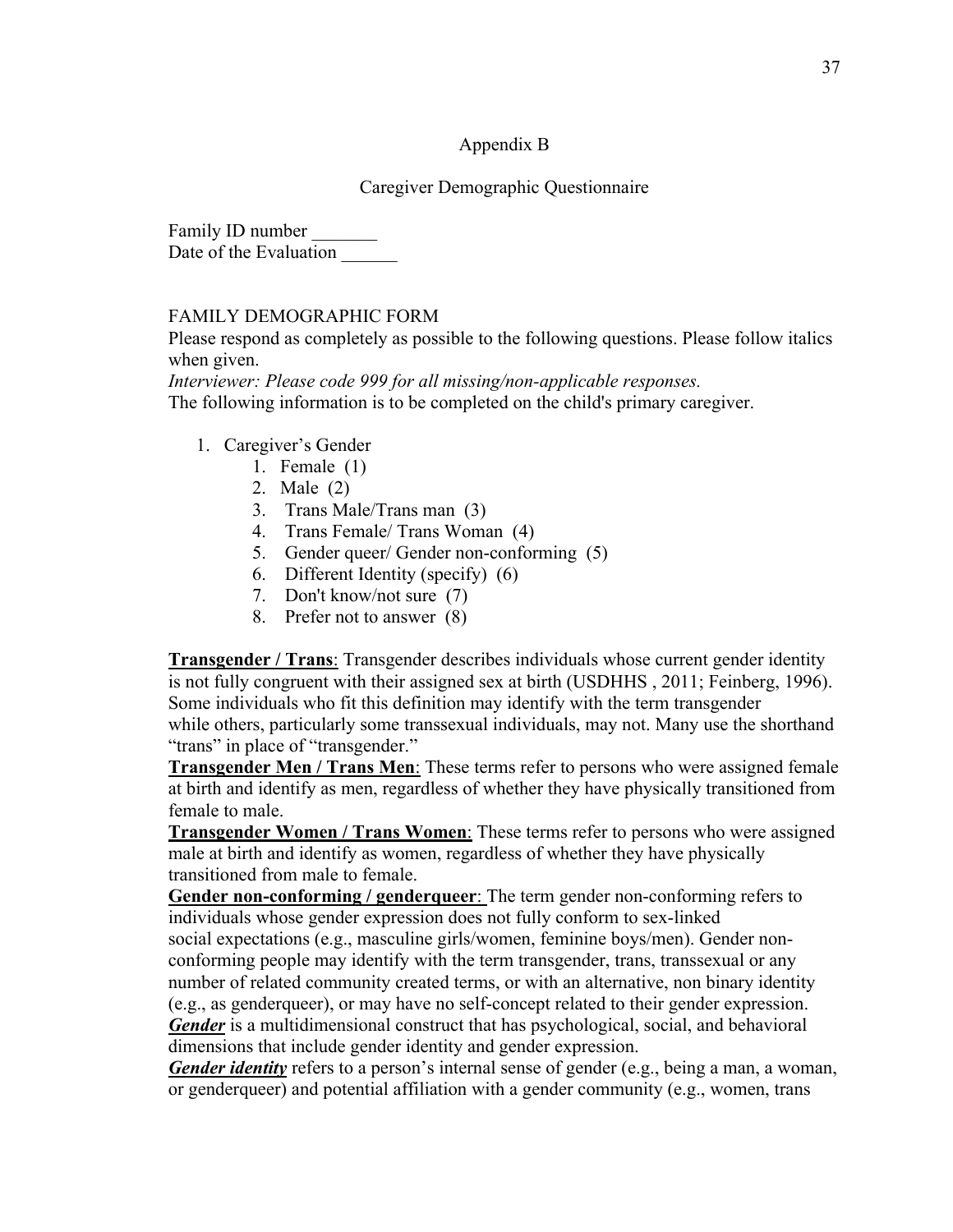#### women, genderqueer).

*Gender expression* is a behavioral dimension of gender, that is, how one expresses one's identity through appearance and behavior (Spence, 2011). Gender may be reported in terms of a person's felt, desired, or intended identity and expression, as well as how an individual believes that he or she is perceived by others.

**Sex:** The term sex refers to biological differences among male, female, and intersex people (hormones, secondary sex characteristics, reproductive anatomy) that can be altered over time through the use of hormones and surgical interventions (Krieger, 2003). The assignment of individuals to a sex category by medical practitioners at birth is typically based on the appearance of external genitalia. Assigned sex at birth is then recorded on the birth certificate as male or female. The sex marker can sometimes be changed on legal documents (i.e., driver's license, passport, birth certificate) through a complex set of legal procedures (Conron, Landers, Reisner, & Sell, in press).

If gender is identified as "Different Identity," please specify other gender:

- 2. Caregiver's Age:
- 3. Race of Caregiver (check all that apply) *\*\*For these and all other race questions, please ensure that individual's select the appropriate racial identities that best describe themselves, versus national identities\*\**
	- 1. Hispanic or Latino/a (1)
	- 2. Black (2)
	- 3. African American (3)
	- 4. Caribbean American (4)
	- 5. Native American or Alaska Native (5)
	- 6. East Asian (e.g., Chinese, Korean, Japanese) (6)
	- 7. South Asian (e.g., Indian, Pakistani, Bangladeshi) (7)
	- 8. Southeast Asian (e.g., Filipino, Vietnamese, Cambodian) (8)
	- 9. African (9)
	- 10. Afro-Guyanese (10)
	- 11. Indo-Guyanese (11)
	- 12. Guyanese (other/not specified) (12)
	- 13. Afro-Trinidadian (17)
	- 14. Indo-Trinidadian (18)
	- 15. Trinidadian (other/not specified) (19)
	- 16. Caucasian or White (13)
	- 17. Middle Eastern (14)
	- 18. Native Hawaiian or Pacific Islander (15)
	- 19. Other (specify) (16)

Please specify 'Other' race:

4. Caregiver's Place of Birth: *(If response is #D-L, please the specify name of country)*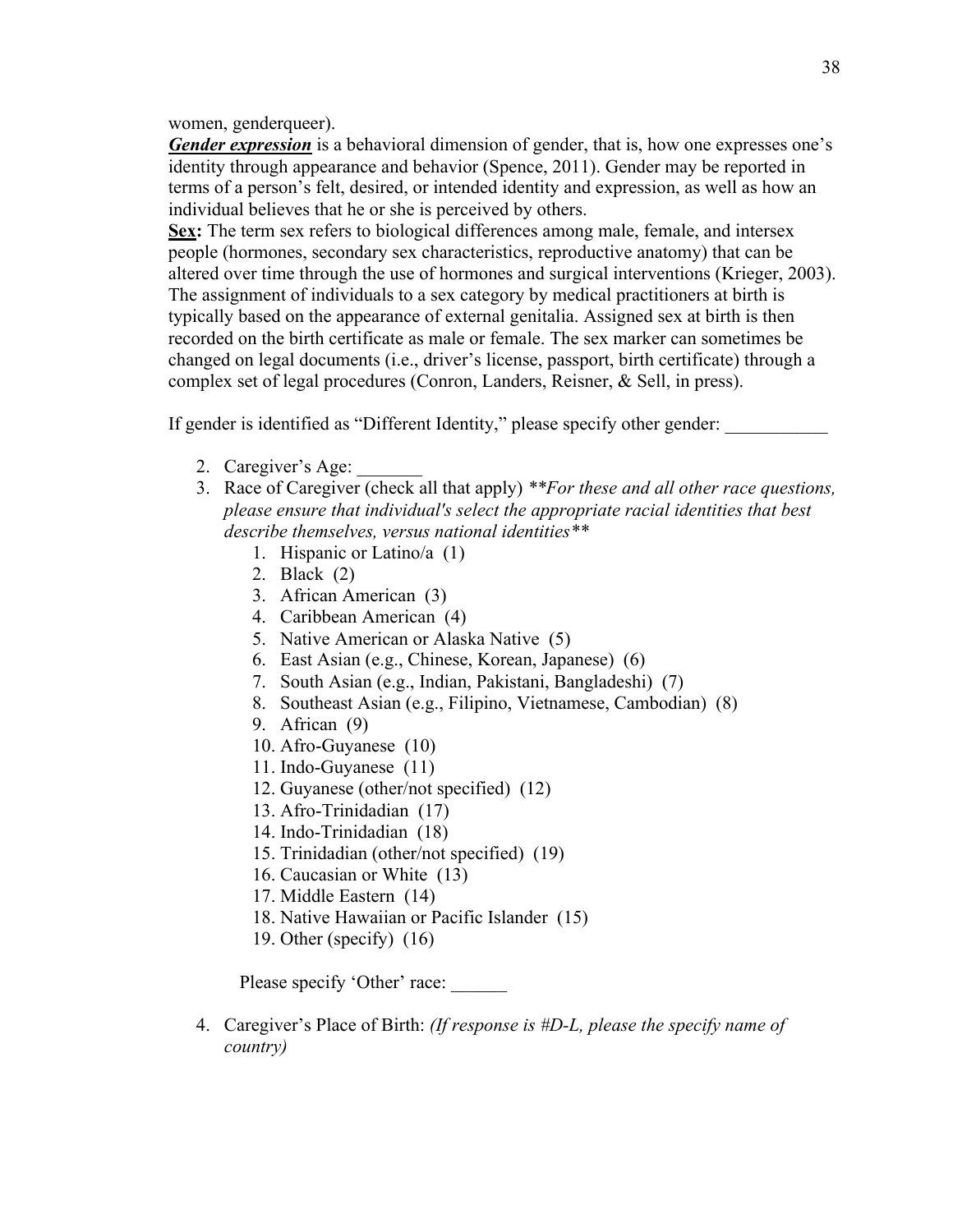- 1. (A) USA (mainland) (1)
- 2. (B) Puerto Rico (2)
- 3. (C) Dominican Republic (3)
- 4. (D) Spanish speaking Caribbean (other than Puerto Rico or the Dominican Republic) (4)
- 5. (E) English speaking Caribbean (5)
- 6. (F) French speaking Caribbean (6)
- 7. (G) Mexico/Central America/South America (7)
- 8. (H) Asia (8)
- 9. (I) South Pacific (9)
- 10. (J) Europe (10)
- 11. (K) Canada (11)
- 12. (L) Other (12)

Specify Name Country (if D-F was chosen above):

- 5. In total, how many months has the caregiver lived in mainland U.S.?
- 6. Caregiver's Religion:
	- 1. (A) Catholic (1)
	- 2. (B) Protestant (2)
	- 3. (C) Pentecostal (3)
	- 4. (D) Jewish (4)
	- 5. (E) Muslim (5)
	- 6. (F) Buddhist (6)
	- 7. (G) Hindu (7)
	- 8. (H) Jehovah's Witness (8)
	- 9. (I) None (9)
	- 10. (J) Other (10)

Specify Other Religion:

- 7. Marital Status of Caregiver:
	- 1. (1) Married to or living with child's biological or legally adoptive father/parent *(includes common law marriage)* (1)
	- 2. (2) Married to or living with someone other than child's biological or legally adoptive father/parent (includes common law marriage 7 years or more) (2)
	- 3. (3) Single *(how long since the age of 18?)* (3)
	- 4. (4) Divorced (4)
	- 5. (5) Separated *(including from common law marriage)* (5)
	- 6. (6) Widowed (6)

7a. How long? (record # of years since the age of 18)?:

8. Caregiver's Education Status: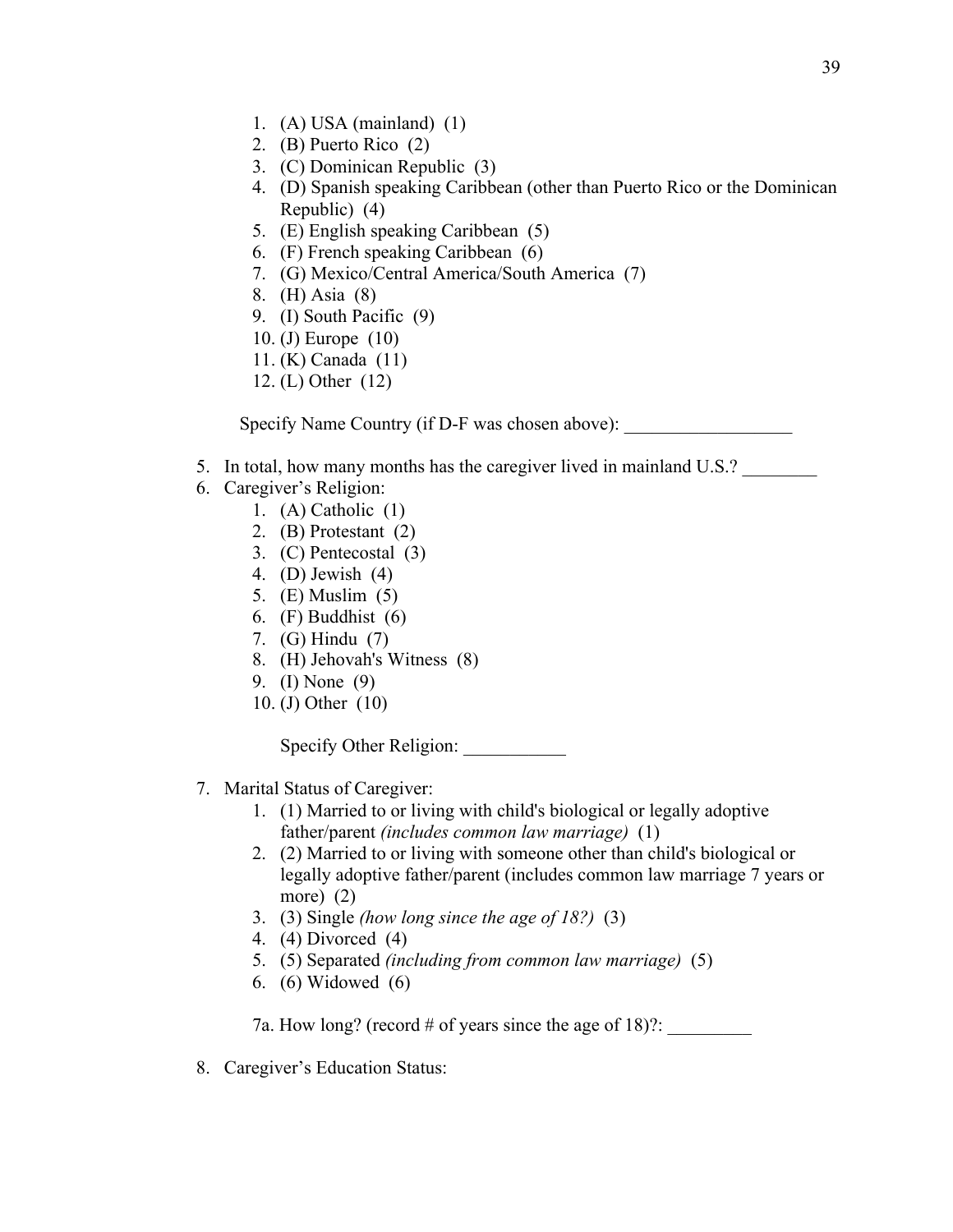- 1. (A) No School (1)
- 2. (B) Less than seven years of school (some school) (2)
- 3. (C) Junior high school (7th, 8th, 9th) (3)
- 4. (D) Some high school (10th, 11th, 12th but did not graduate) (4)
- 5. (E) High school graduate (include equivalency exam) (5)
- 6. (F) Some college or technical school (at least one year) (6)
- 7. (G) College graduate (7)
- 8. (H) Graduate professional training (8)
- 9. Caregiver's Work Status:
	- 1. (A) Employed full-time for pay (1)
	- 2. (B) Employed part-time for pay (2)
	- 3. (C) Homemaker (3)
	- 4. (D) Full-time student (4)
	- 5. (E) Leave of absence for medical reasons (holding job, plans to return to work) (5)
	- 6. (F) On disability with no plan to return to work (6)
	- 7. (G) Unemployed  $\leq 6$  months, but expects to work (7)
	- 8. (H) Unemployed  $\geq 6$  months, but expects to work (8)
	- 9. (I) Unemployed  $\leq 6$  months, does not expect to work (9)
	- 10. (J) Unemployed  $\geq 6$  months, does not expect to work (10)
	- 11. (K) Laid Off (11)
	- 12. (L) Retired (12)
	- 13. (M) Other (13)

Specify 'Other' Work Status:

10. Current Occupation: Please tell me what you do for a living: *Please give a full description of your current occupation. Include the name of the main occupation, and a brief description of duties, type of business, and environment. (If retired, describe job prior to retirement.)*

 $\mathcal{L}_\mathcal{L} = \mathcal{L}_\mathcal{L} = \mathcal{L}_\mathcal{L} = \mathcal{L}_\mathcal{L} = \mathcal{L}_\mathcal{L} = \mathcal{L}_\mathcal{L} = \mathcal{L}_\mathcal{L} = \mathcal{L}_\mathcal{L} = \mathcal{L}_\mathcal{L} = \mathcal{L}_\mathcal{L} = \mathcal{L}_\mathcal{L} = \mathcal{L}_\mathcal{L} = \mathcal{L}_\mathcal{L} = \mathcal{L}_\mathcal{L} = \mathcal{L}_\mathcal{L} = \mathcal{L}_\mathcal{L} = \mathcal{L}_\mathcal{L}$ 

**\_\_\_\_\_\_\_\_\_\_\_\_\_\_\_\_\_\_\_\_\_\_\_\_\_\_\_\_\_\_\_\_\_\_\_\_\_\_\_\_\_\_\_\_\_\_\_\_\_\_\_\_\_\_\_\_\_\_**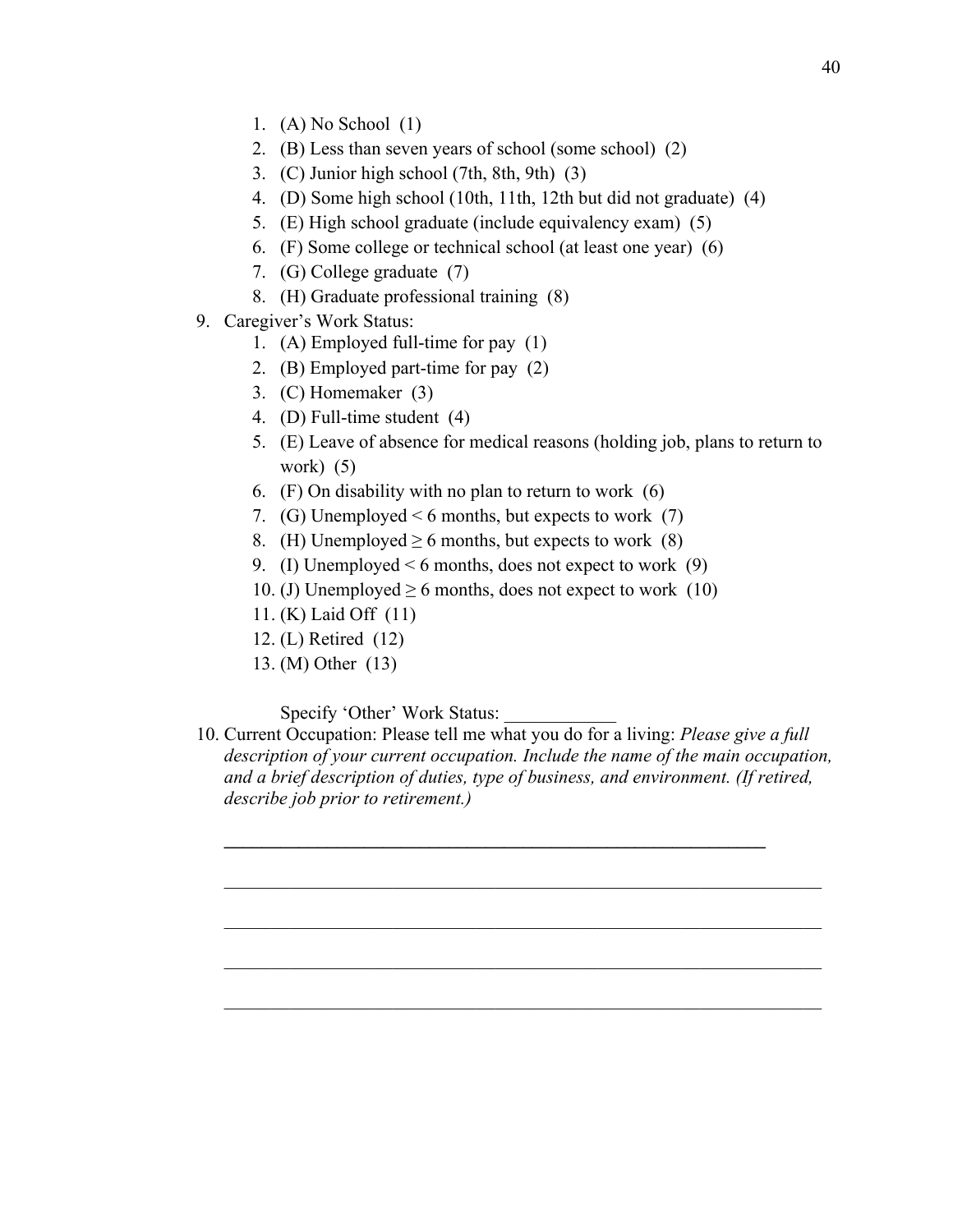*Interviewer: after asking for description of employment, please code based on the following categories:*

 $\bigcirc$  (A) Professional occupations requiring specialized training and credentials (e.g. physician, lawyer, architect). (1)

 $\bigcirc$  (B) Skilled-blue collar occupations that require licensing, including electricians, plumbers and masons. (2)

 $\circ$  (C) Semi- and low- skilled blue-collar occupation which include other manual labor occupations such as machine operators, fabricators and laborers. (3)

 $\bigcirc$  (D) Executive, management, and administrative occupations (4)

 $\bigcirc$  (E) Technical occupations such as dental hygienist and radiological technician (5)

 $\bigcirc$  (F) Service occupations such as janitor, hairdresser, cook. (6)

 $\bigcirc$  (G) White-collar occupations including sales, secretarial work, clerical work. (7)

 $\bigcirc$  (H) Other (8)

Specify Other Work Category:

11. Currently receiving public assistance?

- 1. No (0)
- 2. Yes (1)

## Family Structure

12. Who lives in the home with the child(ren) being evaluated (not including the child themselves) \**Please answer related to the home where the child lives with cg1 (individual answering these questions\** Write intiials or the person's title to the child (e.g. "LM" or "Brother")

12a. Person #1: Person Living in the home #1

- 12b. Person #1: Relationship of person #1 to child
- 12c. Person #2: Person Living in the home #2
- 12b. Person #2: Relationship of person #2 to child \_\_\_\_\_\_\_\_\_
- 12d. Person  $\#3$ : Person Living in the home  $\#3$
- 12e. Person #3: Relationship of person #3 to child
- 12f. Person #4: Person Living in the home #4
- 12g. Person #4: Relationship of person #4 to child \_\_\_\_\_\_\_\_\_
- 12h. Person #5: Person Living in the home #5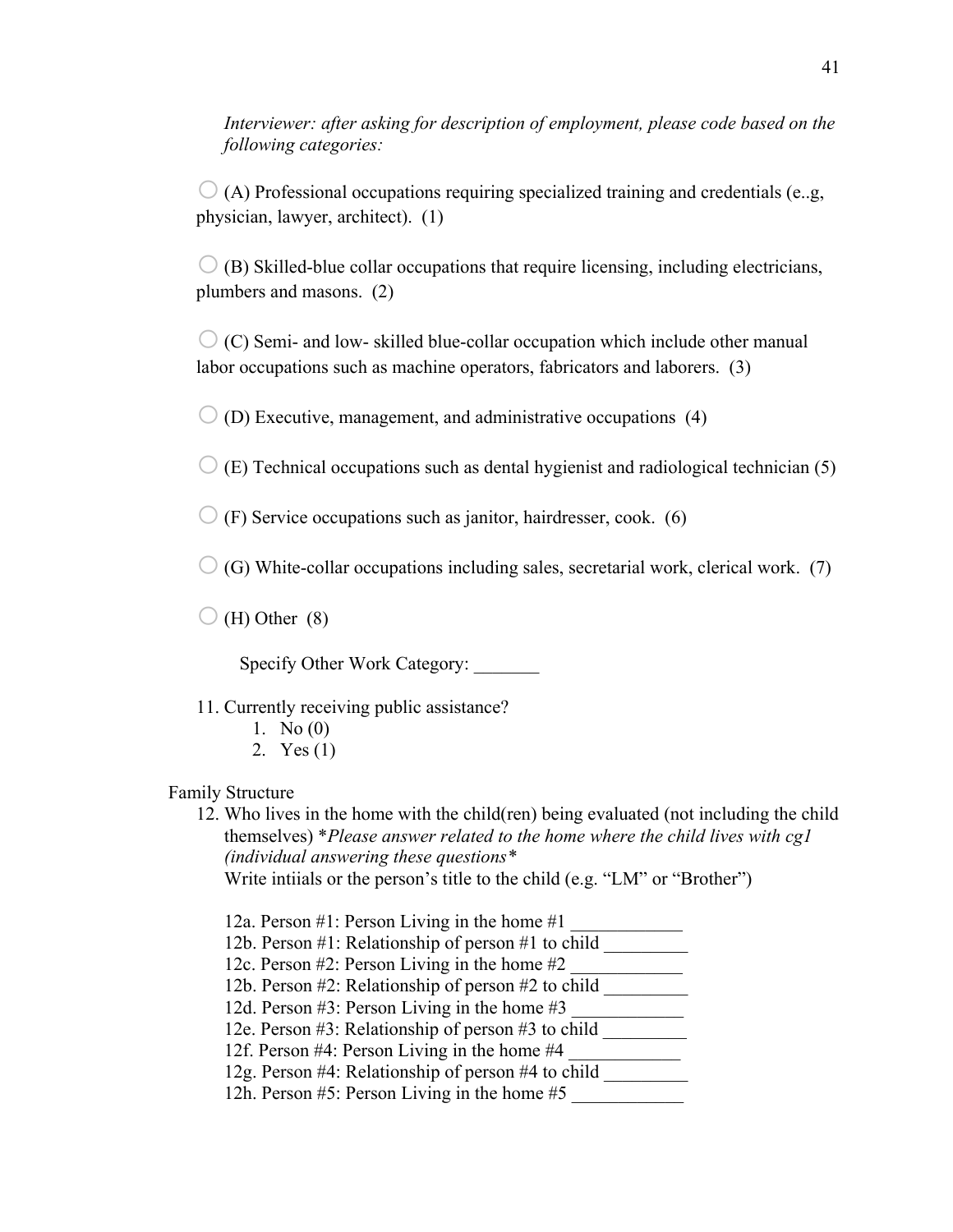12i. Person #5: Relationship of person #5 to child

12j. Person #6: Person Living in the home #6

12k. Person #6: Relationship of person #6 to child \_\_\_\_\_\_\_\_\_

12l. Person  $#7$ : Person Living in the home  $#7$ 

12m. Person #7: Relationship of person #7 to child

## 13. Mother

- 1. No (0)
- 2. Yes (1)
- 14. Father
	- 1. No (0)
	- 2. Yes (1)
- 15. Stepmother
	- 1. No (0)
		- 2. Yes (1)
- 16. Stepfather
	- 1. No (0)
	- 2. Yes (1)
- 17. Common law or cohabitating male
	- 1. No (0)
	- 2. Yes (1)

18. Common law or cohabitating female

- 1. No (0)
- 2. Yes (1)
- 19. Foster mother
	- 1. No (0)
	- 2. Yes (1)
- 20. Foster father
	- 1. No (0)
	- 2. Yes (1)
- 21. Common law "spouse" of child
	- 1. No (0)
	- 2. Yes (1)
- 22. Biological grandmother
	- 1. No (0)
	- 2. Yes (1)
- 23. Biological grandfather
	- 1. No (0)
	- 2. Yes (1)
- 24. Aunt
	- 1. No (0)
	- 2. Yes (1)
- 25. Uncle
	- 1. No (0)
	- 2. Yes (1)
- 26. Child(ren)'s Biologicavl Siblings (includes half siblings)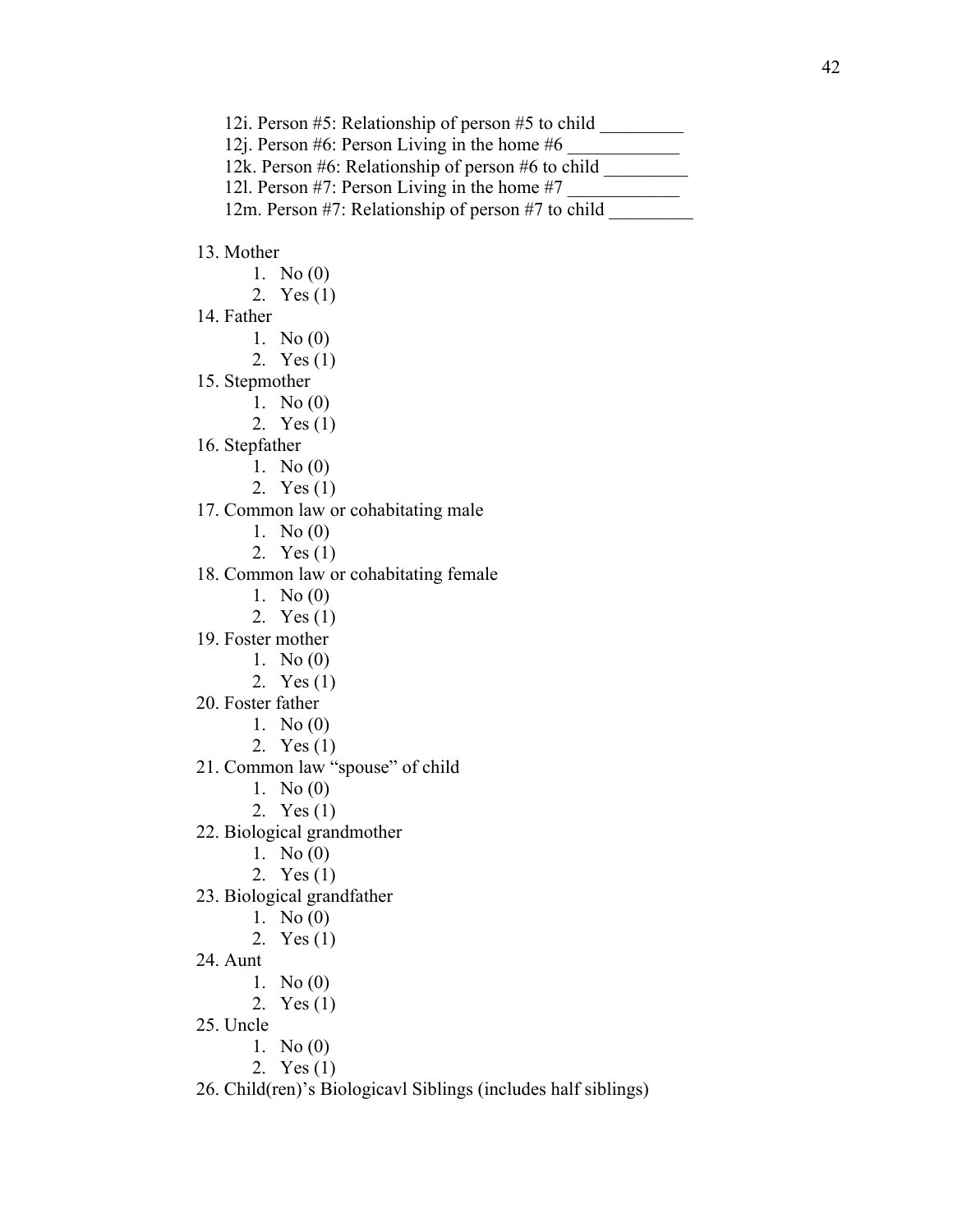- 1. No (0)
- 2. Yes (1)

27. If yes, how many? (Only include children not in the program, put 0 if no siblings) 28. Child(ren)'s Step-siblings

- 1. No (0)
- 2. Yes (1)

28a. If yes, how many? (Only include children not in the program, put 0 if no siblings)

- 29. Total number of people in home (including children being evaluated): 29a. How many people in the home are over the age of 18
- 30. Total number of rooms in home \*living spaces ONLY (no bathrooms, garages, kitchens, or unfurnished basements/attics)
- 31. What is your household's total income before taxes (including all sources of income, including public assistance and social security benefits):
- 32. Interviewer: Please categorize into the following:
	- 1. (1) Under \$5,000 (1)
	- 2. (2) \$5,000 \$9,999 (2)
	- 3. (3) \$10,000 \$14,999 (3)
	- 4. (4) \$15,000 \$24,999 (4)
	- 5. (5) \$25,000 \$39,999 (5)
	- 6. (6) \$40,000 \$59,999 (6)
	- 7. (7) over \$60,000 (7)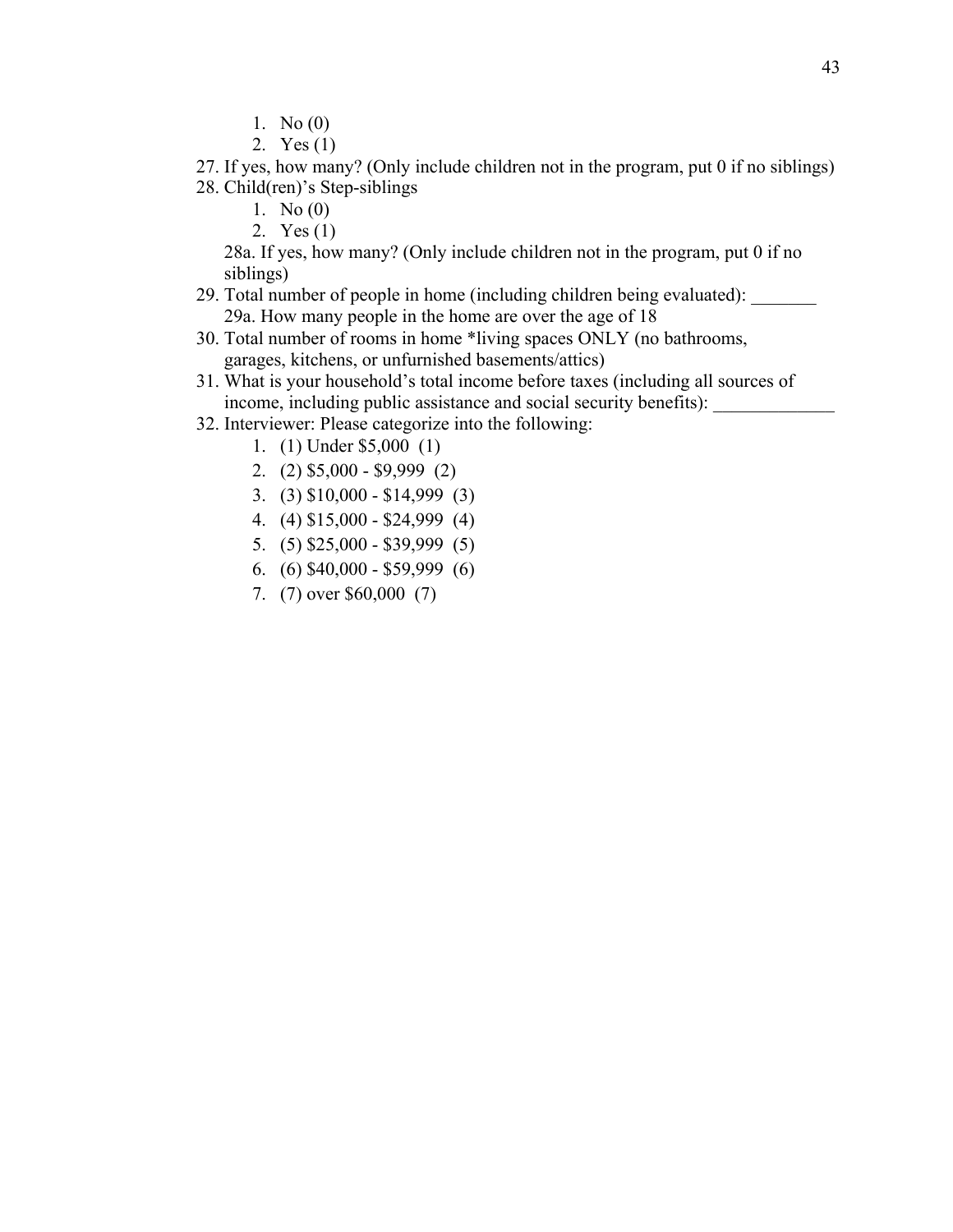# Appendix C

# Additional Tables

| Descriptive                     | Completers <sup><math>a</math></sup> (M) | ITT <sub>b</sub><br>(M <sub>1</sub> ) |
|---------------------------------|------------------------------------------|---------------------------------------|
| Depression                      |                                          |                                       |
| Pre Score                       | .644                                     | .649                                  |
| Mid Score                       | .410                                     | .434                                  |
| Post Score                      | .332                                     | .347                                  |
| Anxiety                         |                                          |                                       |
| Pre Score                       | .724                                     | .757                                  |
| Mid Score                       | .483                                     | .515                                  |
| Post Score                      | .393                                     | .393                                  |
| Session Number                  |                                          |                                       |
| Average Number attended at Mid  | 10.51                                    | 8.44                                  |
| Average Number attended at Post | 17.03                                    | 12.54                                 |

Table A1 *Descriptive Table for Depression, Anxiety, and Session Number Variables*

Table A2

\_

 $\overline{\phantom{a}}$ 

*Means and SD for Depression and Anxiety Across Male and Female Caregivers*

| Descriptive | Males $(M)$<br>$N^a = 28$ | Females (M)<br>$N^b = 207$ |  |
|-------------|---------------------------|----------------------------|--|
| Depression  |                           |                            |  |
| Pre Score   | .369                      | .687                       |  |
| Mid Score   | .333                      | .446                       |  |
| Post Score  | .205                      | .366                       |  |
| Anxiety     |                           |                            |  |
| Pre Score   | .381                      | .809                       |  |
| Mid Score   | .363                      | .535                       |  |
| Post Score  | .218                      | .417                       |  |

<sup>a</sup>Based on the ITT sample.

**b** Based on the ITT sample.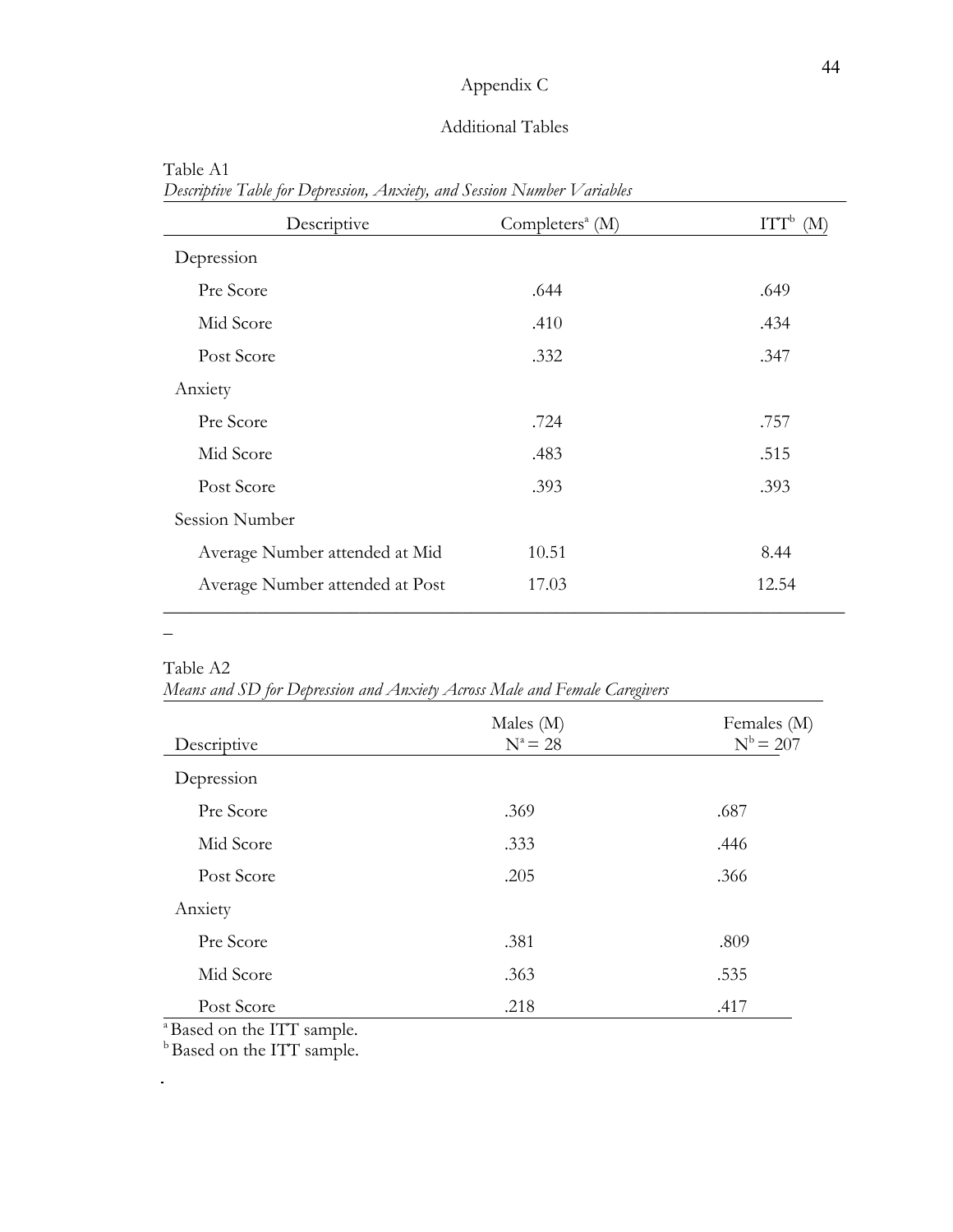|                           |                 | <b>Adult Female</b>                               |                 |                         |    |                                       |                                                   |
|---------------------------|-----------------|---------------------------------------------------|-----------------|-------------------------|----|---------------------------------------|---------------------------------------------------|
|                           |                 |                                                   |                 |                         |    |                                       | Sample (All)                                      |
|                           |                 |                                                   |                 |                         |    |                                       | $(N = 241)$                                       |
|                           |                 |                                                   |                 |                         |    |                                       |                                                   |
| Mean                      | SD <sub>-</sub> | Mean                                              | SD <sub>1</sub> | Mean                    | SD | Mean                                  | <b>SD</b>                                         |
|                           |                 |                                                   |                 |                         |    |                                       |                                                   |
| <b>BSI</b> Depression .36 | .56             | 1.90                                              | 1.05            | .644                    |    | .649                                  | .803                                              |
| .44                       | .54             | 1.82                                              | 1.02            | .724                    |    | .757                                  | .823                                              |
|                           |                 | <b>Adult Female</b><br>Nonpatients<br>$(N = 358)$ |                 | Outpatient<br>$(N=577)$ |    | Sample<br>(Completers)<br>$(N = 104)$ | TF-CBT Caregiver TF-CBT Caregiver<br>.733<br>.722 |

Table A3 *Baseline Scores for Samples for Comparisons*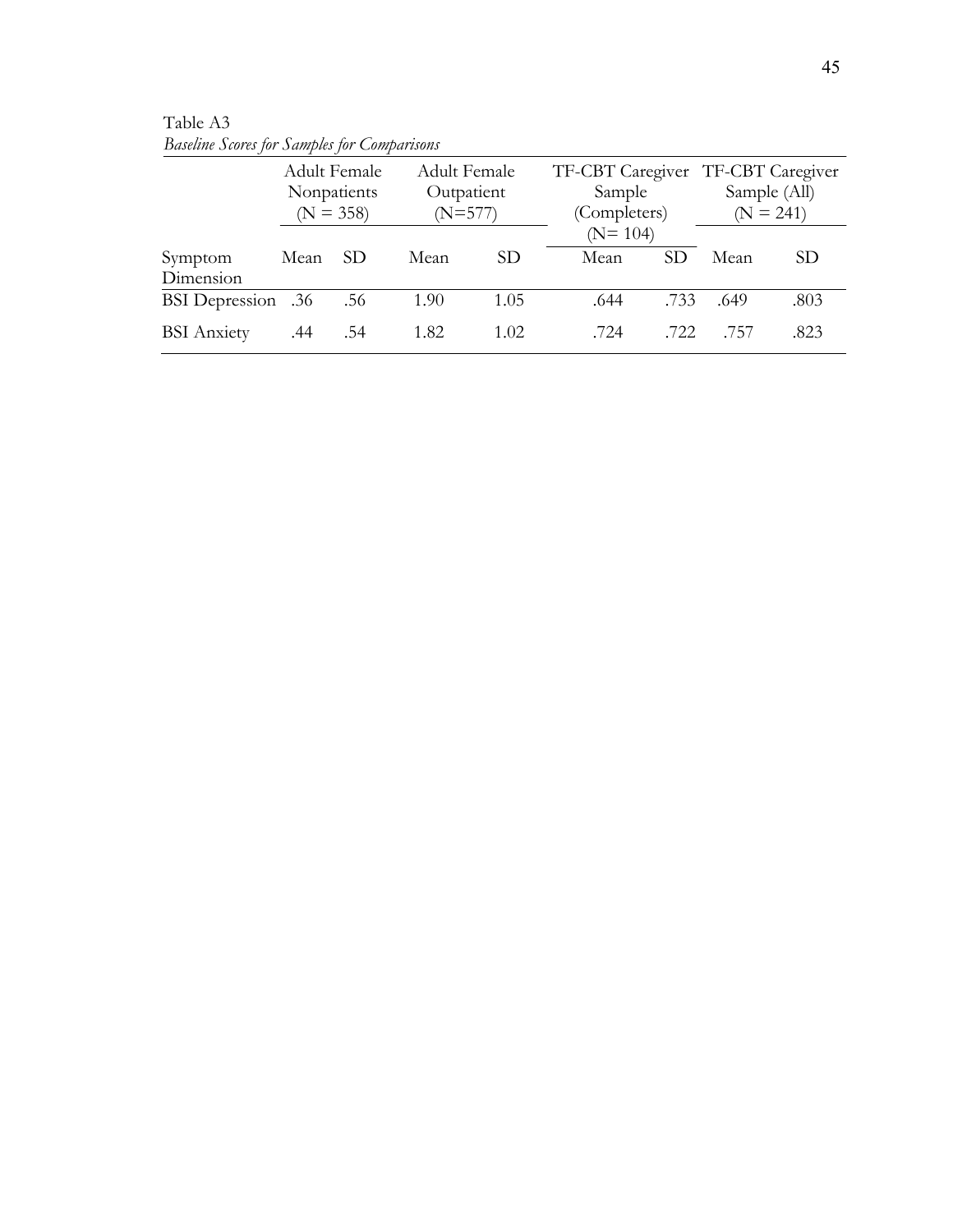#### **References**

- American Psychiatric Association. (2013). *Diagnostic and statistical manual of mental disorders* (5th ed.). https://doi.org/10.1176/appi.books.9780890425596
- Brown, E., Cohen, J. A., & Mannarino, A. P. (2020). Trauma-Focused Cognitive Behavioral Therapy: The Role of Caregivers. *Journal of Affective Disorders, 277,* 39- 45. https://doi.org/10.1016/j.jad.2020.07.123
- Brumley, L. D., Pollio, E., Cooper, B., Steer, R. A., & Deblinger, E. (2021). Caregiver Satisfaction and Perceptions of Trauma-Focused Cognitive Behavioral Therapy. *Journal of Child & Adolescent Trauma*, 1-11. https://doi.org/10.1007/s40653-021-00372-y
- Bystritsky, A., Khalsa, S. S., Cameron, M. E., & Schiffman, J. (2013). Current diagnosis and treatment of anxiety disorders. *Pharmacy and Therapeutics*, *38*(1), 30.
- Chemtob, C. M., Gudiño, O. G., & Laraque, D. (2013). Maternal posttraumatic stress disorder and depression in pediatric primary care: Association with child maltreatment and frequency of child exposure to traumatic events. *JAMA Pediatrics, 167*, 1011- 1018. https://doi.org/10.1001/jamapediatrics.2013.2218
- Cohen, J. A., Deblinger, E., Mannarino, A. P., & Steer, R. A. (2004a). A multisite, randomized controlled trial for children with sexual abuse–related PTSD symptoms. *Journal of the American Academy of Child & Adolescent Psychiatry, 43*(4), 393–402. https://doi.org/10.1097/00004583-200404000-00005
- Cohen, P. A., Kulik, J. A., & Kulik, C. L. C. (1982). Educational outcomes of tutoring: A meta-analysis of findings. *American educational research journal*, *19*(2), 237- 248. https://doi.org/10.3102/00028312019002237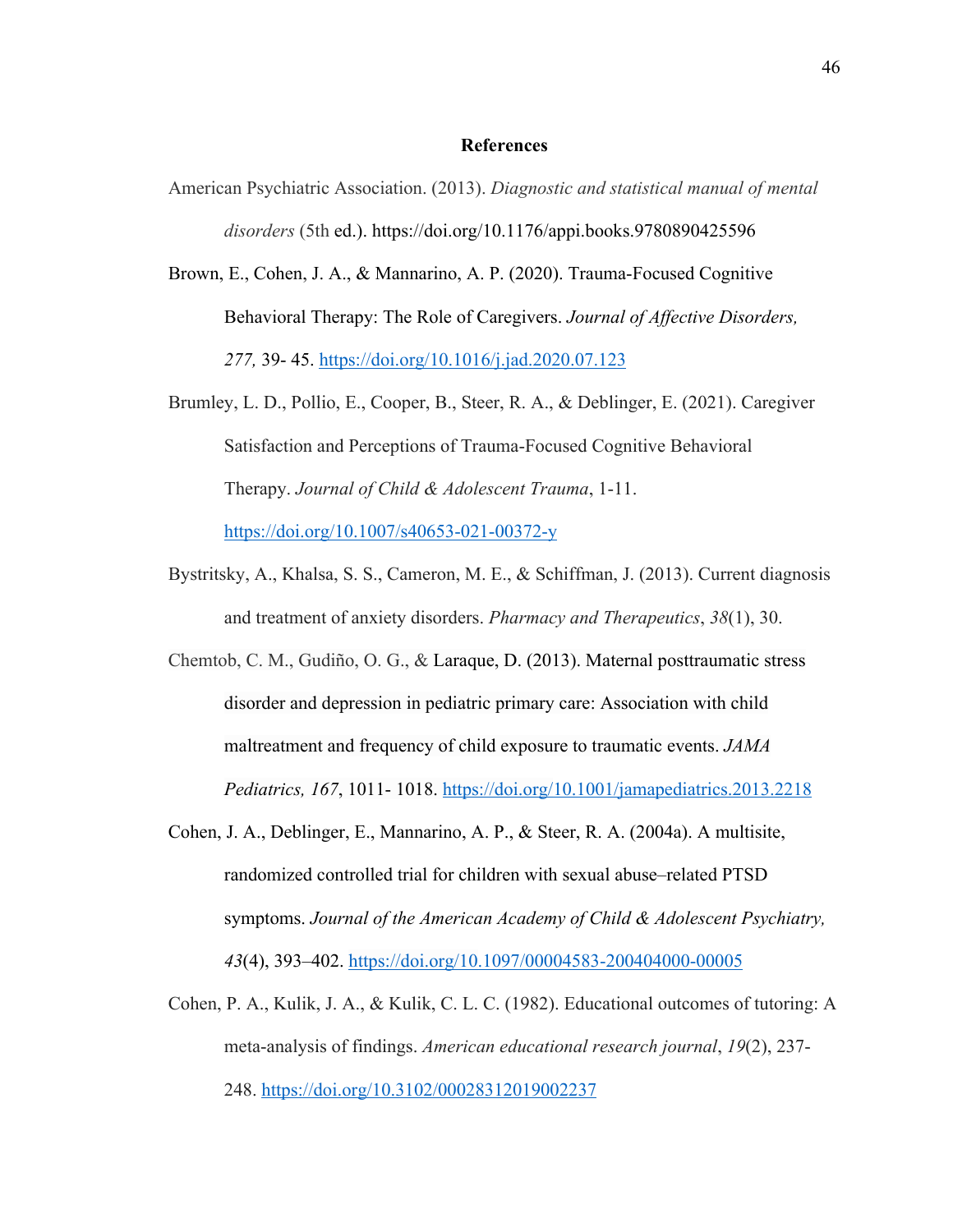- Cohen, J. A., & Mannarino, A. P. (2000). Predictors of treatment outcome in sexually abused children. *Child abuse & neglect*, *24*(7), 983-994. https://doi.org/10.1016/s0145-2134(00)00153-8
- Cohen, J. A., Mannarino, A. P., & Knudsen, K. (2004b). Treating childhood traumatic grief: A pilot study. *Journal of the American Academy of Child & Adolescent Psychiatry*, *43*(10), 1225-1233.

https://doi.org/10.1097/01.chi.0000135620.15522.38

- Cohen, J. A., & Mannarino, A. P. (1996a). Factors that mediate treatment outcome of sexually abused preschool children. *Journal of the American Academy of Child & Adolescent Psychiatry, 35*(10), 1402–1410. https://doi.org/10.1097/00004583- 199610000-00028
- Cohen, J. A., Mannarino, A. P., & Deblinger, E. (2006). Treating trauma and traumatic grief in children and adolescents. New York, NY: Guilford Press.
- Cohen, J. A., Mannarino, A. P., & Deblinger, E. (Eds.). (2012). *Trauma-focused CBT for children and adolescents: Treatment applications.* The Guilford Press
- Cohen, J. A., Mannarino, A. P., & Staron, V. R. (2006b). A pilot study of modified cognitive behavioral therapy for childhood traumatic grief (CBT-CTG). *Journal of the American Academy of Child & Adolescent Psychiatry*, *45*(12), 1465-1473. https://doi.org/10.1097/01.chi.0000237705.43260.2c.
- Cohen, J. A., Mannarino, A. P., Perel, J. M., & Staron, V. (2007). A pilot randomized controlled trial of combined trauma-focused CBT and sertraline for childhood PTSD symptoms. *Journal of the American Academy of Child & Adolescent Psychiatry*, *46*(7), 811-819. https://doi.org/10.1097/chi.0b013e3180547105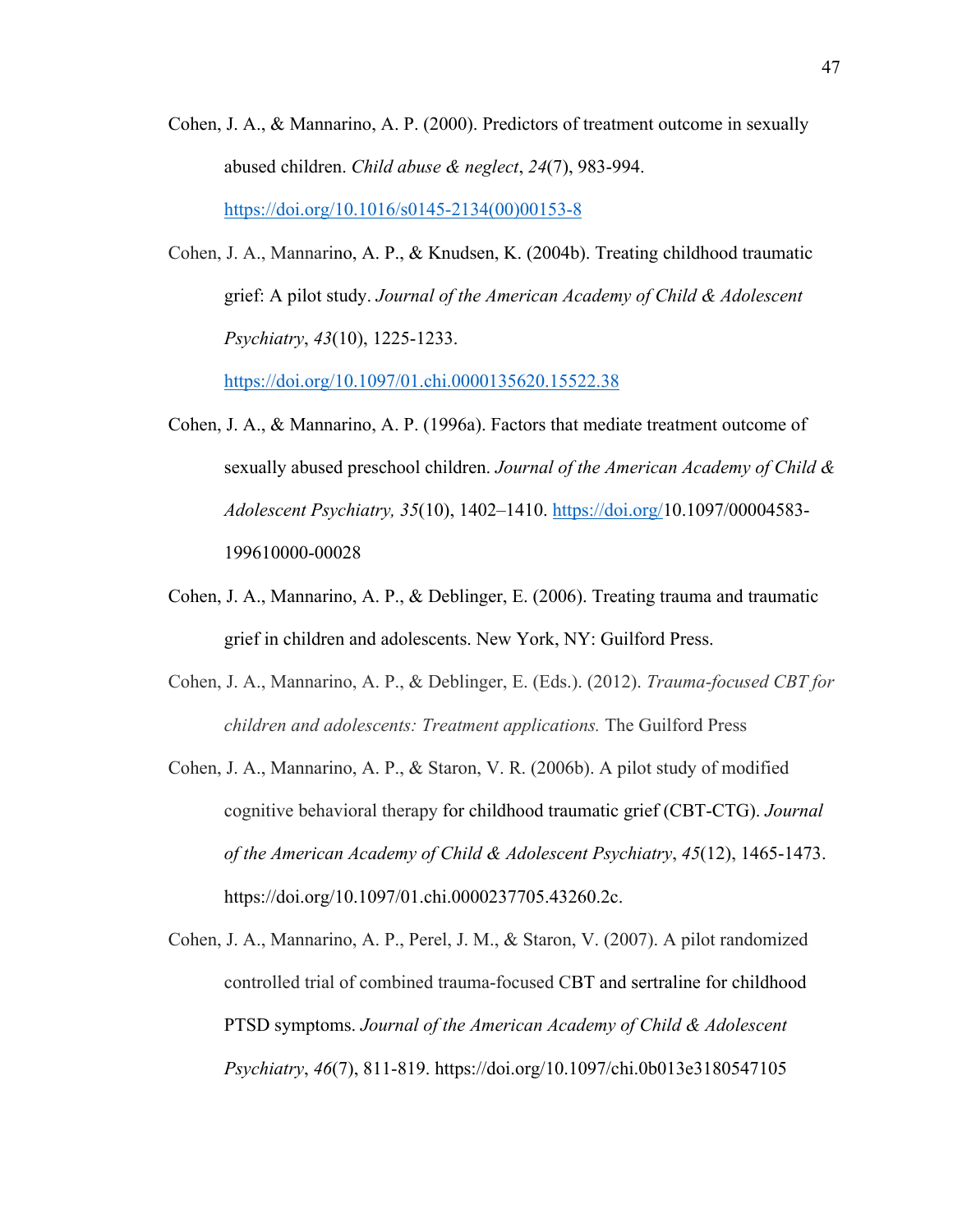- Cohen, J. A., Mannarino, A. P., Kliethermes, M., & Murray, L. A. (2012). Trauma focused CBT for youth with complex trauma. *Child abuse & neglect*, *36*(6), 528- 541. https://doi.org/10.1016/j.chiabu.2012.03.007
- Cohen, J. A., Deblinger, E., & Mannarino, A. P. (2017). Treating trauma and traumatic grief in children and adolescents (2nd ed.). New York: The Guilford Press
- Cuijpers, P., Van Straten, A., & Warmerdam, L. (2007). Behavioral activation treatments of depression: A meta-analysis. *Clinical psychology review*, *27*(3), 318-326. https://doi.org/10.1016/j.cpr.2006.11.001
- Davies, E., & Seymour, F. (1999a). Sexual abuse investigations: What children and their caregivers really think. Social Work Now, 12, 20–25.
- Deblinger, E. H., & Heflin, A. H. (1996a). Treating sexually abused children and their nonoffending parents: A cognitive behavioral approach. Thousand Oaks, CA: Sage.
- Deblinger, E., Lippmann, J., & Steer, R. (1996b). Sexually abused children suffering posttraumatic stress symptoms: Initial treatment outcome findings. *Child Maltreatment, 1(*4), 310–321. https://doi.org/10.1177/1077559596001004003
- Deblinger, E., Mannarino, A. P., Cohen, J. A., Runyon, M. K., & Steer, R. A. (2011). Trauma focused cognitive behavioral therapy for children: impact of the trauma narrative and treatment length. *Depression and anxiety*, *28*(1), 67-75. https://doi.org/10.1002/da.20744
- Deblinger, E., Mannarino, A. P., Cohen, J. A., & Steer, R. A. (2006). A follow-up study of a multisite, randomized, controlled trial for children with sexual abuse-related PTSD symptoms. *Journal of the American Academy of Child & Adolescent*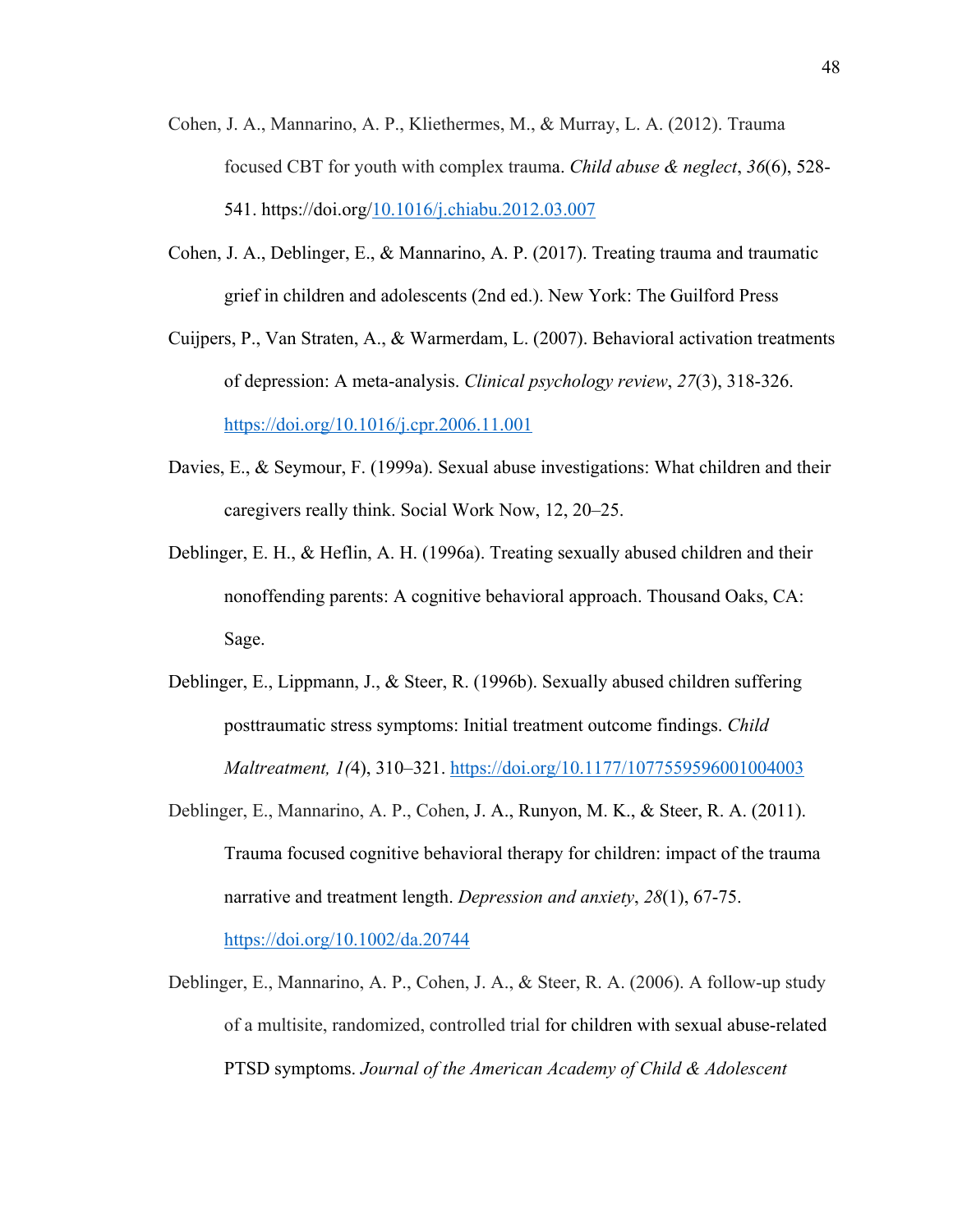*Psychiatry*, *45*(12), 1474-1484.

https://doi.org/10.1097/01.chi.0000240839.56114.bb

- Deblinger, E., Stauffer, L. B., & Steer, R. A. (2001). Comparative efficacies of supportive and cognitive behavioral group therapies for young children who have been sexually abused and their nonoffending mothers. *Child maltreatment*, *6*(4), 332-343. https://doi.org/10.1177/1077559501006004006
- Deblinger, E., Steer, R. A., & Lippmann, J. (1999). Two-year follow-up study of cognitive behavioral therapy for sexually abused children suffering post-traumatic stress symptoms. *Child Abuse & Neglect, 23(*12), 1371–1378.

https://doi.org/10.1016/S0145-2134(99)00091-5

Derogatis, L. R., & Melisaratos, N. (1983). The brief symptom inventory: an introductory report. *Psychological medicine*, *13*(3), 595-605.

https://doi.org/10.1017/S0033291700048017

- DeRubeis, R. J., Siegle, G. J., & Hollon, S. D. (2008). Cognitive therapy versus medication for depression: treatment outcomes and neural mechanisms. *Nature Reviews Neuroscience*, *9*(10), 788-796. https://doi.org/10.1038/nrn2345
- Dorsey, S., McLaughlin, K. A., Kerns, S. E. U., Harrison, J. P., Lambert, H. K., Briggs, E. C., ...Amaya-Jackson, L. (2017). Evidence base update for psychosocial treatments for children and adolescents exposed to traumatic events. *Journal of Clinical Child & Adolescent Psychology, 46*, 303–330. https://doi.org/10.1080/15374416.2016.1220309

Dowell, K. A., & Ogles, B. M. (2010). The effects of parent participation on child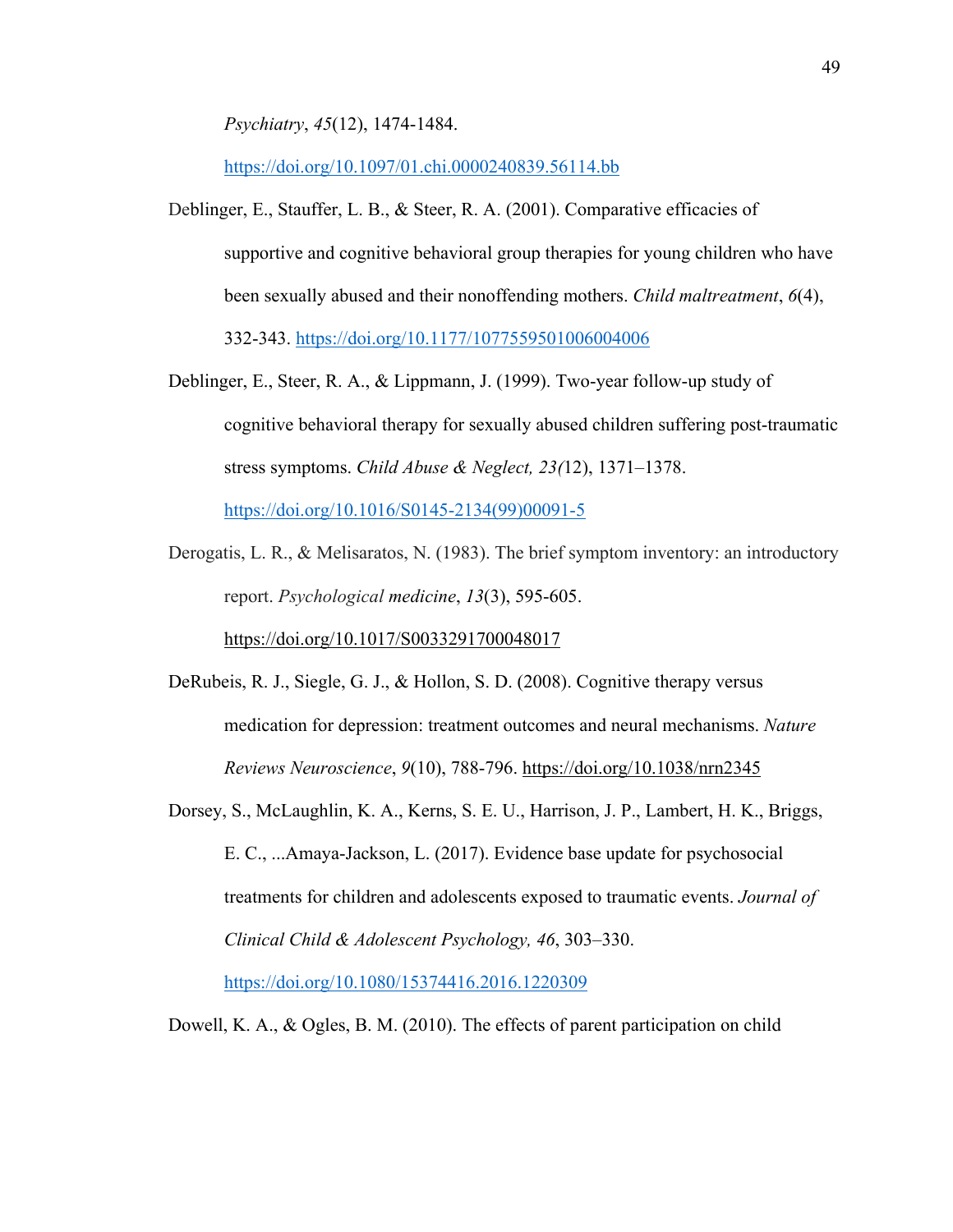psychotherapy outcome: A meta-analytic review. *Journal of Clinical Child & Adolescent Psychology*, *39*(2), 151-162.

https://doi.org/10.1080/15374410903532585

- Finkelhor, D., Ormrod, R. K., & Turner, H. A. (2009). Lifetime assessment of poly victimization in a national sample of children and youth. *Child Abuse & Neglect, 33,* 403–411. http://dx.doi.org/10.1016/j.chiabu.2008.09.012
- Gustafsson, P. E., Nilsson, D., & Svedin, C. G. (2009). Polytraumatization and psychological symptoms in children and adolescents. *European Child & Adolescent Psychiatry, 18,* 274–283.

http://dx.doi.org/10.1007/ s00787-008-0728-2

- Hedman-Lagerlöf, E., & Axelsson, E (2019). Chapter Six- Cognitive Behavior Therapy for Health Anxiety. In Hedman-Lagerlöf, E (Eds.), *The Clinician's Guide to Treating Health Anxiety* (pp. 79-122). Stockholm, Sweden: Academic Press.
- Holt, T., Jensen, T. K., & Wentzel-Larsen, T. (2014). The change and the mediating role of parental emotional reactions and depression in the treatment of traumatized youth: results from a randomized controlled study. *Child and Adolescent Psychiatry and Mental Health*, *8*(1), 11. https://doi.org/10.1186/1753-2000-8-11
- Hooper, C. A. (1992). Mothers surviving child sexual abuse. London: Routledge. Hovens, J. G., Wiersma, J. E., Giltay, E. J., Van Oppen, P., Spinhoven, P., Penninx, B. W., & Zitman, F. G. (2010). Childhood life events and childhood trauma in adult patients with depressive, anxiety and comorbid disorders vs. controls. *Acta Psychiatrica Scandinavica*, *122*(1), 66-74. https://doi.org/10.1111/j.1600-0447.2009.01491.x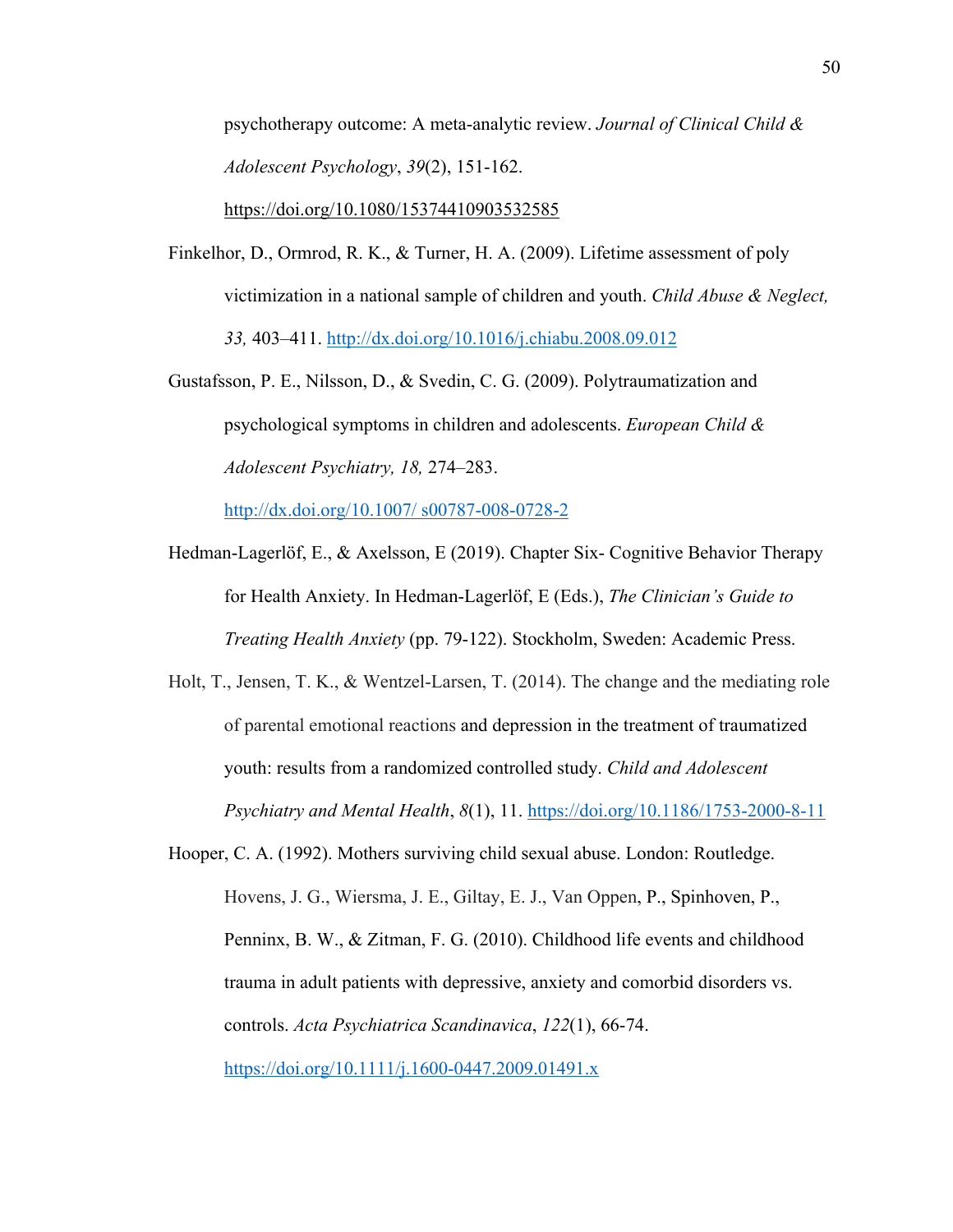Kremer, E. F., Atkinson, H. J., & Ignelzi, R. J. (1982). *Pain measurement: The affective dimensional measure of the McGill pain questionnaire with a cancer pain population. Pain, 12(2), 153–163.* https://doi.org/10.1016/0304-3959(82)90191-9

Lindstrom, M. J., & Bates, D. M. (1988). Newton—Raphson and EM algorithms for linear mixed-effects models for repeated-measures data. *Journal of the American Statistical Association*, *83*(404), 1014-1022.

https://doi.org/10.1080/01621459.1988.10478693

- Maliken, A. C., & Katz, L. F. (2013). Exploring the impact of caregiver psychopathology and emotion regulation on evidence-based parenting interventions: A transdiagnostic approach to improving treatment effectiveness. *Clinical Child and Family Psychology Review, 16*, 173–186. https://doi-org/10.1007/s10567-013- 0132-4
- Mannarino, A. P., Cohen, J. A., Deblinger, E., Runyon, M. K., & Steer, R. A. (2012). Trauma focused cognitive-behavioral therapy for children: sustained impact of treatment 6 and 12 months later. *Child maltreatment*, *17*(3), 231-241. https://doi.org/10.1177/1077559512451787
- Martin, C. G., Everett, Y., Skowron, E. A., & Zalewski, M. (2019). The Role of Caregiver Psychopathology in the Treatment of Childhood Trauma with Trauma-Focused Cognitive Behavioral Therapy: A Systematic Review. *Clinical child and family psychology review*, *22*(3), 273-289. https://doi.org/10.1007/s10567-019- 00290-4

McLaughlin, K. A., Koenen, K. C., Hill, E. D., Petukhova, M., Sampson, N. A.,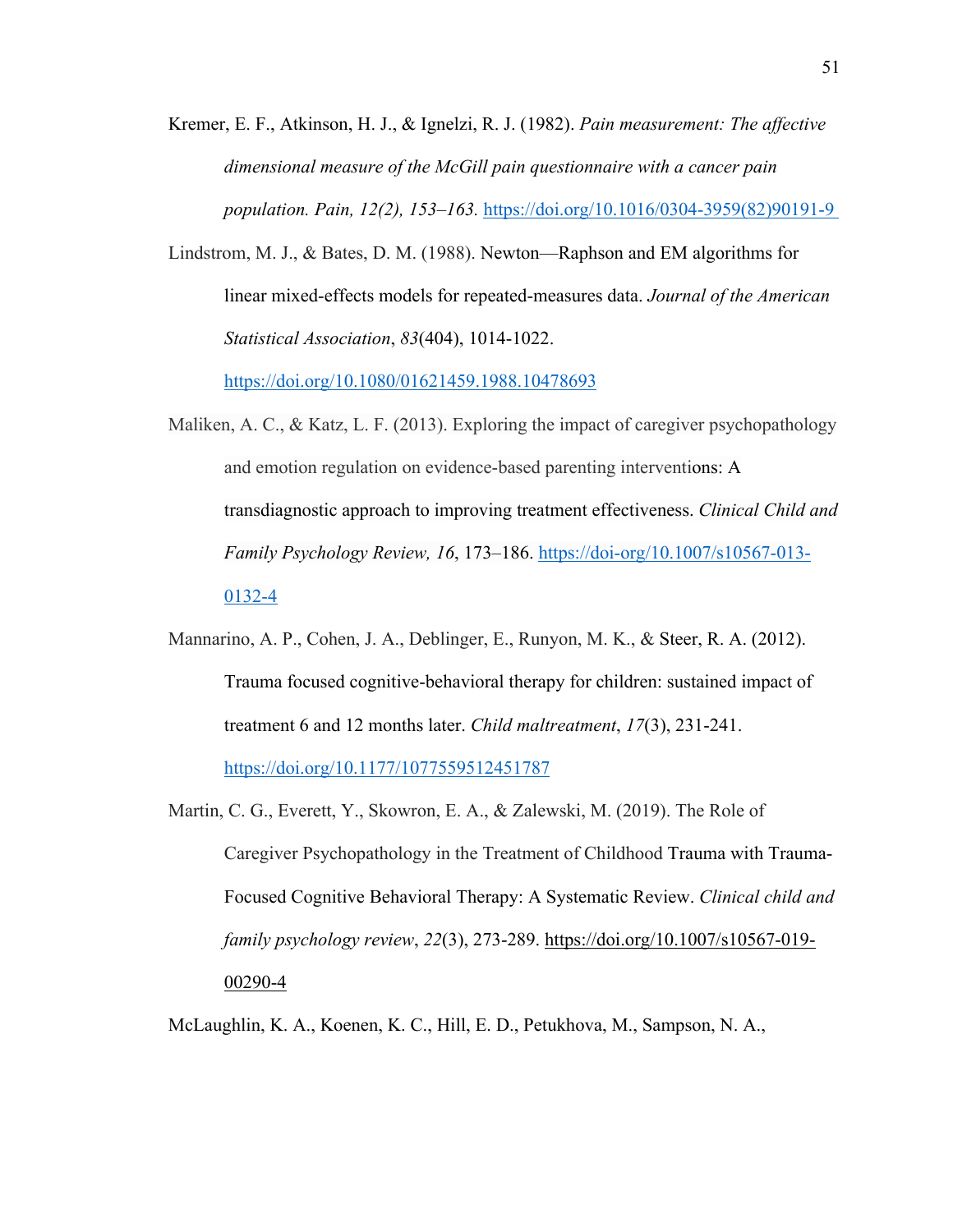Zaslavksy, A. M., ... Kessler, R. C. (2013). Trauma exposure and posttraumatic stress disorder in a national sample of adolescents. *Journal of the American Academy of Child & Adolescent Psychiatry, 52*, 815–830. https://doi.org/10.1007/s10567-019-00290-4

- Mwei, Kelly. (2015). The Caregiver Experience: Raising a Child with a Mental Health Condition. Retrieved from Sophia, the St. Catherine University repository website: https://sophia.stkate.edu/msw\_papers/500
- Neill, E. L., Weems, C. F., & Scheeringa, M. S. (2018). CBT for child PTSD is associated with reductions in maternal depression: Evidence for bidirectional effects. *Journal of Clinical Child & Adolescent Psychology*, *47*(3), 410-420. https://doi.org/10.1080/15374416.2016.1212359
- Nietlisbach, G., & Maercker, A. (2009). Social cognition and interpersonal impairments in trauma survivors with PTSD. *Journal of Aggression, Maltreatment & Trauma*, *18*(4), 382-402. https://doi.org/10.1080/10926770902881489
- Nixon, R. D. V., Sterk, J., & Pearce, A. (2012). A randomized trial of cognitive behaviour therapy and cognitive therapy for children with posttraumatic stress disorder following single-incident trauma. *Journal of Abnormal Child Psychology*, *40*(3), 327-337. https://doi.org/10.1007/s10802-011-9566-7

Nixon, R. D., Sterk, J., Pearce, A., & Weber, N. (2017). A randomized trial of cognitive behavior therapy and cognitive therapy for children with posttraumatic stress disorder following single-incident trauma: Predictors and outcome at 1-year follow-up. *Psychological Trauma: Theory, Research, Practice, and Policy*, *9*(4), 471. https://doi.org/10.1037/tra0000190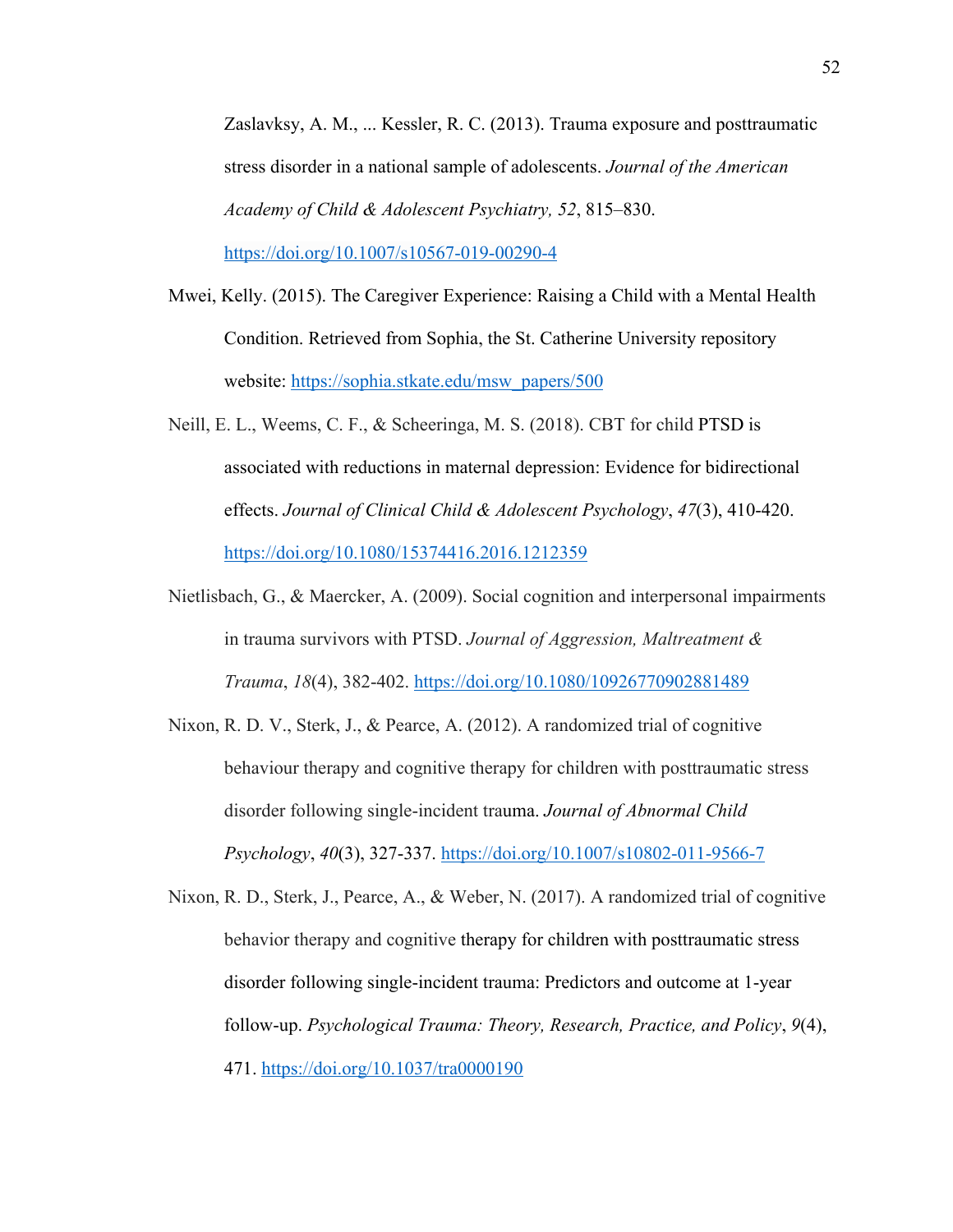- Oates, R. K., Tebbutt, J., Swanston, H., Lynch, D. L., & O'Toole, B. I. (1998). Prior sexual abuse in mothers of sexually abused children. *Child Abuse & Neglect, 22*(11), 1113 1118. https://doi.org/10.1016/S0145-2134(98)00091-X
- Peterson, C. A. (1989). [Test review of the Brief Symptom Inventory]. In O.K. Buros (Ed.), The tenth mental measurements yearbook, [s.l.]. Highland Park, NJ: The Gryphon Press.
- Raudenbush, S. W. (1989). The analysis of longitudinal, multilevel data. International Journal of Educational Research, *13,* 721–740. https://doi.org/10.1016/0883-0355(89)90024-4
- Roberts, A. L., Gilman, S. E., Breslau, J., Breslau, N., & Koenen, K. C. (2011). Race/ethnic differences in exposure to traumatic events, development of posttraumatic stress disorder, and treatment-seeking for post-traumatic stress disorder in the United States. *Psychological medicine*, *41*(1), 71-83. https://doi.org/10.1017/S0033291710000401
- Scheeringa, M.S., Myers, L., Putnam, F.W., Zeanah, C.H., 2015. Maternal factors as moderators or mediators of PTSD symptoms in very young children: a two-year prospective study. J*ournal of Family Violence*, *30* (5), 633–642. https://doi.org/10.1007/s10896-015-9695-9
- Smith, D. T., Mouzon, D. M., & Elliott, M. (2018). Reviewing the assumptions about men's mental health: An exploration of the gender binary. *American journal of men's health*, *12*(1), 78-89. https://doi.org/10.1177/1557988316630953
- Sharma-Patel, K., & Brown, E. J. (2016). Emotion regulation and self blame as mediators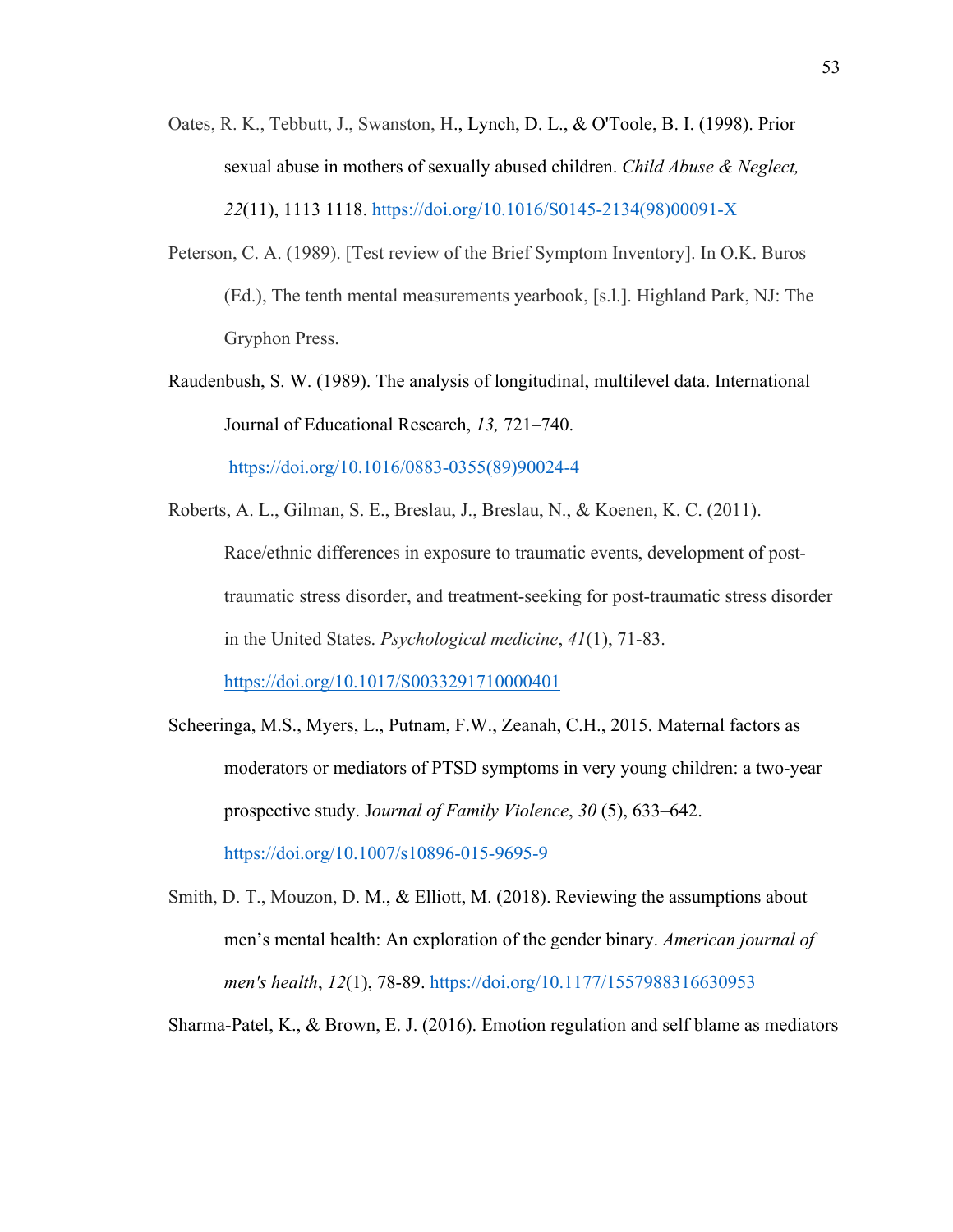and moderators of trauma-specific treatment. *Psychology of Violence*, *6*(3), 400. https://doi.org/10.1037/vio0000044

Snijders, T.A.B. & Bosker, R.J. (2012). Multilevel Analysis: An Introduction to Basic and Advanced Multilevel Modeling. London: Sage Publications.

Stauffer, L. B., & Deblinger, E. (1996). Cognitive behavioral groups for nonoffending mothers and their young sexually abused children: A preliminary treatment outcome study. *Child Maltreatment, 1*(1), 65-76.

https://doi.org/10.1177/1077559596001001007

- Tursi, M. F. D. S., Baes, C. V. W., Camacho, F. R. D. B., Tofoli, S. M. D. C., & Juruena, M. F. (2013). Effectiveness of psychoeducation for depression: a systematic review. *Australian & New Zealand Journal of Psychiatry*, *47*(11), 1019-1031. https://doi.org/10.1177/0004867413491154
- Tutus, D., Keller, F., Sachser, C., Pfeiffer, E., & Goldbeck, L. (2017). Change in parental depressive symptoms in trauma-focused cognitive-behavioral therapy: Results from a randomized controlled trial. *Journal of child and adolescent psychopharmacology*, *27*(2), 200-205. https://doi.org/10.1089/cap.2016.0136
- Wamser-Nanney, R., Scheeringa, M. S., & Weems, C. F. (2016). Early treatment response in children and adolescents receiving CBT for trauma. *Journal of pediatric psychology*, *41*(1), 128-137. https://doi.org/10.1093/jpepsy/jsu096
- Wamser-Nanney, R., & Steinzor, C. E. (2017). Factors related to attrition from trauma focused cognitive behavioral therapy. *Child abuse & neglect*, *66*, 73-83. https://doi.org/10.1016/j.chiabu.2016.11.031

Weems, C. F., & Scheeringa, M. S. (2013). Maternal depression and treatment gains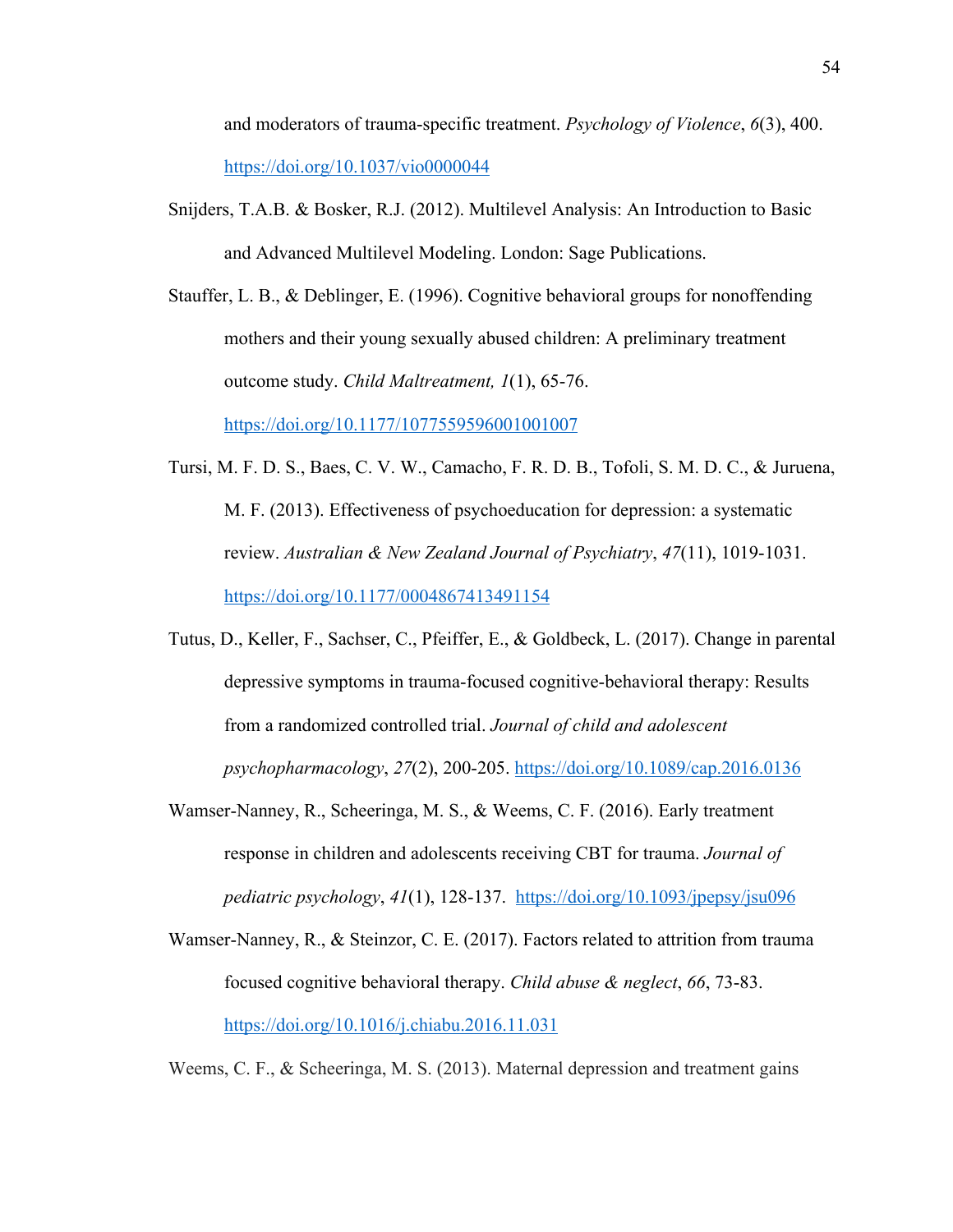following a cognitive behavioral intervention for posttraumatic stress in preschool children. *Journal of anxiety disorders*, *27*(1), 140-146. https://doi.org/10.1016/j.janxdis.2012.11.003

Wessely, S., Bryant, R. A., Greenberg, N., Earnshaw, M., Sharpley, J., & Hughes, J. H. (2008). Does psychoeducation help prevent post traumatic psychological distress?. *Psychiatry: Interpersonal and Biological Processes*, *71*(4), 287-302.

https://doi.org/10.1521/psyc.2008.71.4.287